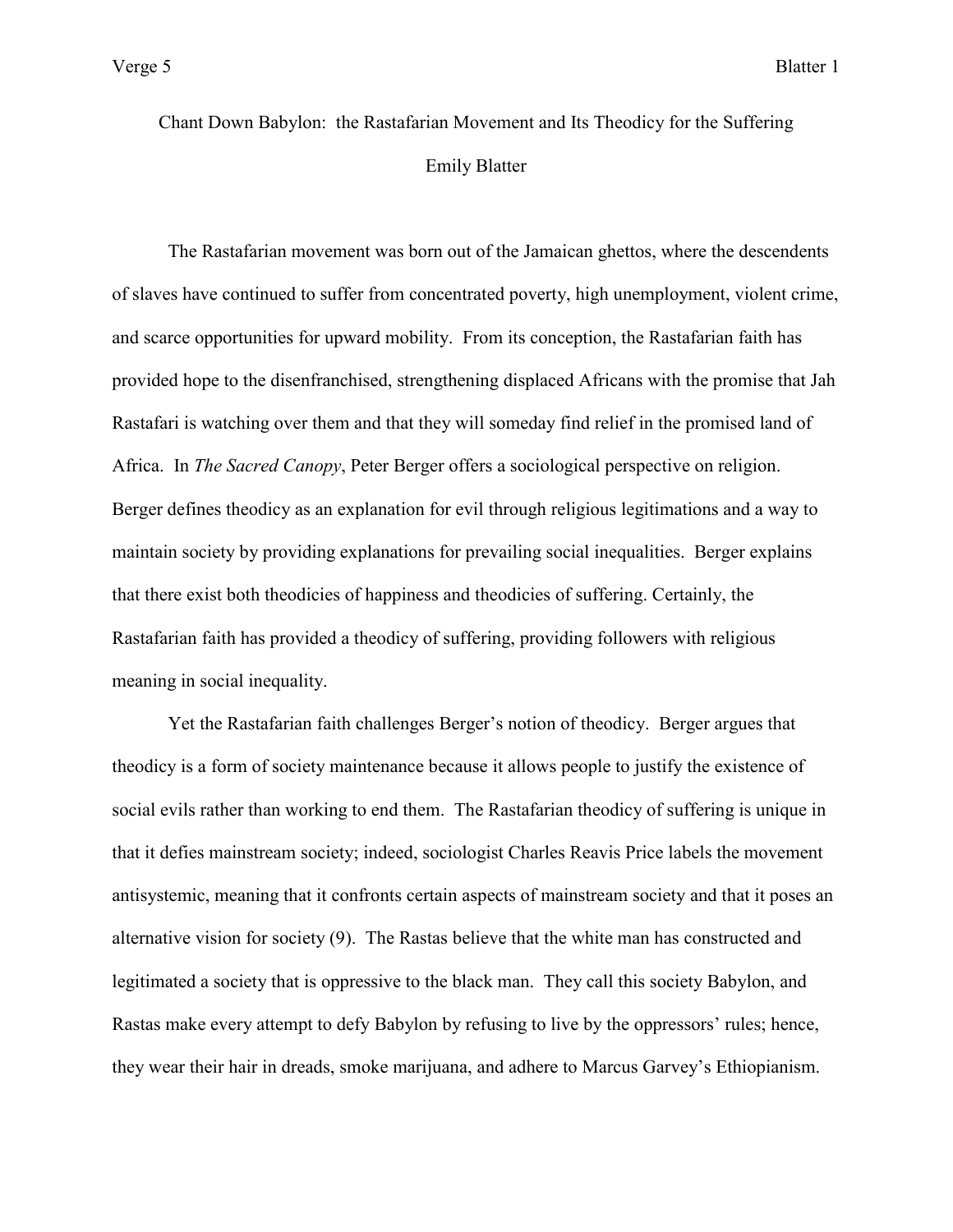For the Rastafarians, their theodicy of suffering not only provides meaning for the social inequalities they face, but it also socializes followers to oppose the status quo.

 This paper will examine the history and current situation of the Rastafarian movement using Berger's theory of theodicy as a paradigm to do so. This paper will review Jamaica's violent history as African slaves fought fiercely for their independence, the birth of the Rastafarian movement in the 1930s, and the customs and beliefs of the religion as well as how the Rastafarian theodicy copes with Jamaica's devastated economy and the resulting poverty, unemployment, drug trafficking, and violent crime that plague many black Jamaicans today. Because reggae music is regarded as the voice of the Jamaican Rastas and has been responsible for the spreading of the Rastafari message not just across Jamaica but across the world, this paper will use reggae lyrics to further illuminate the complexities of the Rastafarian movement.

#### **The Shackles of Slavery and Religion as an Agent of Rebellion**

 The early history of Jamaica is a violent one, as a small number of white plantation owners held complete power over thousands of African slaves. To justify slavery, whites tried to strip blacks of all humanity by destroying families, denying blacks of their rich heritage, and erasing black contributions to society. Yet the slaves in Jamaica were notorious for their fierce resistance to slavery and for their brave fighting to achieve independence, and this rebellious mentality still persists among present-day Rastafarians.

 While enslaved, many displaced Africans continued to practice their native religions. Just as the Rastas do today, the slaves used their religions to resist their white oppressors. In his article "The Roots of Rebellion and Rasta Theology in Jamaica," Noel Leo Erskine explains how religion and social change are intertwined for black Jamaicans: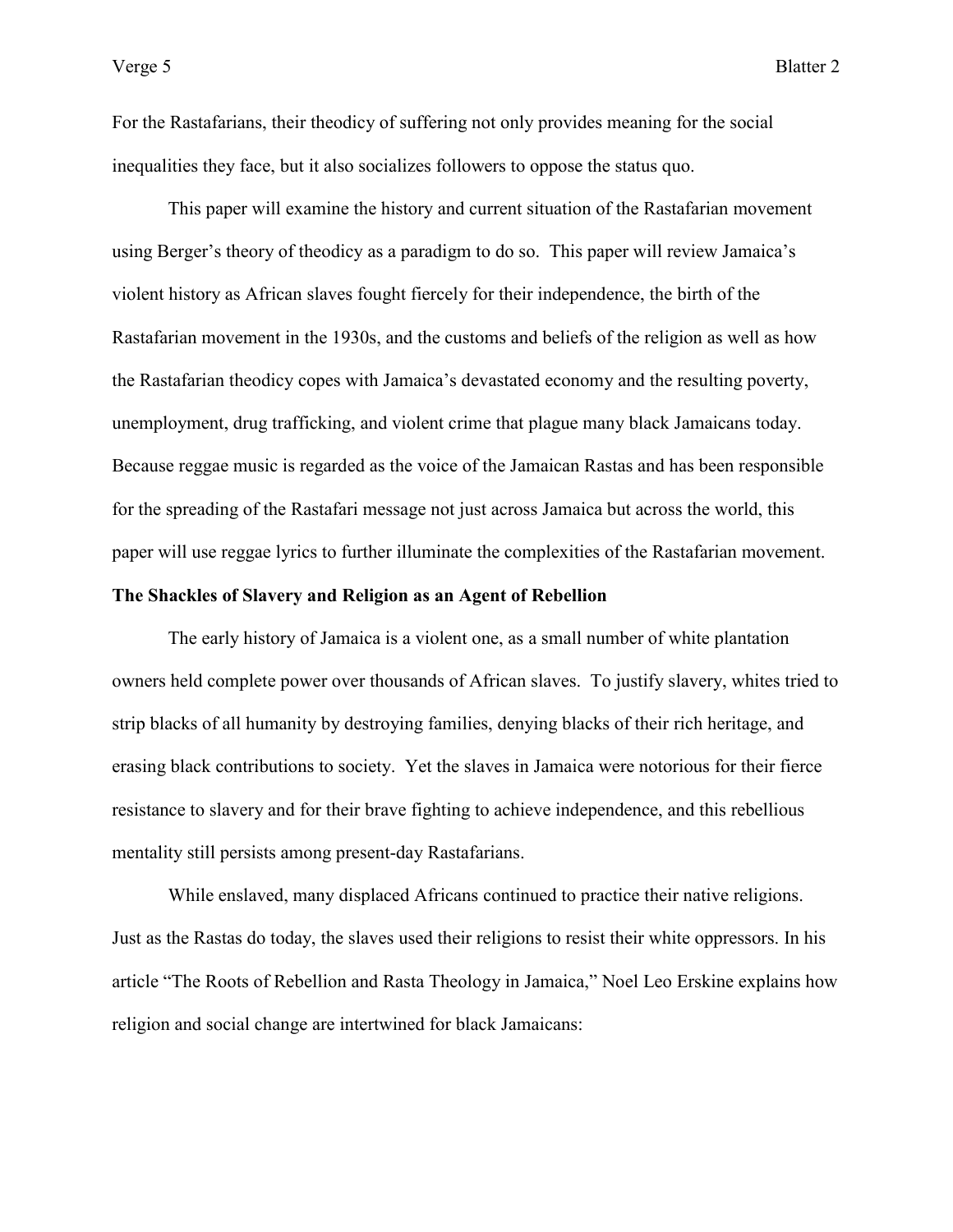The Rastas were not the first to make the connection between religion and social and political change in Jamaica. Afro-Jamaicans have always made that connection. This is so because, according to the eminent east African theologian John Mbiti, Africans are never without their religion. They take their religions to the fields. They take it with them to funerals, to the market, and it shapes their beliefs, rituals and is present at their festivals. (104)

One such African religion practiced by Jamaican slaves was *obeah*. Black slaves believed that the person who had the power of *obeah* "had the ability to leave his or her body, fly at night and to cause great harm to befall the enemy" (104). By bestowing harm upon the white master, *obeah* was a form of resistance to white oppression. In a society where the slave master had the right to whip, mutilate or sell any slave at will, *obeah* was a way for slaves to exert control over the slave master. Indeed, there are many stories in Caribbean folklore telling of house slaves who used poison made by an *obeah* as an effective weapon in the struggle for freedom (105).

Another religion that persisted in Jamaican plantations was Myalism, which was a successor of the West African worship of gods by cult groups through drums, dancing, dreams, and spirit-seizure. The lines between *obeah* and Myal are often blurred, but the Myal practitioner was a leader of a group dedicated to an organized religious life, while the *obeah* man was usually a private practitioner. Myalists participated in the Myal dance to honor ancestors or minor deities who were feared (107).

Many slaves used the Myal dance to protect them as they escaped slavery and fled into the Jamaican hills. In 1655, the English defeated the Spanish for control of the island, and the Spanish left their slaves when they left the island (Barrett 30). These Spanish slaves, called Maroons, used the opportunity to flee to the hills of Jamaica, where they became fierce freedom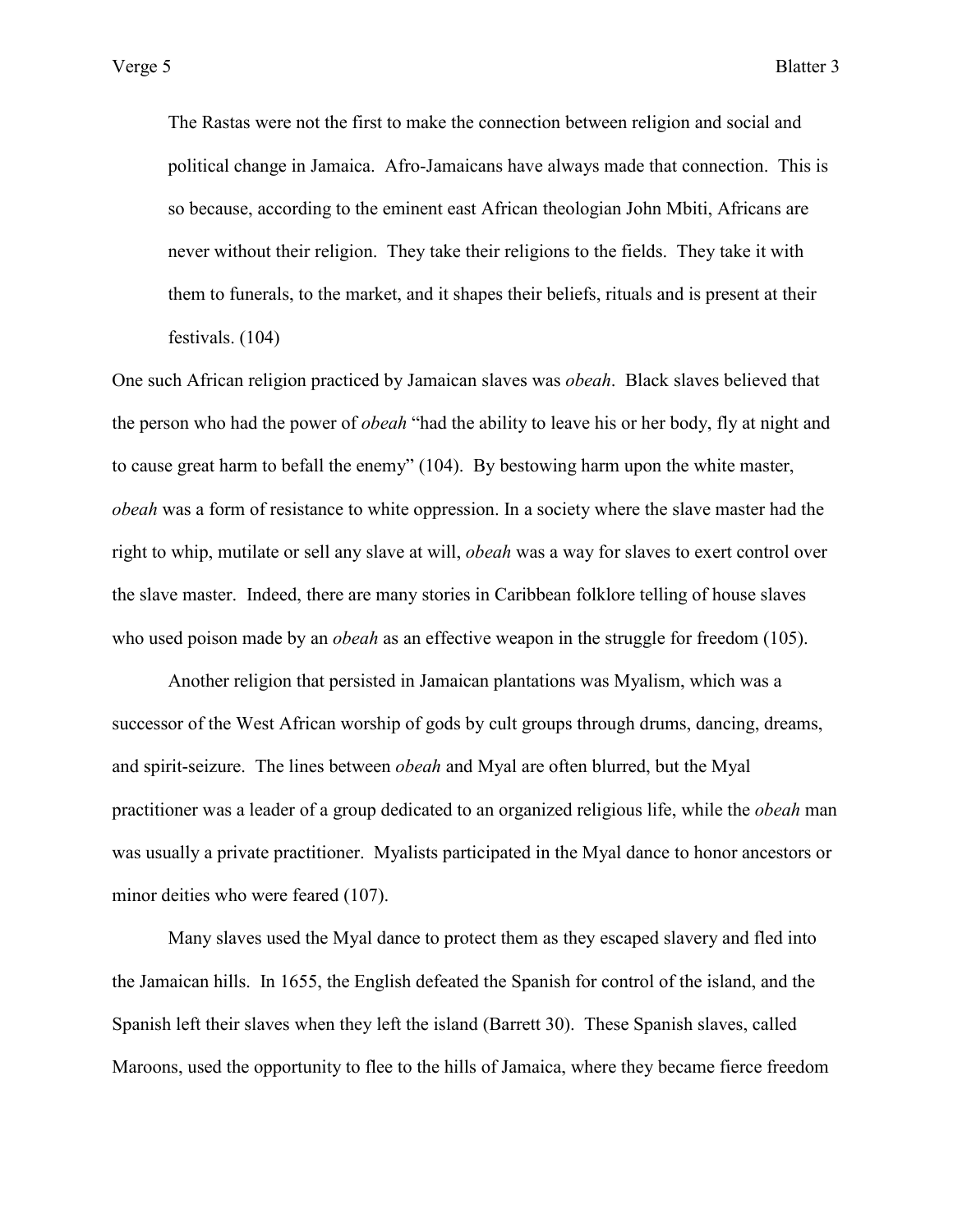Verge 5 Blatter 4

fighters and practiced Myalism to protect them in battle. As the British imported more slaves from the Gold Coast, many of these slaves escaped and joined the Maroons in the hills. Under the initial leadership of Juan de Bolas, the Maroons carried out a terrifying war against white slave owners. They would attack suddenly and swiftly, leaving the English completely disoriented as they retreated back to the hills. The British realized they had to confront the problem of the Maroons, and in 1663 they presented a peace treaty to Juan de Bolas. Upon agreeing to the treaty, Juan de Bolas was made a colonel by the British and was sent to pacify his followers. However, the Maroons refused to accept the treaty as a measure of British colonialism, and they murdered Juan de Bolas for his betrayal (Burt 34).

 The Maroons continued their war against slavery, and in 1738 the British once again appealed to the Maroons for peace. On March 1 of that year, the Maroons signed a peace treaty with the British government. Historians disagree over the effects of the treaty of 1738. Barrett argues that "the treaty reduced the fighting Maroons from gallant freedom fighters to an unpaid army of English Planters and a permanent police force" (36). Yet Arthur Burt believes the treaty gave new freedom to the Maroons who now "lived in a state within a state, with their independence and freedom to preserve their African culture patterns and practices unchallenged" (35). Nevertheless, peace never lasted as long as slavery shackled the island. Between the seventeenth and nineteenth centuries, black slaves carried out rebellions every single year (Barrett 38). Religion was always at the heart of the rebellions. Erskine attributes the Myalists for inspiring every single rebellion from the late 1700s to the 1860s (107). *Obeah* practices were used to aid the black warriors during such rebellions. Erskine explains that, before the Maroon rebellion of 1760, the warriors prepared for battle by drinking an *obeah* mixture of rum, gunpowder, grave dirt, and blood from the arm of each warrior (106). After the bloody rebellion,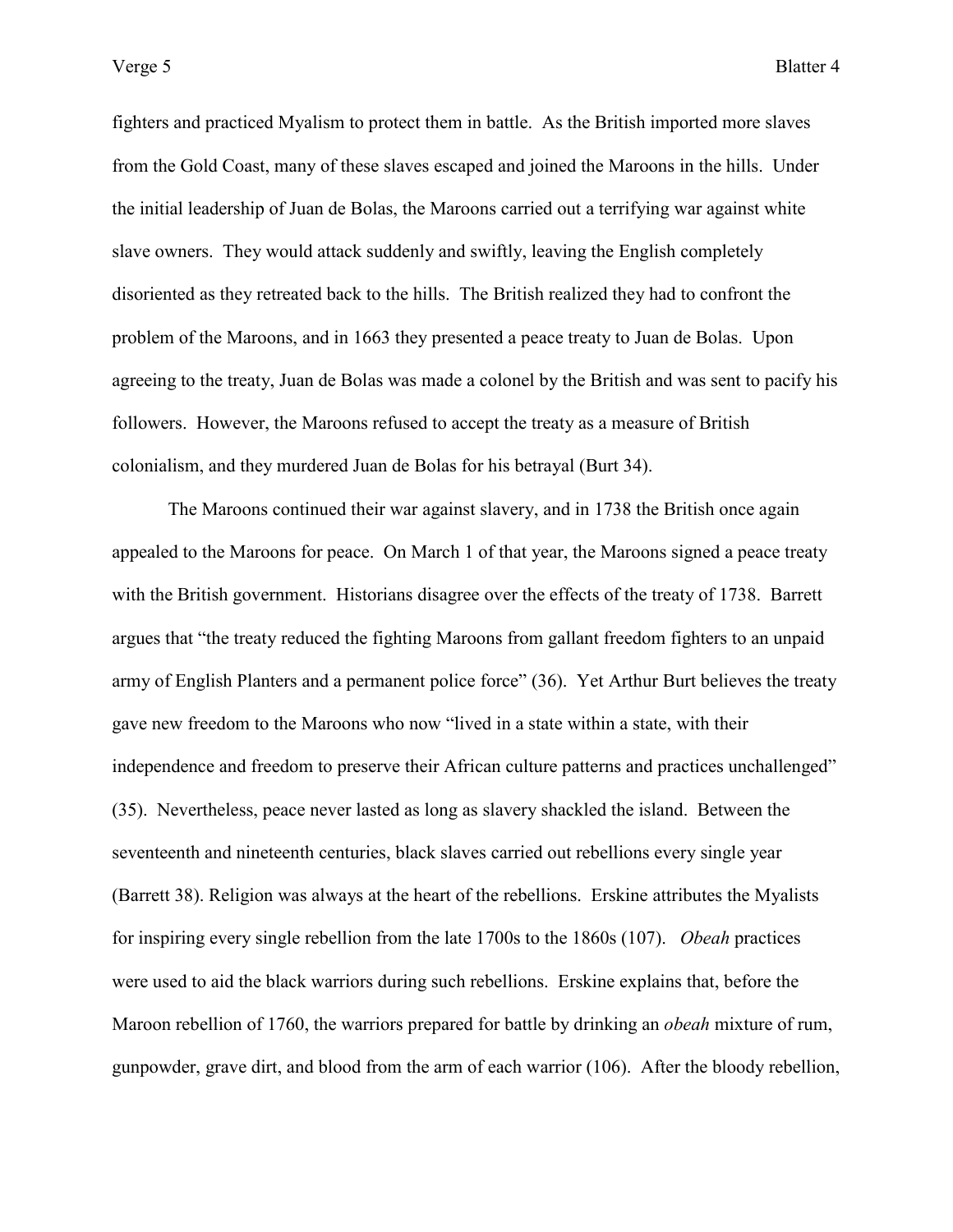the *obeah* man was so feared that he was outlawed by the Jamaican legislature (106). "Even when no overt rebellion took place, the covert or passive rebellion was equally disruptive and always present" (Barrett 39). Inspired by their religious beliefs, Jamaican slaves engaged in a full-out war against oppression.

 As slavery continued on the island, slaves eventually merged the beliefs of Myal and Christian Baptists to create the Native Baptist faith. George Liele, a slave preacher from Savannah, Georgia who migrated to Jamaica with his master, founded the first Native Baptist church on the island in 1784, calling it the Ethiopian Baptists Church (Barrett 76). By interpreting Christianity from an African perspective, Erskine claims that the Native Baptists "were the first church to reach out to the enslaved" (108). Services included the practices of Myal such as drumming, dancing, and handclapping. Liele established a class-leader system that divided the church members into classes for teaching. Class-leaders became spiritual guides similar to Myal leaders. Like the *obeah* man and the Myalists, the Native Baptists used their religion as a way to resist the oppression of slavery. Indeed, just participating in church activities was an assertion of black dignity. Erskine comments, "During slavery, prayer and class meetings under [church] leaders provided an experience of humanity, dignity, and brotherhood which no other institution could provide" (111). Furthermore, the Native Baptist class-leader system "served as a more-or-less legitimate means of organization and communication in a society that depended for its continued existence on the disunity of Blacks and their absolute subordination to White Rule" (111). Thus, not only did the Native Baptist Church reach out to the enslaved, but it also inspired the enslaved to become leaders in their communities.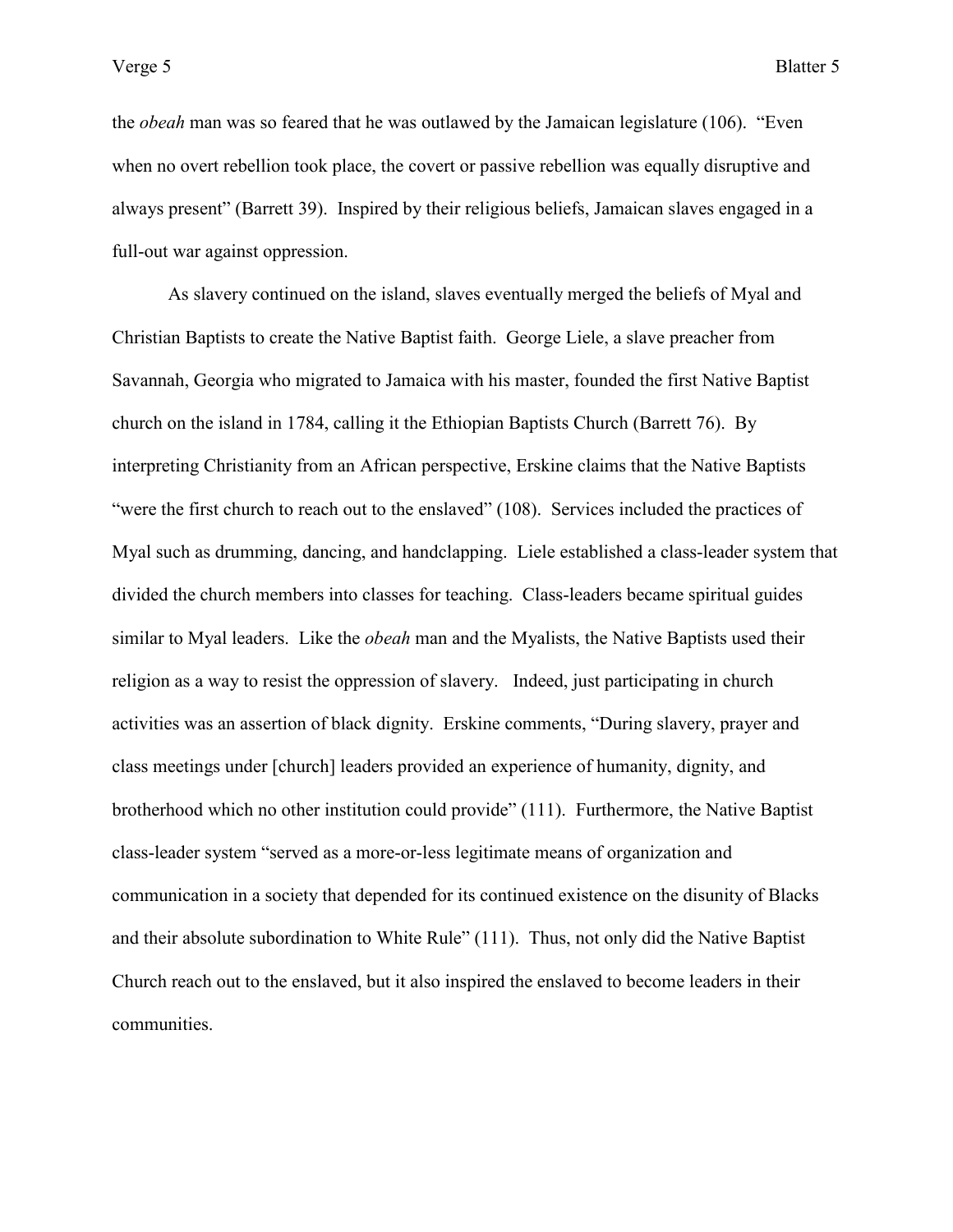Verge 5 Blatter 6

The Native Baptists are also notable in that they were the first to embrace Ethiopianism on the island. In their attempt to justify slavery, whites tried to deny the fact that blacks were responsible for highly developed civilizations and tried to use science to claim that all civilizations were created by whites. If impossible to prove white origin, white scientists tried to "de-nigrify the blacks in these civilizations by calling the inhabitants white, even if such a description denied objectivity" (Barrett 70). The Native Baptists class leaders, though for the most part uneducated, discovered in the Bible—the only book they had access to—that Egypt and Ethiopia were in Africa and that these countries were crucial to the history of civilization. Out of this discovery was born Ethiopianism, or the dynamic mythology of the fabled biblical Ethiopia, which would later become a central tenant in both the preachings of Marcus Garvey and in the Rastafarian theology. The reggae band Steel Pulse describes Ethiopianism's reinterpretation of the Bible in "Not the King James Version," singing, **"**Hidden from me I was never told/ Ancient prophets black and gold /Like Daniel, King David and Abraham/Israel were all black men." The chorus concludes, "African heritage/ I don't wanna lose you." (See Appendix A). By reminding blacks of their past glories in Africa, the Native Baptists gave black slaves a source of pride in their race, thus contesting the very foundation of slavery which tried to strip blacks of all humanity. Thus, by introducing Jamaicans to Ethiopianism, the Native Baptists laid the groundwork for the Rastafarian faith to emerge nearly one hundred and forty years later.

 The early 1800s saw the crumbling of the institution of slavery beyond Jamaica with the French Revolution, the liberation of Haitian slaves, and the creation of the Anti-Slavery Society in London (39). Jamaican slaves became aware of the growing tide against slavery, and Native Baptist meetings became heated with the topic of revolution. In 1831, Samuel (Daddy) Sharp, a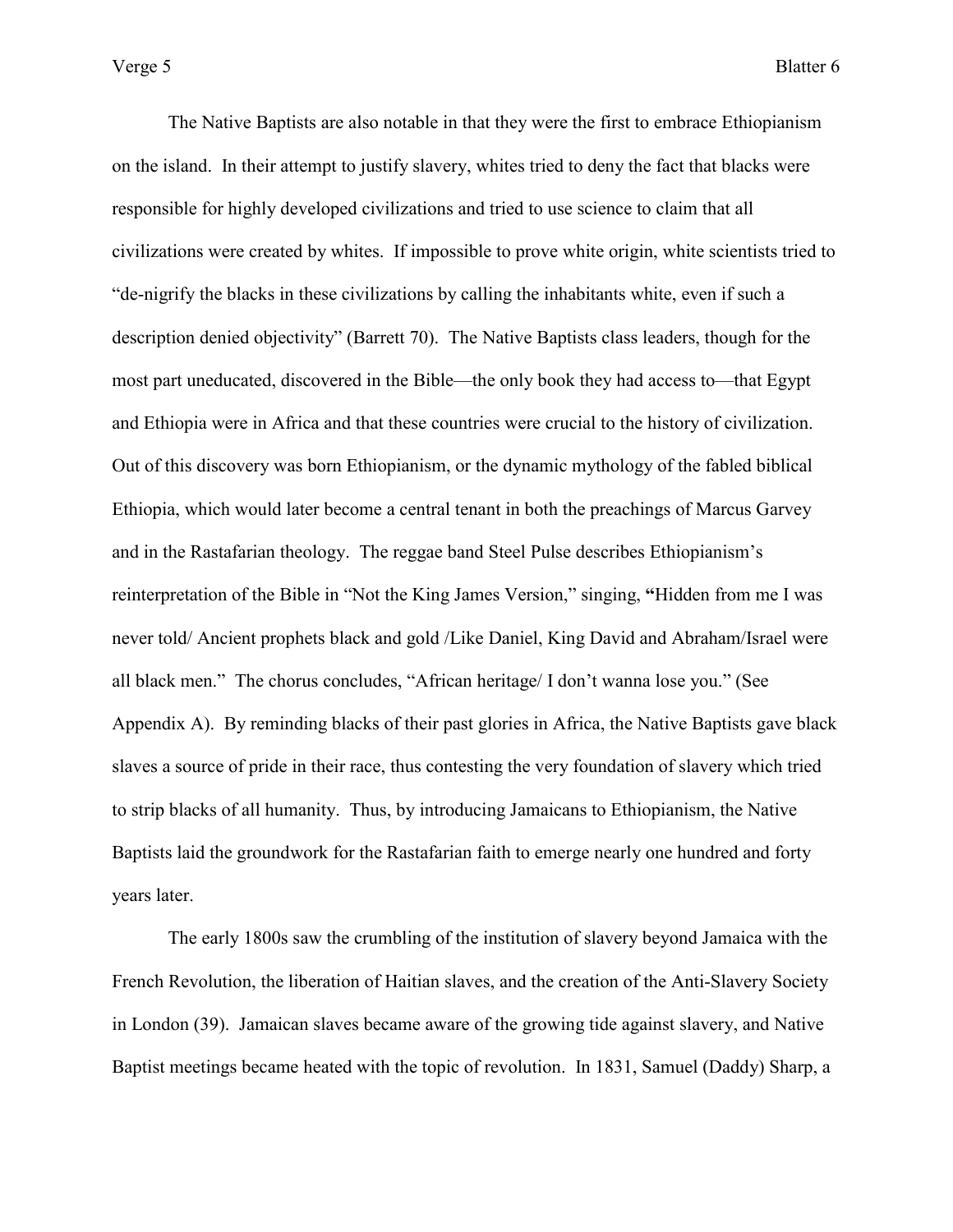deacon of the Native Baptists known for his powerful oratory, started the Baptist War of 1831, also called the Montego Bay Rebellion. The Baptist War was a continuation of the Maroons' struggle against slavery, except instead of an armed rebellion, 20,000 slaves organized to withdraw their labor. Daddy Sharp had essentially created a non-violent labor strike. Daddy Sharp was eventually executed for his role in the rebellion, and other slaves were also executed, imprisoned, or beaten for their participation in the rebellion. However, the Baptist War was historically significant in that it worried the King of England, who then hastened the emancipation of slavery. In 1834, after four hundred years of oppression, brutality, dehumanization and constant struggle, Jamaican blacks finally won their freedom. In songs like "Slavery Days" by Burning Spear or "Slave Master" by Gregory Isaacs, the Rastafarians reflect on the pain and degradation of slavery so as to honor the struggle of their ancestors and to remember their heritage. (See Appendix A).

 Clearly, religion has been used an agent of social change for black Jamaicans. Stripped of all humanity, black slaves surely found solace in their religious beliefs that helped them to survive such an evil institution. During the four hundred years of the brutalization of the black race in Jamaica, *obeah*, Myalism, and the Native Baptist faith all provided a theodicy for black slaves. Yet although the slaves' theodicy helped them to find meaning in their suffering, this theodicy should not be regarded as a passive justification of suffering. Rather, for the slaves of Jamaica, religion was used to actively resist the white man's oppression. From the *obeah* man poisoning slave masters to the Myalist-inspired armed rebellions, religion and rebellion go hand in hand for Afro-Jamaicans. These religious roots of rebellion would later manifest themselves in the Rastafarian movement's active resistance to the oppression of today's Babylon system.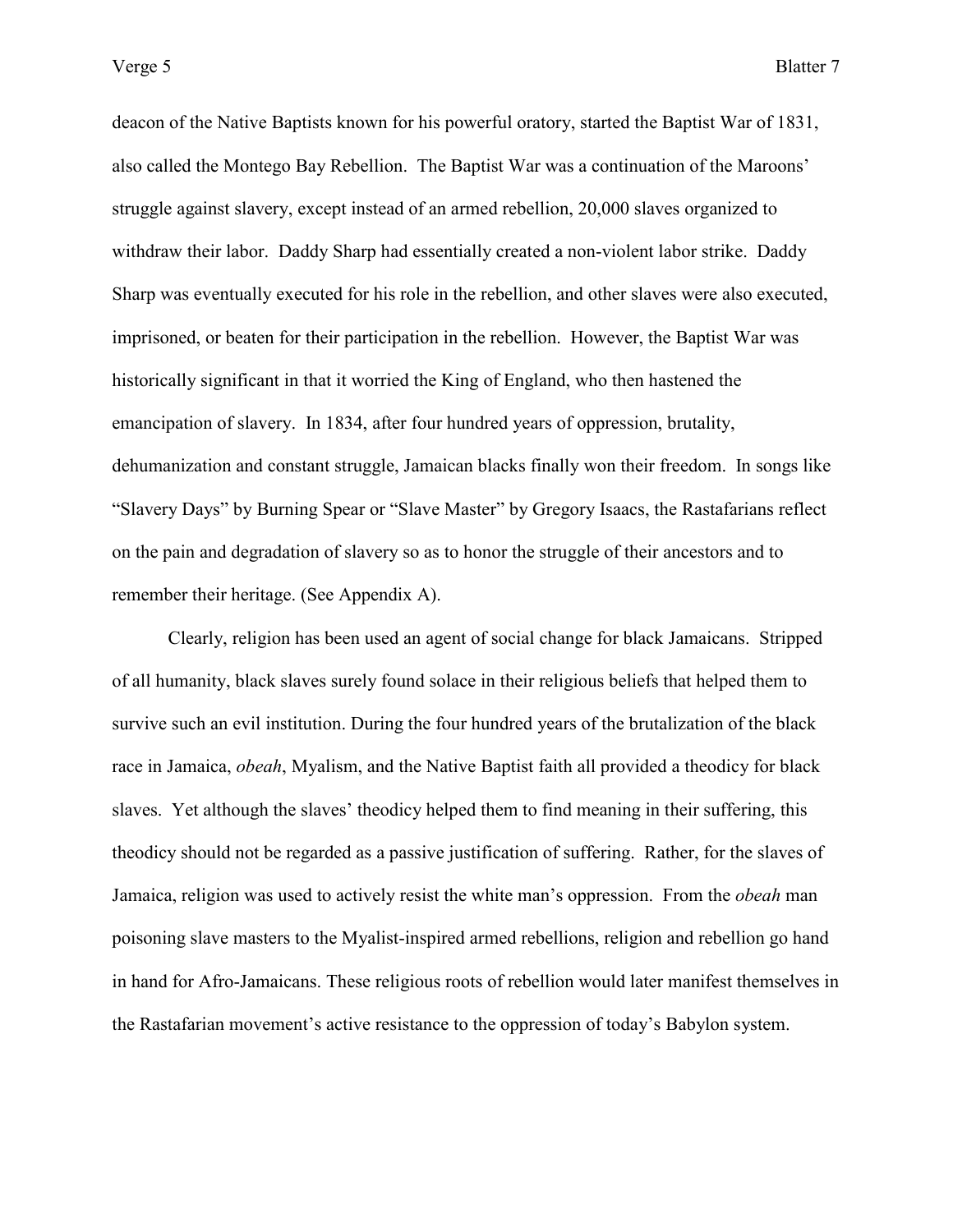Verge 5 Blatter 8

## **Marcus Garvey: Prophet of the Rastafarians**

 Marcus Garvey was born in Jamaica on August 17, 1887. He founded the Universal Negro Improvement Association (UNIA) in 1914 before migrating to the United States two years later. The UNIA differed from other civil rights organizations in that it argued that blacks had been so degraded in western countries that they could only achieve true equality by returning to their homeland of Africa. Because the consciousness of Afro-Jamaicans was rooted in religious consciousness, Garvey rooted his preachings for black equality in biblical and theological language:

"When God breathed into the nostrils of man the breath of life, made him a living soul, and bestowed on him the authority of 'Lord of Creation,' He never intended that an individual should descent to the level of a peon, a serf, or a slave, but that he should be always man in the fullest possession of his senses and with the truest knowledge of himself. But how has man become since creation? We find him today divided into different classes—the helpless imbecile, the dependent slave, the servant and master. These different classes God never created. He created man." (Garvey quoted by Erskine 118)

UNIA became one of the largest pan-Africanist movements and the largest international movement of black people. At its peak, the UNIA consisted of an estimated 1,700 groups in forty countries with four million members (117-118). Proclaiming "Africa for the Africans," Garvey purchased two cruise ships to take Africans in the Diaspora back to Africa. However, Garvey's organization went bankrupt before he was able to do so, and he spent five years in jail before he was deported back to Jamaica.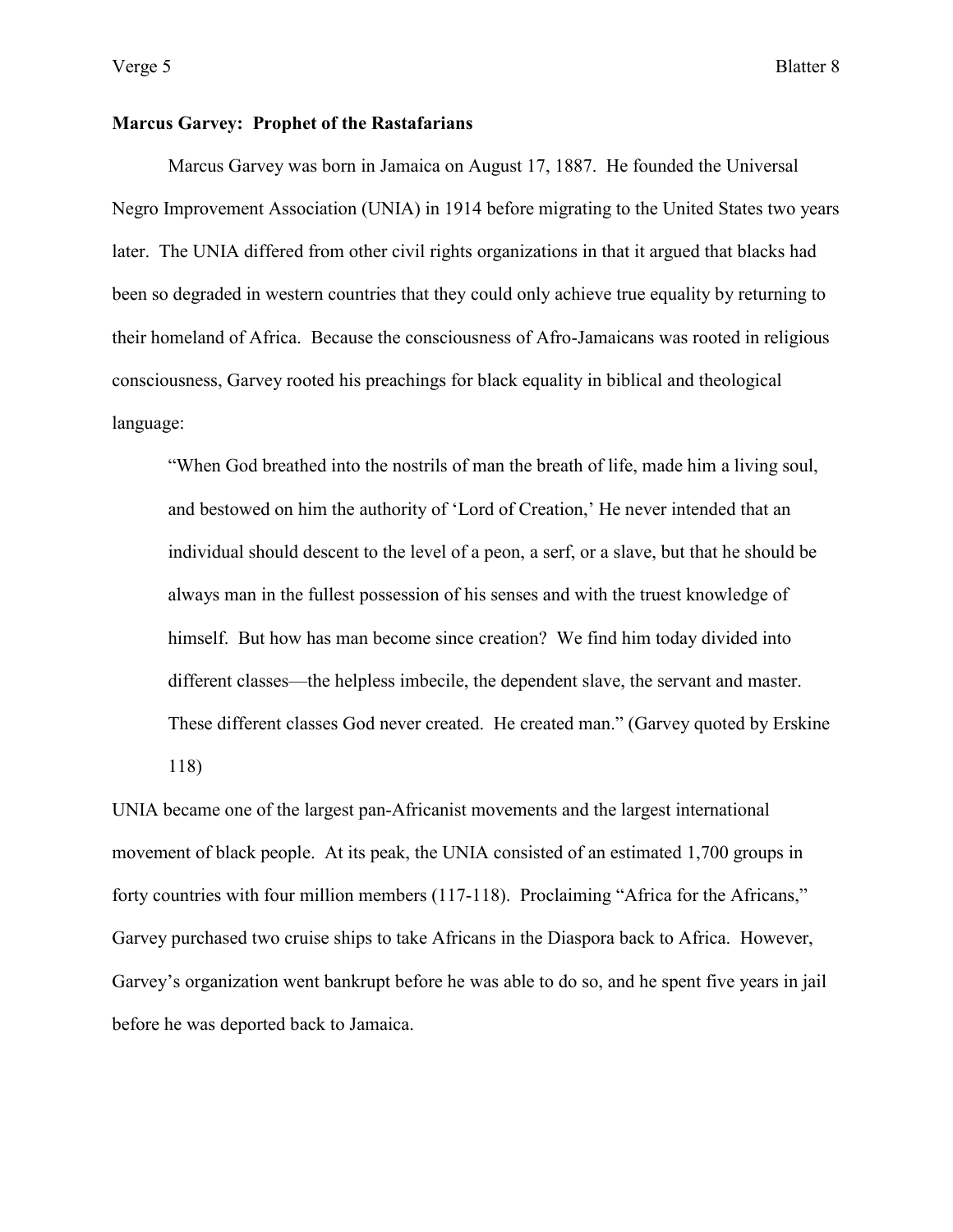Though Garvey's teachings have largely been forgotten, he remains essential to the creation of the Rastafarian faith, and he is still considered a prophet by Rastas today. Garvey remains essential because he revived the idea of Ethiopianism and pan-Africanism. Though embraced by the Native Baptists of Jamaica in late 1700s, Ethiopianism moved from just an ideology to a movement during the 1920s and 1930s thanks largely to Garvey. Garvey again bases his call for black dignity in biblical imagery:

"But when we come to consider the history of man, was not the Negro a power, was he not great once? Yet, honest students of history can recall the day when Egypt, Ethiopia, and Timbuctoo towered in their civilization, towered above Europe, towered above Asia. When Europe was inhabited by a race of Cannibals, a race of savages, naked men, heathens and pagans, Africa was peopled with a race of cultured black men, who were cultured and refined; men who, it is said, were like the gods." (Garvey quoted by Barrett 77)

Garvey emphasized black pride and black contributions to civilization. Black Jamaicans were ready to hear Garvey's revolutionary ideas about equality as Jamaican society at the time was "seething with discontent…as Negroes observed the unequal distribution of wealth and the virtual monopoly of the institutions of government by the white population" (Burt 35-36). Jamaica's white government tried to use various sedition laws to outlaw the Garvey's inflammatory writings, but his ideas quickly spread across the island, inspiring both poor and middle-class blacks alike.

 Furthermore, Garvey's cry of "Africa for the Africans" sparked a self-awareness of a common identity among the black Diaspora. Garvey and the UNIA lead the Pan-African movement, which Carmen White defines as "a consciousness among many people of African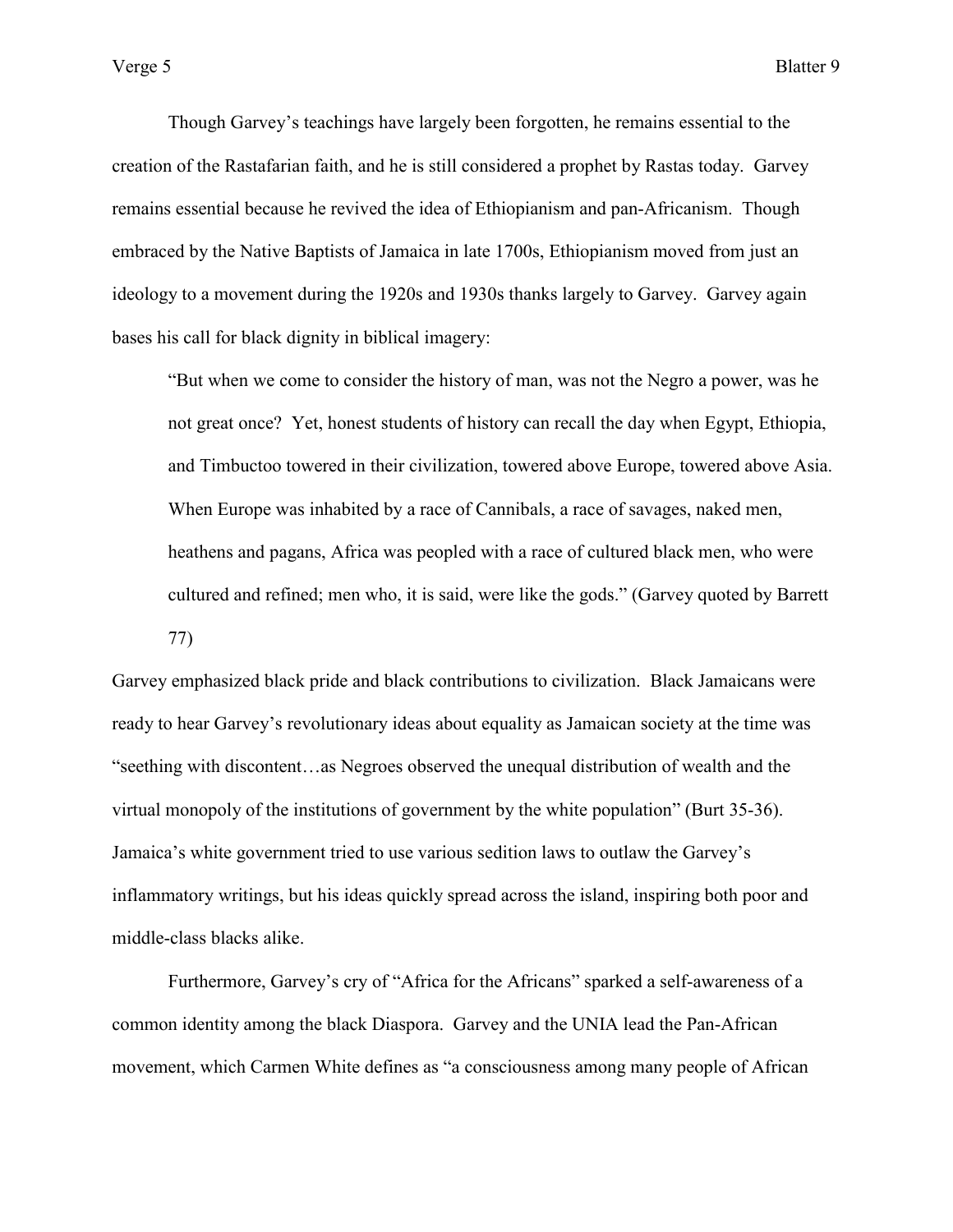descent that they compose a collectivity that transcends national boundaries and that they share a kinship based on a common experience of globally expressed racial oppression" (691). This Pan-African ideology is expressed in the song "African," in which Peter Tosh sings that all black people are African no matter their nationality, religion, or complexion. He explains that such insignificant differences have been exploited by whites to separate the black race (See Appendix A). Because of Garvey, black Jamaicans suddenly felt a common kinship with displaced Africans all across the globe. Indeed, Erskine believes that Garvey's central contribution to Jamaica "was not only to keep Africa alive in our consciousness but to press us to clarify where we stand in relation to Africa" (117).

 Just as the black slave rebellions were inspired by religious beliefs, Garvey rooted his revolutionary ideas in the biblical and theological terms. By doing so, he appealed directly to the black Jamaicans' religious conscious. He instilled a sense of black pride and self-worth in blacks during colonialism, when black Jamaicans' sense of self, culture, history, and beauty had been degraded in favor of white ideals. Carmen M. White explains, "Garvey's active embracement of, and positive identification with, Blackness represented a particularly radical and liberating form of self-affirmation in a system where color consciousness intersected with class to create a caste system that extolled everything white and British and disparaged all things linked with the Black Jamaican underclass" (882-83). Garvey's revolutionary ideas of black pride, Ethiopianism, Pan-Africanism, and repatriation to Africa set the stage of the emergence of the Rastafarian faith in the 1930s, as all would become the central tenants of the movement.<sup>1</sup> Today, he is regarded as a

<sup>&</sup>lt;sup>1</sup> The followers of Garvey and Rastafari in many ways opposed each other. In the 1930s, Garvey's UNIA consisted mostly of the middle class, who looked to the new emperor of Ethiopia with hope but did not regard him as the returned Messiah. Indeed, the middle-class black Jamaicans looked down on the black underclass, of which the Rastas were a large component, and judged them as incapable of succeeding in Jamaican society. Furthermore, Garvey was very critical of Haile Selassie, harshly criticizing him for keeping "'his country unprepared for modern civilization'" (quoted by Erskine 122). Nevertheless, the Rastafarians were able to sift through Garvey's ideas, doing away with what was unhelpful and embracing the ideas that were crucial for their faith. The Rastafarians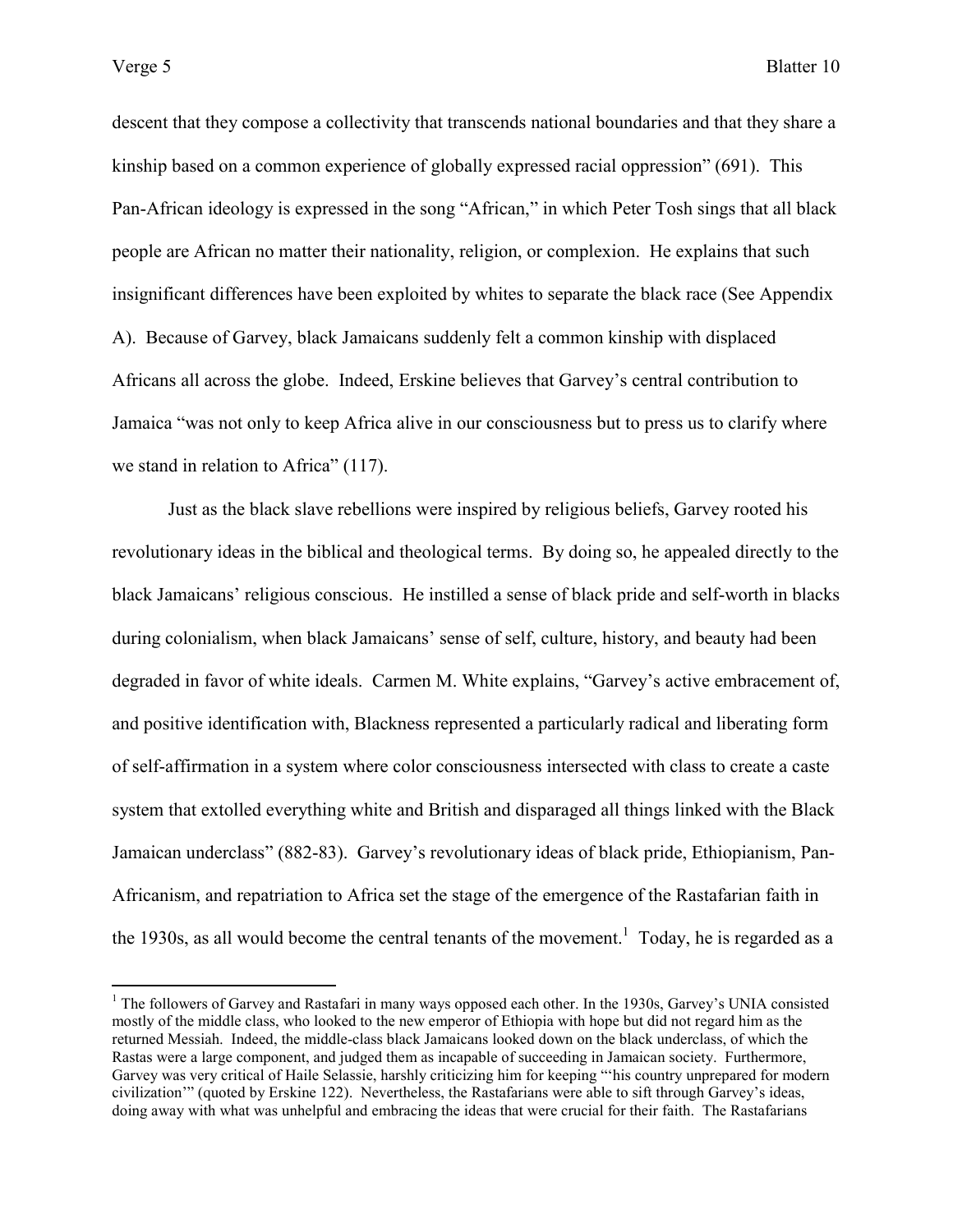prophet by the Rastafarians, and he is celebrated in many reggae songs including Burning Spear's "Marcus Garvey" (See Appendix A). Garvey laid the framework for the Rastafarian theodicy by identifying white oppression as the cause of black suffering and naming black unity and pride as a way to oppose such oppression.

# **The Coronation of Ras Tafari: the Fulfillment of Garvey's Prophecy and the Birth of the Rastafarian Movement**

 On the eve of his departure to the U.S. in 1916, Garvey is supposed to have said, "'Look to Africa for the crowning of a Black King; he shall be the Redeemer" (Barrett 81). Thus, when the black Ras Tafari was coroneted King of Ethiopia in 1930, Leonard Howell, the founder of the Rastafarian movement, proclaimed that Garvey's prophesy had been fulfilled. Ras Tafari took the name Haile Selassie, which means the Might of The Trinity, to which was added "King of Kings, Lord of Lords, Conquering Lion of the Tribe of Judah." Selassie claimed to be the great grandson of King Saheka Selassie of Shoa, which meant that he was a descendent of King Solomon, the wisest man on Earth (81).

 Leonard Howell, an original Garveyite, began his ministry in a dilapidated ghetto in West Kingston. He recruited members from the various organizations of Garveyites. By 1934, a solid nucleus of Rastafarians existed in Kingston who worshipped Haile Selassie as Jah, the divine God of Ethiopia of whom Garvey had prophesized. The movement is grounded in some key verses in the Old and New Testament. In Revelation 5:2-5, the Rastafarians found, "And I saw a strong angel proclaiming with a loud voice: Who is worthy to open the book, and to loose the seals thereof? And no man in heaven, nor in earth…was able to open the book, neither to look thereon…And one of the elders saith unto me, Weep not: behold the Lion of the tribe of Juda,

regarded Garvey as a prophet similar to John the Baptist, and this did not make him incapable of error. "[Garvey] had fulfilled his mission and ministry. His mission like John the Baptist was to point to the one who was to come" (123).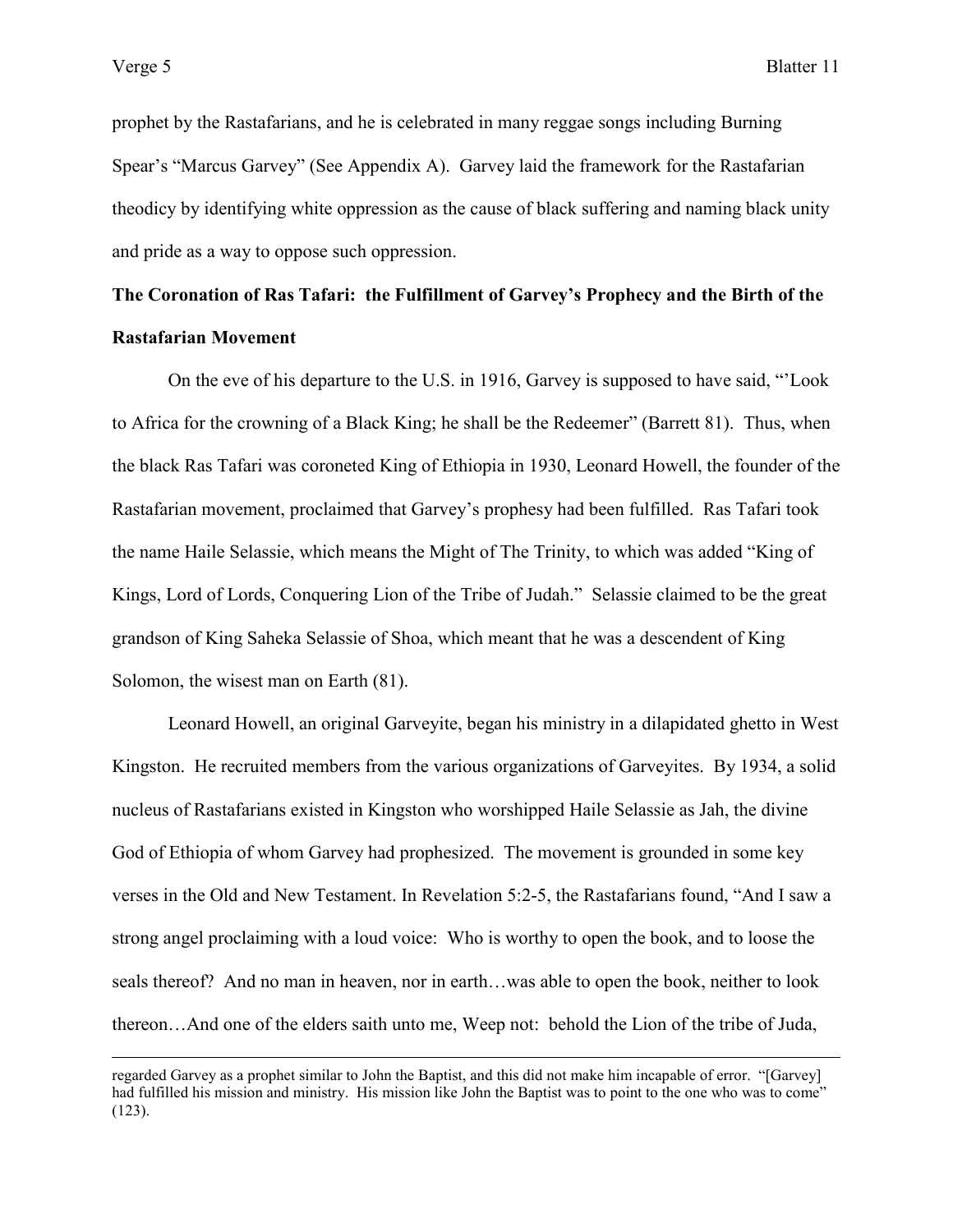the Root of David, hath prevailed to open the book, and to loose the seven seals thereof." Howell and his followers interpreted this passage to mean that the newly coronated King of Ethiopia, from the House of David, was the Redeemer who fulfilled Garvey's prophecy.

 Many scholars claim that the new religion gained popularity because it offered hope to blacks during a tumultuous time in Jamaican history. The Rastafarian filled an emotional need for depressed Afro-Jamaicans facing "an exhausted economy, an insensitive colonial political system, massive unemployment, out-migration of black men, and a monumental exodus of dislocated peasants and laborers from rural areas to West Kingston" (Price 15; cf. Barrett 84; Burt 36). Thus, black Jamaicans were ready to listen to any doctrine that promised a better life.

Yet the budding Rastafarian faith did more than offer hope; Howell placed his new religion in opposition to the colonial, capitalistic system that was marginalizing blacks into the lowest economic status in Jamaican society. Howell created a Rastafarian identity that revolved around the following beliefs: that the Messiah had returned and Jah Rastafari was the living, black god; the blacks' experience in the West had been one of oppression and degradation and that a repatriation to Africa was imperative; their allegiance was to Jah Rastafari, not the British Crown, and therefore the Crown had no right to tax them. As previously mentioned, Price calls the Rastafarian movement antisystemic in that it opposes mainstream society and poses an alternative vision for society. He explains that the Rastas created an antisystemic orientation of themselves versus Babylon: $2$  the anti-colonial Rastafarian versus the white colonials and their

 $2^2$  The term "Babylon" has come to signify the oppressive, capitalistic status quo. It includes Western society, capitalism, and the protectors of the status quo (like soldiers, racism, or an unjust government). "The biblical Babylon was once a thriving commercial and cultural center near modern-day Baghdad, under the rule of King Hammarabi (ruled 1728 to 1686 B.C.) Babylon was soon colonized by the Assyrians, who imposed their own King. Other succeeding 'foreign' kings took the throne, including the son of a Chaldean, Nebuchadnezzar, who exiled Jews and razed Jerusalem. The Babylonians were polytheistic, and the King was also a priest and leader of a despotic priestly caste, but a moral code of behavior and ethics was not required by the Babylonian gods, unlike the single God of the Hebrews. The Hebrews at that time were worried about their people who were coming under the sway of Bablonian culture" (Price 17).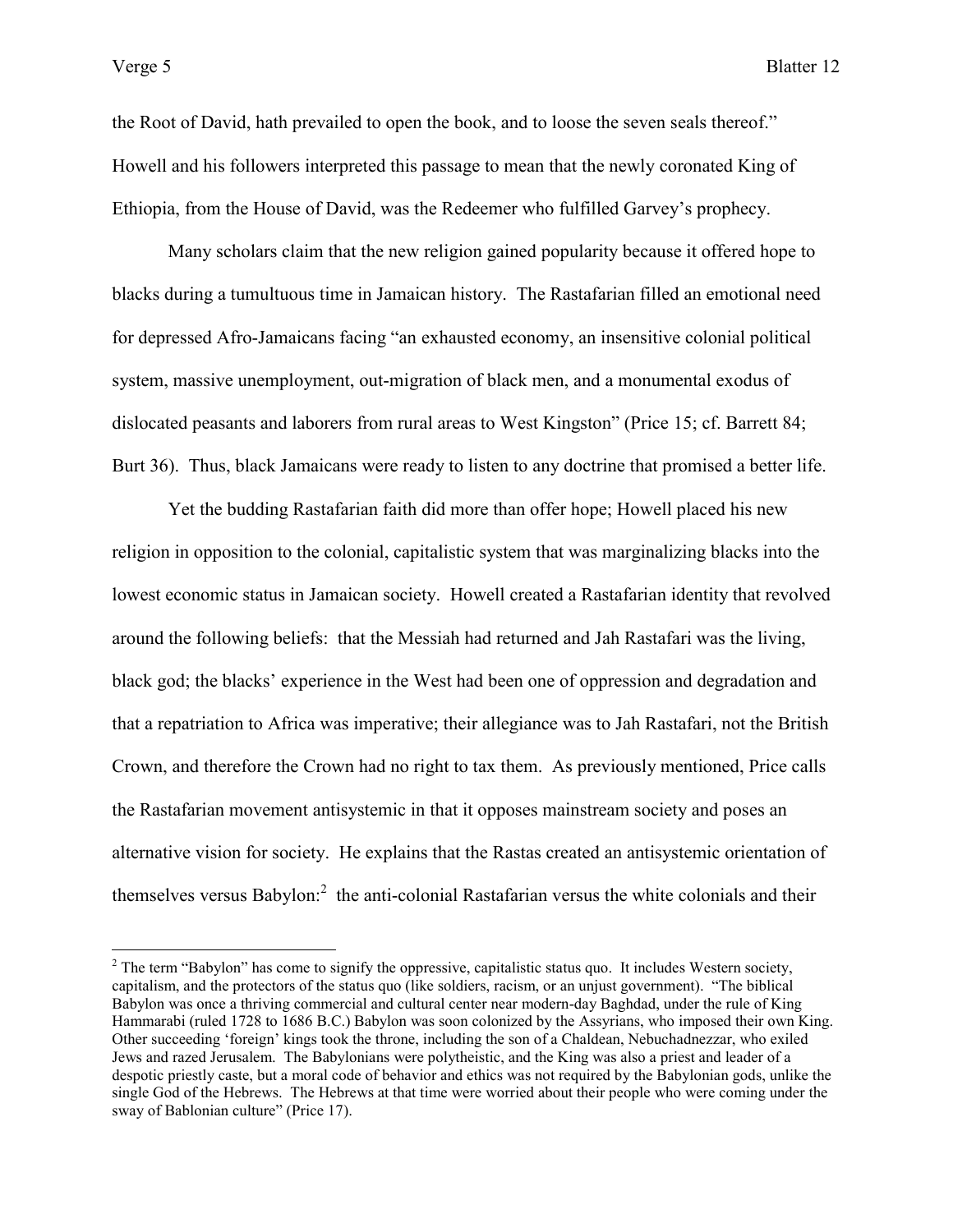black supporters; their positive view of Blackness versus the deprecating views of most Jamaicans; the Rastafarians as agents of change versus the police, the establishment, and law and order" (10). Martin E. Marty explains that "fighting a common enemy has a group binding effect" (43). Marty quotes Georg Simmel, "'Opposition makes us feel that we are not completely victims of circumstances and this gives us inner satisfaction'" (30). Thus, as the Rastafarians emerged in the early 1930s, they created a theodicy that made sense of their suffering by attributing the marginalization of blacks to the Babylonian system. This theodicy was not a form of social maintenance like the other theodicies discussed by Berger. Rather, the Rastafarian theodicy was created in direct opposition to the social order.

In January of 1934, Howell was charged with sedition and given a two-year sentence after a speech in which he proclaimed that no allegiance should be given to the British or any colonial, imperialist, and racist government. Because Howell was a threat to the Jamaican colonial government, he was portrayed as a mad man to the black and white status quo in Jamaica (Price 14). This pattern of harassment, arrest, and labeling Rastas as mad would continue through the 1970s. Police infiltrated early Rastafarian meetings and harassed or physically abused Rastarians: "They were so despised that they could not walk the streets in some places in Kingston during daylight hours, but had to walk through the gullies (drainage systems)" (16, 18). However, this heavy-handed abuse just added to the Rastafarian antisystemic identity of us versus Babylon and created solidarity among the Rastafarians.

When Howell was released from jail, he created the first Rastafarian commune in 1940 called the Pinnacle. Like their ancestors the Maroons, who had fought so savagely against white oppression, the Rastafarians returned to the hills overlooking Kingston. There, as little as 500 to as many as 1,600 hundred followers lived in their own community outside of Jamaican society to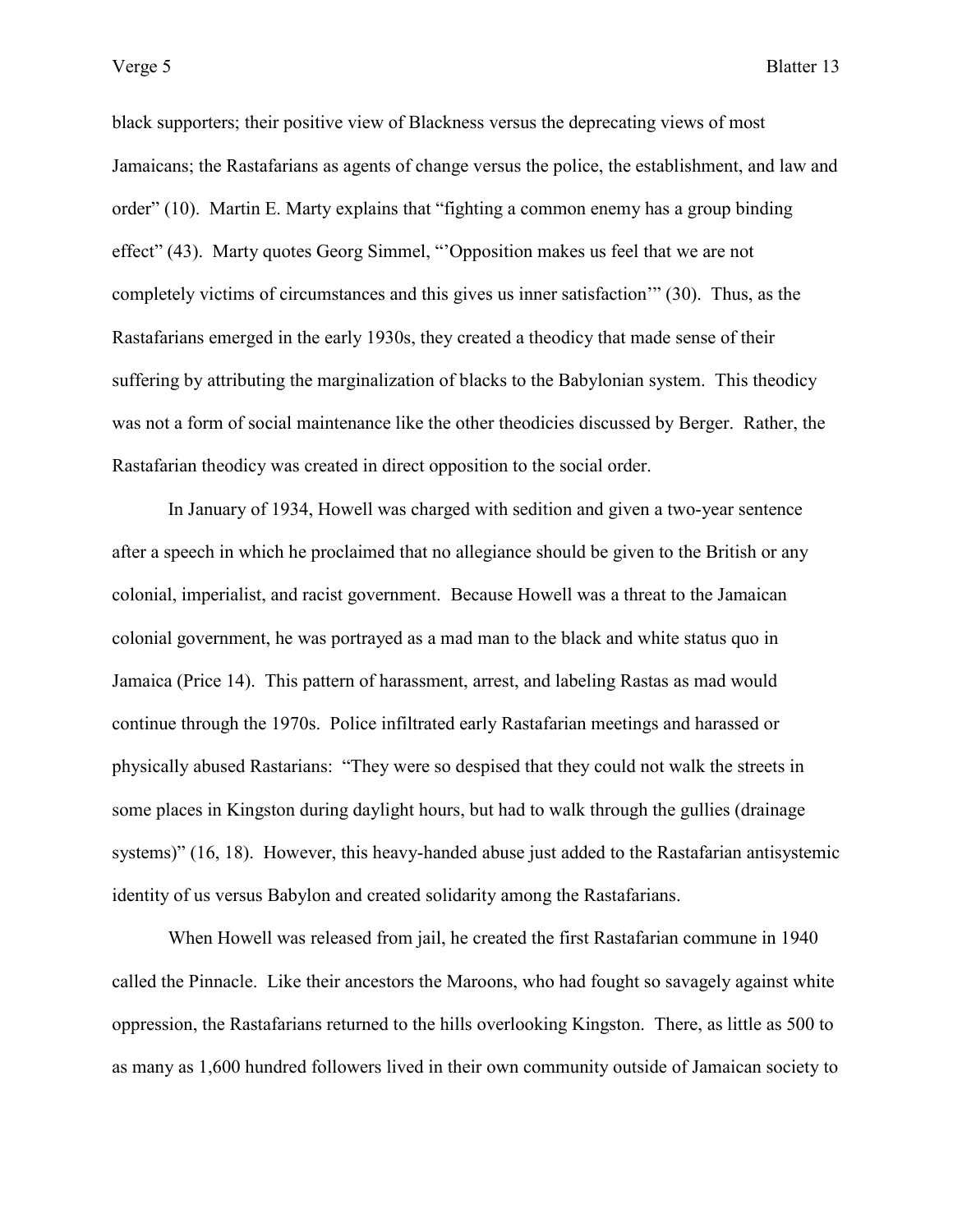which they refused to pay taxes. Howell patterned his commune after the Maroon communities of Jamaica, and he presided as chief. For a living, the early Rastafarians grew native cash crops, including marijuana, which has remained at the center of the religion's ritual practices. It was at the Pinnacle that several facets of the movement were established: communal living, the use of marijuana, and wearing their hair in dreadlocks (Barrett 86-88; cf. Price 17).

In 1954, the Pinnacle was raided by police and shut down. Yet this act of repression had the opposite effect of what the Jamaican authorities had intended: "The experience of degradation, rejection, and ostracization solidified group identity under a religious ideology and a shared experience of marginalization" (Price 19). More resolute in their beliefs, the now homeless Rastafarians returned to Shanty-Town in Kingston. They preached their ideology to anyone who would listen and started to more openly confront the police. By this time, the Rastafarians had defined a distinctive cultural identity with its own unique lexicon, dietary codes, a sense of a shared history, and adherence to specific beliefs, rituals and symbols. They were regarded as a threat by the Jamaican government because they openly defied the social order.

### **The Rastafarian Faith: Customs and Beliefs**

 In following with Garvey's teachings, the early Rastafarians founded their faith in the reclamation of black culture, which had been devalued in colonialist Jamaica. Though 93 percent of the Jamaican population was of African origin, white culture remained dominant in areas such as religion, education, and language (Miller 112). As Erskine comments, "To be successful in the Jamaican society of the 1930s, 1940s, and 1950s, one had to abandon Blackness" (123). White Christianity remained the dominant religion on the island. In schools, black Jamaican children learned British history and were taught the British version of English.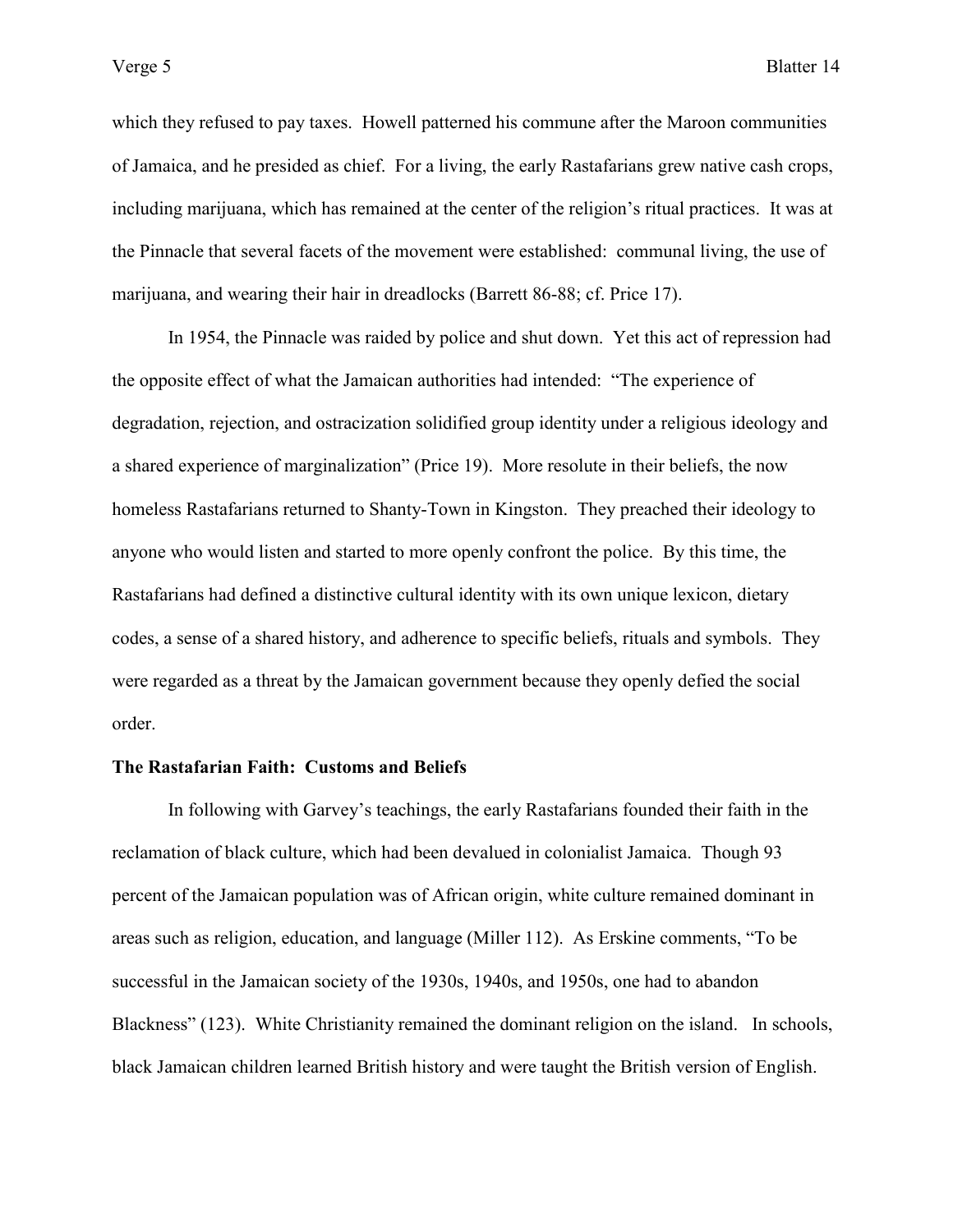To advance socially, black Jamaicans had to abandon their Jamaican dialect for the language of the colonizers. Most of the secondary schools were reserved for the children of the colored class, and many jobs in the civil service and banking sectors were reserved for the colored class as well (123). Thus, the black Jamaican underclass was systematically locked out of educational and economic opportunities because of the darkness of their skin.

The Rastafarians responded to colonialism's overt attack on black heritage by embracing Ethiopianism and pan-Africanism which provided a positive evaluation of blackness. For example, Congo and Bongo were demeaning racial epithets used to describe black Jamaicans. The Rastafarians turned these phrases into positive names, "making Bongo and Congo titles of honor, defining them as prideful expressions of black identity, including the racial characteristics that so many blacks themselves disparaged, such as having knotty hair or a broad nose" (Price 16). Furthermore, Rastafarians adopted the title "Ras" which means head or prince in the Ethiopian language. They referred to Rastafarian men as kings and princes and Rastafarian women as queens, empresses, and princesses (16). Such titles symbolize the Rastafarians' refusal to ingest Babylonian thought, which tells blacks that they are inferior. The Rastas asserted pride in their skin color, pointing to Jeremiah 13:23, which proclaims, "Princes shall come out of Egypt; Ethiopia shall soon stretch out her hands unto God." By instilling blacks with a sense of pride in their skin color, the Rastafarian theodicy combated the humiliating dehumanization of colonialism.

Rastafarians believe that Haile Selassie is the living God and a black God and the fulfillment of Garvey's prophecy. The book of Revelation is the central text for the Rastas, as it contains the holy prophecy about the Emperor. Indeed, it is in Revelation that the title for Selassie is found: "King of Kings and Lord of Lords, Conquering Lion of the tribe of Judah."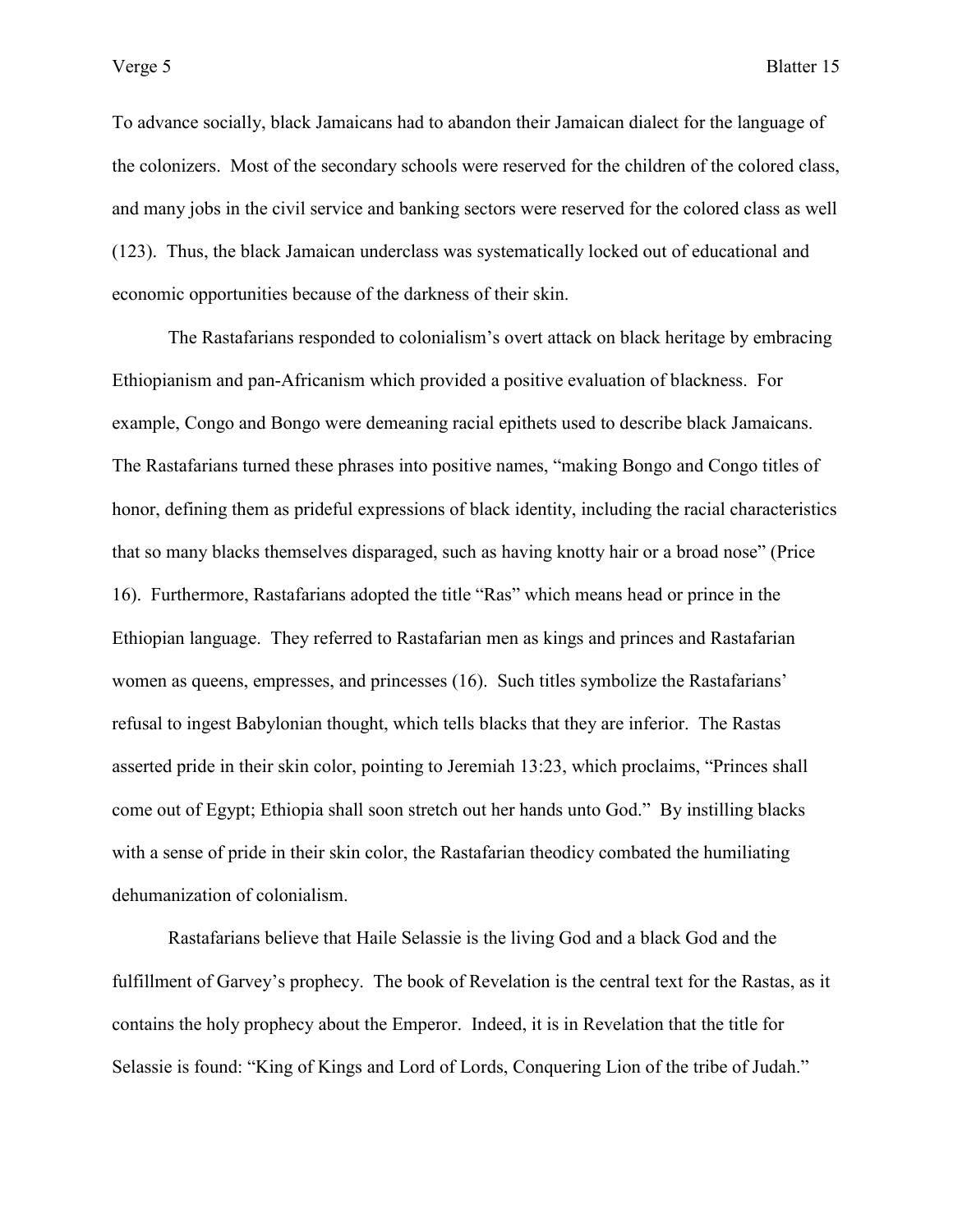Selassie's Ethiopian birth and his lineage as a descendent of King Solomon and the Queen of Sheeba are important in that the Bible says that the Redeemer would be born in Ethiopia and be a member of the House of David. The Rastafarians also believe that the biblical Jesus is Haile Selassie, but the white slave masters and colonizers have depicted him as white as a way to further strip blacks of their true dignity (Barrett 106).<sup>3</sup>

To the Rastafarians, praising a black God is of the greatest importance because blackness is synonymous with holiness. Garvey can be attributed for the Rastafarians' image of God; for, while Garvey never explicitly stated that God is black, he insisted that each race view God in its own image:

"We, as Negroes, have found a new ideal. Whilst our God has no color, yet it is human to see everything through one's own spectacles, and since the white people have seen their God through white spectacles, we have only now started out (late though it be) to see our God through our own spectacles….We Negroes believe in the God of Ethiopia….We shall worship him through the spectacles of Ethiopia." (Garvey quoted by Erskine 118)

Thus, Garvey opened the door for the Rastafarian God to be black. Indeed, this is of great importance to the movement for it is a renunciation of the Babylonian system and an assertion of black pride and dignity. In the song "No White God," Sizzla sings of the importance of praising a black god: "Your system is designed to distract me from the truth…/You give me white god to praise in slavery/The doctrine follow on in the black community/The black Messiah you try to shield with fantasy." The chorus concludes, "I have no white god/Don't teach me anything wrong/Could the white god save me from white man oppression?" (See Appendix A). This song

<sup>&</sup>lt;sup>3</sup> The Rastas were not deterred when Selassie declared that he was not God. They believed, like Jesus, he was keeping the messianic secret (Erskine 124). Selassie's death on August 28, 1975 also had little impact on the Rastafarians who believe he is immortal as expressed in Bob Marley's song "Jah Live" (See Appendix A).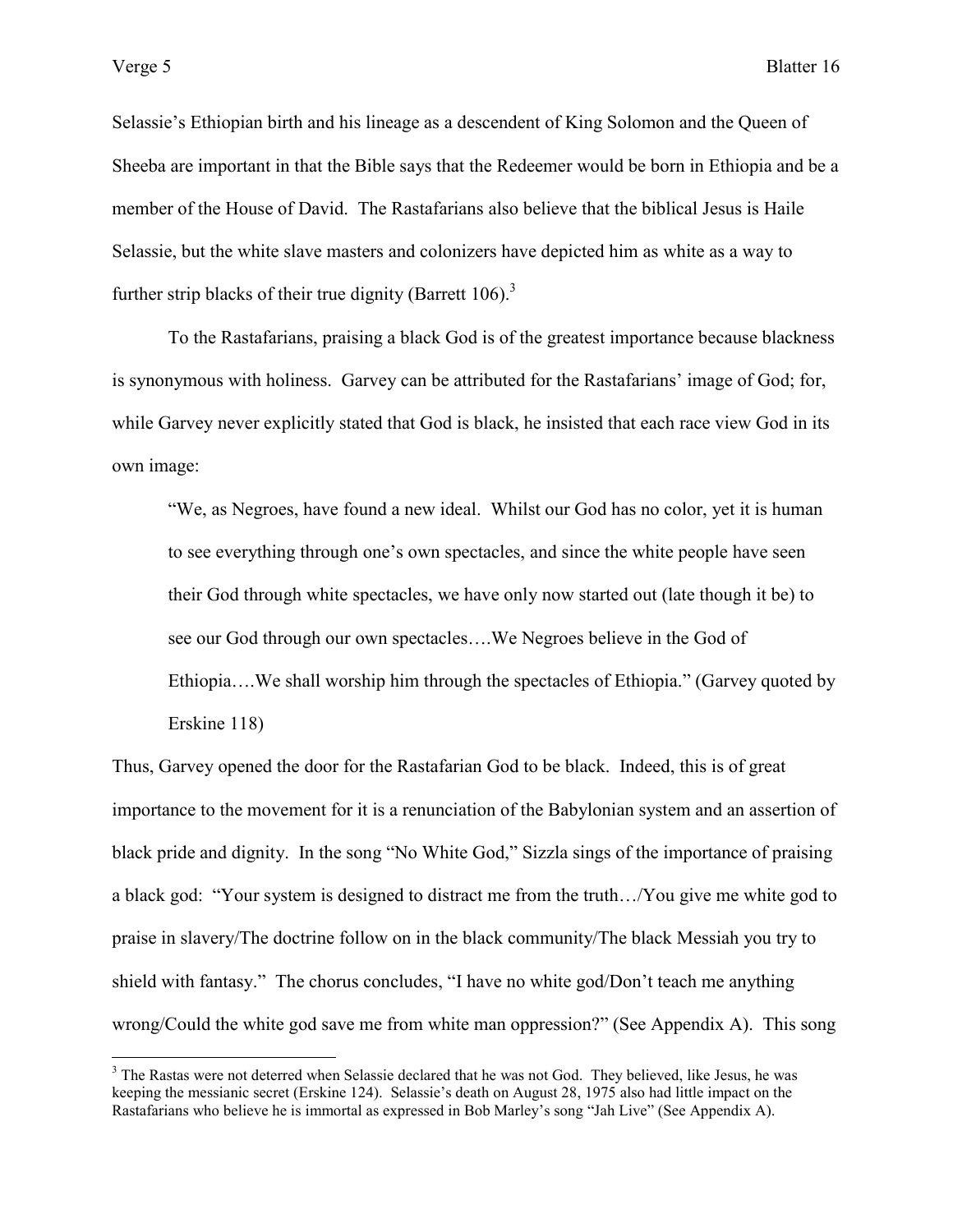reveals great agency in the Rastafarian faith as it rejects the disempowering notion of praising a white God. Indeed, praising a God in their own image is a source of empowerment for the Rastafarians and another way the Rastafarian theodicy defies the social status quo.

 The Rastafarians, in line with Garvey, also believe that blacks have been so dehumanized in the West that they can only hope to find fulfillment in returning to Africa. Jamaican reggae artist Johnny Clarke sings, "Move out a Babylon, Rastaman/ And leave all the wicked men/ Only righteous men shall prosper/ In the kingdom of Jah the Almighty" (See Appendix A). The original Rastas believed that a physical repatriation to Africa was absolutely necessary, although this belief has changed for many modern-day Rastafarians<sup>4</sup>. Rastas refer to Ethiopia to signify the entire African continent because of Ethiopia's significance in the Bible and because it is the only African country that has never been under colonial domination (except for a brief incursion by Italy). The Rastafarians believe that Jamaica is Babylon or Hell and that Ethiopia is Zion, the Promised Land for members of the black Diaspora.

 Thus, the Rastafarian customs and beliefs create a theodicy that reaches out to blacks who have suffered degradation, marginalization, and impoverishment even after the end of slavery. The Rastafarian theodicy explains such social evils by attributing them to the oppression of Babylon and seeks to oppose Babylon by preaching black dignity, by praising a black God, and by returning to Africa. Thus, at a microscopic level, the Rastafarian faith is combating the macroscopic reality of colonialism.

#### **Rastafarian Symbols and Rituals**

 $\overline{a}$ 

<sup>&</sup>lt;sup>4</sup> About half of present-day Rastas view repatriation as fulfillment of prophecy and must entail no less than a physical journey back to Africa. The other half have adopted the phrase "liberation before repatriation" and believe blacks must liberate themselves in Jamaica before committing themselves to returning to Ethiopia (White 679). There are several Rastafarian communes throughout Africa, including Shashamane in Ethiopia, which was granted to Jamaican Rastas by Selassie in the early 1960s.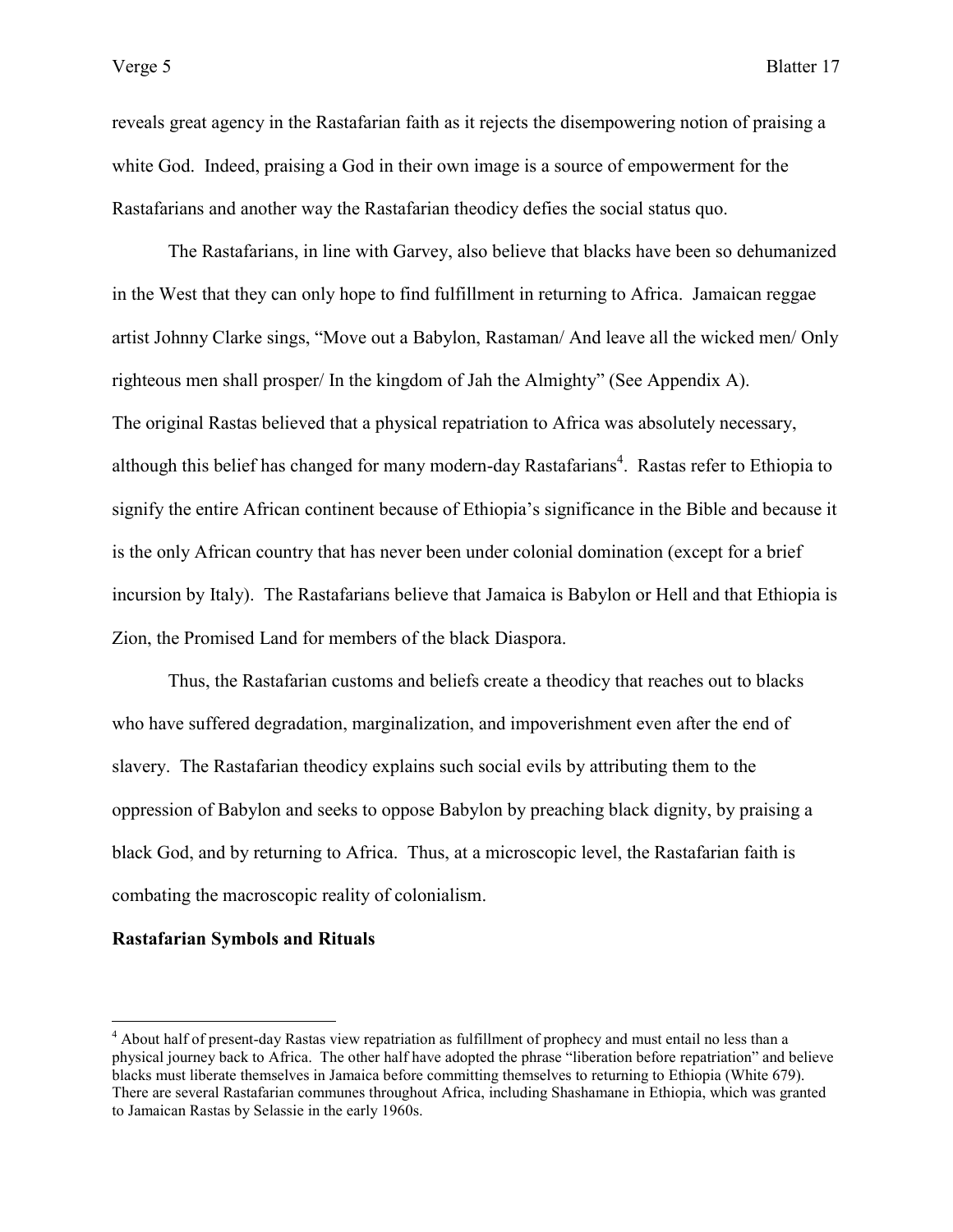The theologian Paul Tillich explains that symbols and rituals are essential to any religion. Symbols allow believers to communicate that which is unseen; they point to something larger than themselves, and they actively participate in the glorification of that which they represent. Tillich explains, "the language of faith is the language of symbols" (51). Rituals reinforce the individual's relationship to the divine. The repetitive nature of rituals serves as a constant reminder for followers to praise the divine. For the Rastas, their rituals' symbols are essential to their antisystemic identity, for they emphasize black pride and a refusal to follow Babylon's status quo.

 The most obvious symbol of the Rastafarian faith is that followers wear their hair in dreadlocks, a trend that originated at the Pinnacle. The Rastas point to the Book of Numbers to explain their dreadlocks, as the Nazarites were forbidden from cutting their hair (Miller 114). Dreadlocks are part of the Rastas' defiant exterior. Dreadlocks got their name because they were originally intended to instill dread in the rest of Jamaican colonial society at a time when many blacks straightened their hair because they had come to believe that kinky hair is bad hair (114). Dreadlocks, therefore, are a celebration of African heritage. They are featured predominantly in Rastafarian art and in reggae music.

 The Rastafarians' diet is another important symbol of the movement. Rastas are vegetarians and base their diet on a wide range of locally grown food. If possible, they prefer to grow their own food. The Rastafarian diet is a symbolic act of resistance to the consumption habits of the Babylon system as Jamaica relies heavily on imported food (Miller 114).

 The Rastafarians have also developed their own language symbolism. It has been called "soul language," "ghetto language," or even "hallucinogenic language" by outsiders (Barrett 143). Rastafarian speech is yet another symbolic refusal to abide by the rules of white society,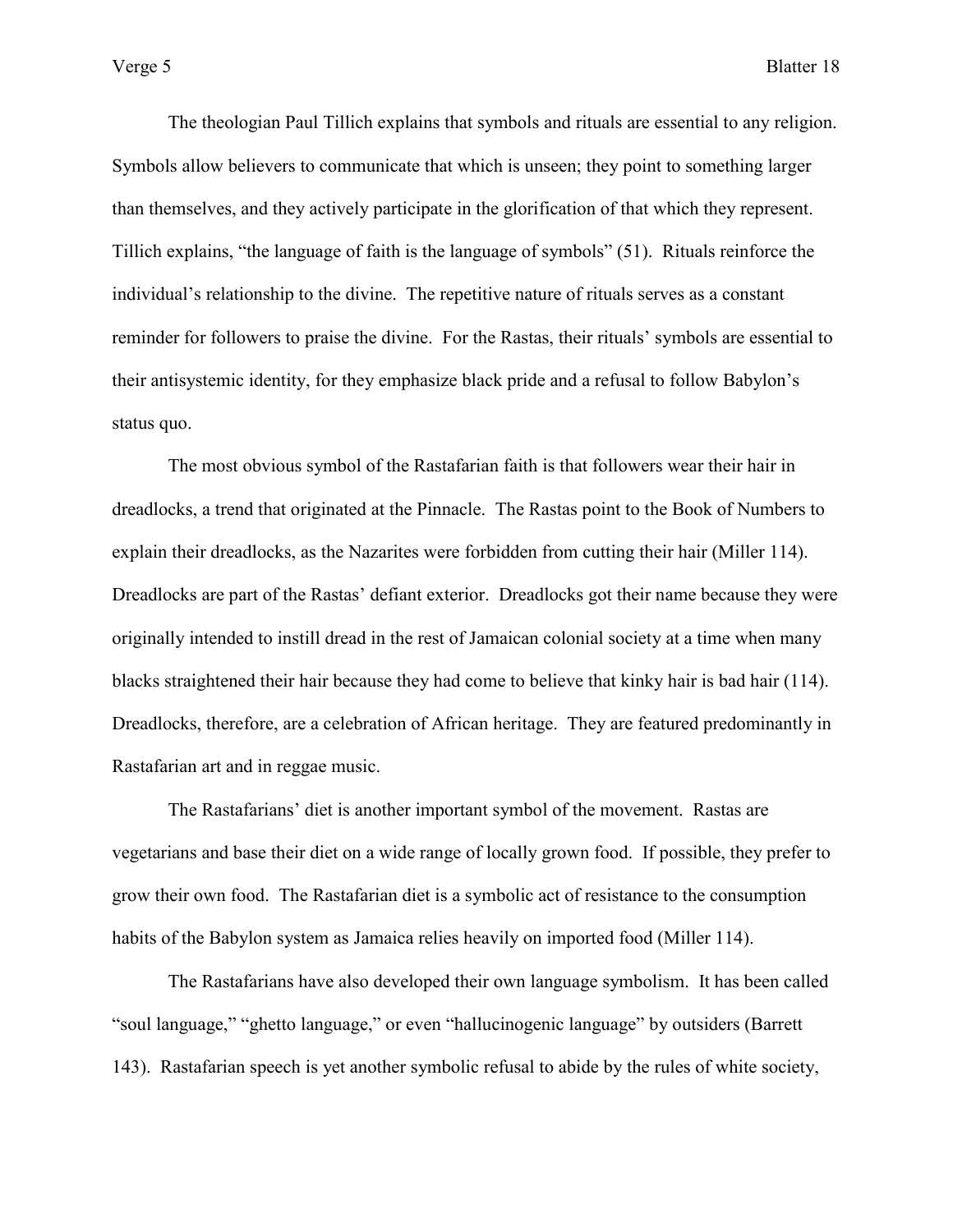which requires black Jamaicans to speak the language of their colonizers if they are to advance socially. Rastafarian speech follows the so-called word, sound, and power theory, redefining words so that their sound aligns with its meaning (Price 18). For example, the word "oppression" was changed to "downpression," as the first syllable of oppression sounds like "up" and to the Rastafarians, oppression has nothing to do with upliftment. Another example is the replacement of "I and I" for the words "me" and "you." "I and I" is used to symbolize the unity of humanity under Jah.

Marijuana—commonly called ganja by the Rastas—is a symbol of the Rastafarian movement and is also used in religious rituals of worship and meditation. Ganja was first used in the early days of the movement at the Pinnacle, where it was likely a form of protest against the laws of Babylon (Barrett 129). The Rastas also point to many passages in the Bible to explain the importance of the so-called holy herb, including Genesis 1:12, which reads, "And the earth brought forth grass, and herb yielding seed after his kind, and the tree yielding fruit, whose seed was in itself, after his kind: and God saw that it was good." In the song "Bush Doctor," Peter Tosh calls for the legalization of marijuana as a human right (See Appendix A). Rastafarians believe that Babylonian thought has been so dominant that blacks have unconsciously started to ingest it; smoking marijuana is a way to liberate one's mind of Babylon's influence. Thus, marijuana is smoked in rituals to assist in meditation and bring them closer to Jah. Rastas say a prayer or read the Bible before smoking. Smoking is required at all Rastafarian meetings and at religious services  $(131).$ <sup>5</sup>

<sup>&</sup>lt;sup>5</sup> Sadly, the ritual use of marijuana has caused many non-Rastafarians to stigmatize or dismiss the Rastafarian faith. In reality, marijuana has long been an innocuous part of Jamaican peasant-class (Haber 18). Furthermore, the use of ganja is "intricately connected with the values and ethical systems of the Jamaican people, and the effects of ganja smoking in Jamaica would not necessarily apply to cannabis usage in other cultural contexts" (20).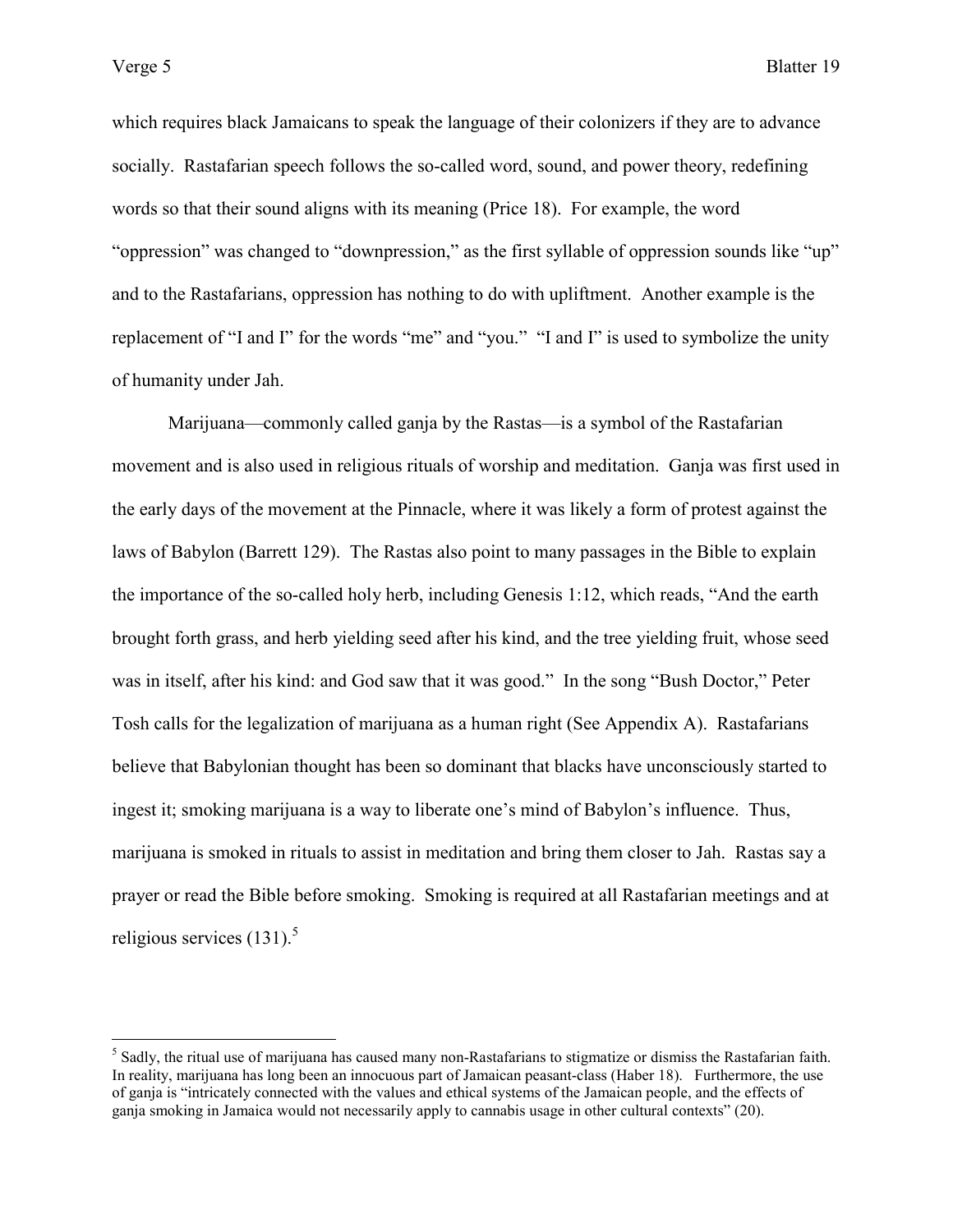Verge 5 Blatter 20

 The most prominent visual symbols of the Rastafarian faith are the lion and the colors red, gold, black, and green. The lion represents Haile Selassie, the Conquering Lion of Judah. The lion also represents the dominant maleness of the movement, and Rastafarians "simulate the spirit of the lion" by wearing dreadlocks which look similar to a lion's mane (142). The colors red, gold black, and green are the original colors of the Garvey movement. In "Rally Round the Flag," Steel Pulse explains the significance of the colors using the words of Marcus Garvey: "Marcus say/Red for the blood/That flowed like the river/Marcus say sir Marcus say/Green for the land Africa/Marcus say/Yellow for the gold/That they stole/Marcus say /Black for the people/ It was looted from." (See Appendix A). The song also invokes images of the lion. Thus, the Rastafarian lion and trademark colors participate in the fabled mythology of Africa, reminding Rastafarians of their Promised Land.

The Rastafarians wear their hair in dreadlocks, speak a distinct language and smoke marijuana as a way to symbolize their separation from the rest of society. By refusing to follow social norms, Rastafarians reinforce their opposition to Babylon. The distinctive color imagery and the lion remind them of their relationship to Africa, their Promised Land where Rastafarians believe they will eventually return.

#### **The Rise of Rastafari during the Tumultuous 1970s and the 1980 Election**

 By the time Jamaica achieved its independence in 1962, the Rastafarians had established themselves as "a fixture in the Jamaican national consciousness" (Price 21). The process of decolonization was difficult and the legacies of colonialism were still evident on the island. Miller summarizes the struggle:

Like other postcolonial societies, Jamaica faces the challenge of forging and fashioning its own political culture from the remnants of its precolonial heritage and the foundation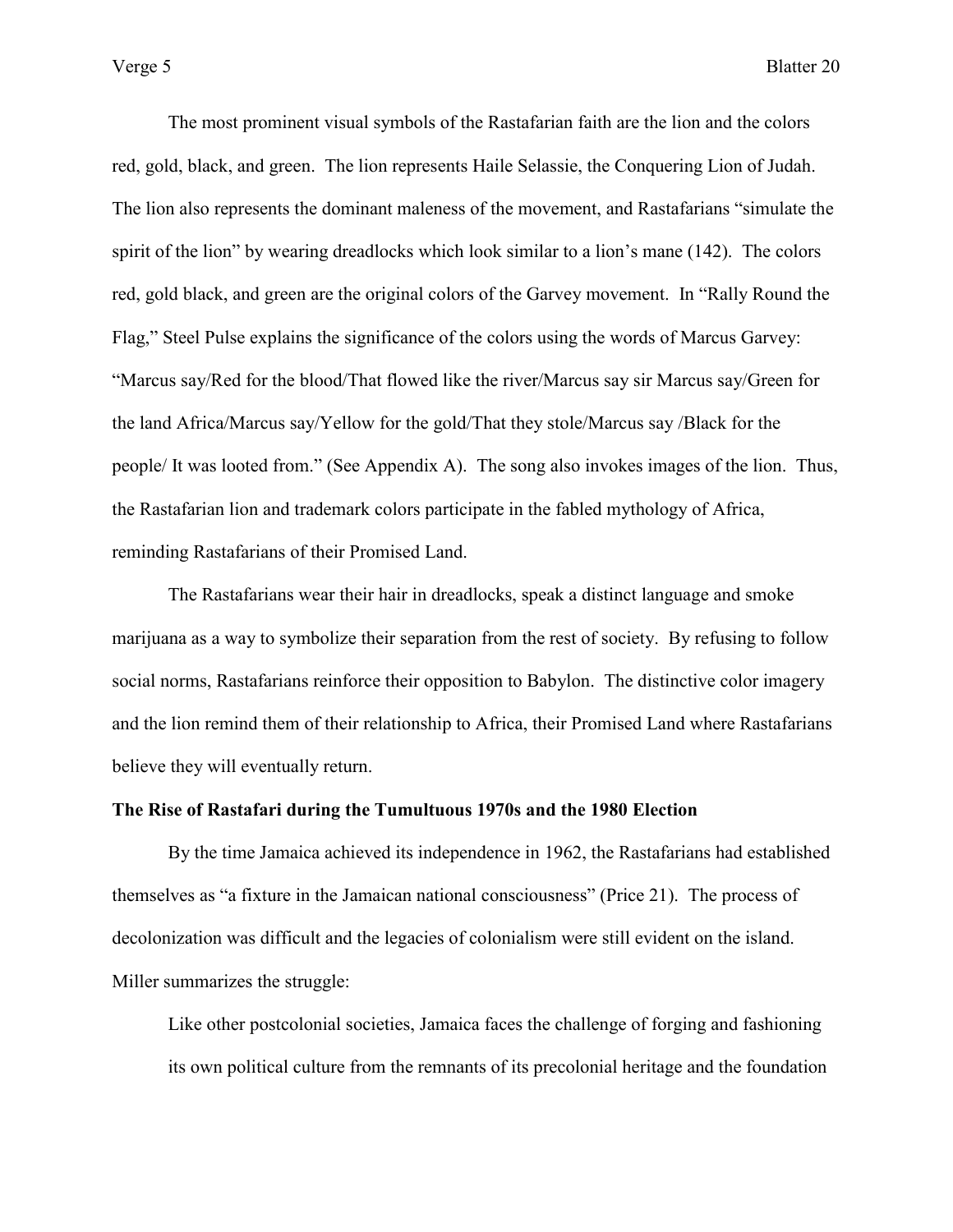of its colonial experience. In the process, it has to deal with the legacies of colonialism, which created a society divided on the bases of race and color. (1)

For the vast majority of black Jamaicans locked in ghettos and suffering from abject poverty, high unemployment, and rising violence, Jamaican independence had done nothing to improve their lives. The Rastafarian faith grew exponentially during the post-independence years when social situations were getting worse. The Rastafarian theodicy provided meaning in suffering and thus appealed to many black Jamaicans who joined the call for social change and found strength in Jah Rastafari.

 Reggae was largely responsible for the dissemination of the Rastafarian faith. Toward the end of the 1960s, reggae musicians began to sing songs of the Rastafarian theodicy, offering a harsh critique of Jamaican society and calling for the end of oppression of blacks. Because of the high illiteracy rates, reggae has been called the newspaper of Jamaica, alerting the poor to injustice and inequality. The protest songs reflected people's growing awareness that social improvements and decolonization were not happening (Price 21; cf. Miller 114). Bob Marley was the leading reggae artist of his day, and many say he was responsible for spreading the Rastafarian faith across the world. His songs appealed to the oppressed youth of the Caribbean, Jamaica, England. and even in white America and Europe (Barrett 213). In "War," Marley quotes a speech made by Haille Selassie calling for an end to racial discrimination. He sings that there will be war "until the basic human rights/are equally guaranteed to all/Without regard to race" (See Appendix A). People across the world regarded his message as a way of life and joined the Rastafarian movement . By 1988, an estimated 75,000 native Jamaicans were followers of Rastafari; by 1988, Barrett conservatively estimates the worldwide movement to number 300,000 (18).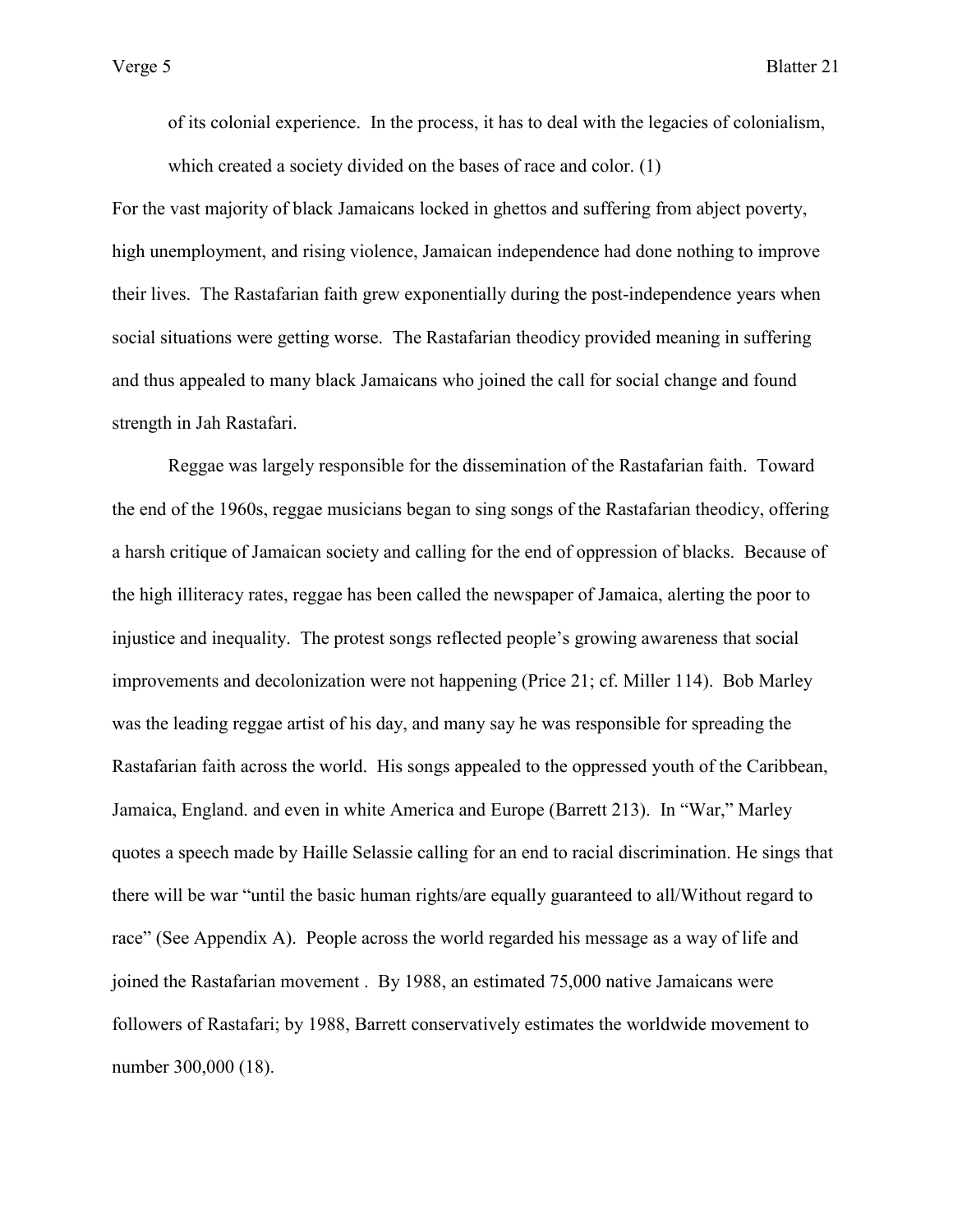Leading up to the election of 1980, Jamaica was on the brink of civil war. Edward Seaga of the Jamaican Labor Party (JLP) was opposing Michael Manley of the People's National Party (PNP) for the third time in the race for prime minister. The United States was disturbed by Manley's communist sympathies and close ties with Fidel Castro, and the CIA reportedly backed Seaga (called "CIAga" by his Jamaican opponents): "The orchestration of an unprecedented scale of political violence was an important element in the U.S.-backed JLP's successful campaign to destabilize and oust the democratic socialist People's National Party in late 1970 and in 1980" (Harrison 5). To avoid having their property seized, "much of the middle and upper classes of Jamaica instantly split to Miami, taking their money with them" (Goldman 86). The impoverished blacks remained trapped in the ghettos and the politicians "manipulated underfed, ill-educated youth as cannon fodder" (92). In exchange for support, politicians gave guns to dons, who then distributed them to the ghetto youth (Harrison 6). Some believe Seaga with his connections to the CIA and organized crime brought high-powered guns and cocaine to Jamaica. There were numerous shoot-outs between gang members who had large amounts of cocaine in their possession (5). Reggae and the Rastafarian movement continued to lament the violence and call for significant changes in society. In songs like Junior Muvin's "Police and Thieves," "How Do You Feel?" by Anthony B, and "Congress Man" by Groundation, the musicians directly address politicians and accuse them of causing violence and suffering in the streets (See Appendix A).

However, Marley was the most influential reggae artist of the day, and he devoted himself to promoting peace and spreading Jah love in his homeland of Jamaica. During the height of political tension, Marley organized musicians, disputing Rasta theological groups as well as downtown dons who were tired of the futile political violence that the Rastas referred to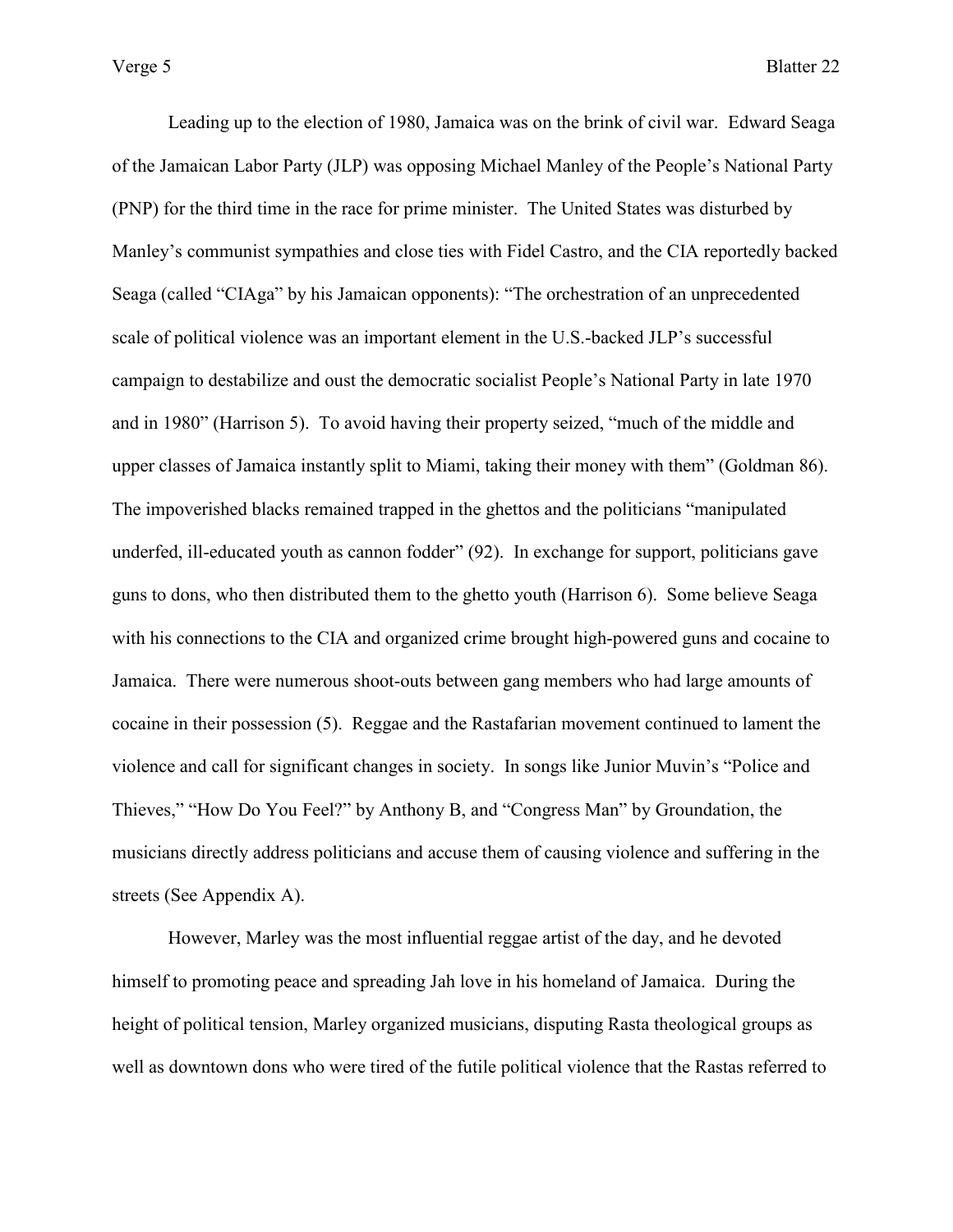as "politricks." The group organized the One Love Peace Concert, held on April 78, 1978, where Marley united Seaga and Manley on stage. Jamaicans still remember how thunder rolled and lightning struck as Marley had the two warring politicians clasp hands above his head (Goldman 92).<sup>6</sup> Today, many Rastas believe Marley to be a prophet.

 Admittedly, the One Love Peace Concert did not stop the violence surrounding the 1980 election campaign. Nevertheless, Marley and other reggae artists articulated a vision of peace and equality for Jamaica, demanding human rights and an end to the oppression of Babylon. Rastafarian-inspired reggae gave a voice to oppressed blacks living in impoverished ghettos. Reggae, by articulating the Rastafarian theodicy, provided moral support and encouragement to the people of Jamaica during a tumultuous period in Jamaican history.

#### **The Rastafarian Theodicy in Jamaica's Current Devastated Economy**

Starting in 1980, when Seaga was sworn in as Jamaica's next prime minister, the world economy faced the most severe and prolonged recession since the 1930s. In her article "Jamaica and the International Drug Economy," Faye V. Harrison describes how underdeveloped countries, including Jamaica, have been hit the hardest. She explains that the U.S.-backed Caribbean Basin Initiative (CBI) and the International Monetary Fund (IMF) "imposed structural adjustment policies to correct the balance of payment disequilibrium through massive currency devaluations, cutbacks in government expenditures, and increased levels of taxations" (2). These policies have only exacerbated living conditions for Jamaica's poor, who, on average, spend 75 percent of their wages on food alone. For those lucky enough to have gainful employment, minimum wages afford them only half of that 75 percent (2).

<sup>&</sup>lt;sup>6</sup> During the previous election of 1976, also between Manley and Seaga, Marley had performed a similar concert in an attempt to ease mounting political tensions. He survived an assassination attempt on December 3 to play the Smile Jamaica concert to a packed crowd the very next night (Miller 115).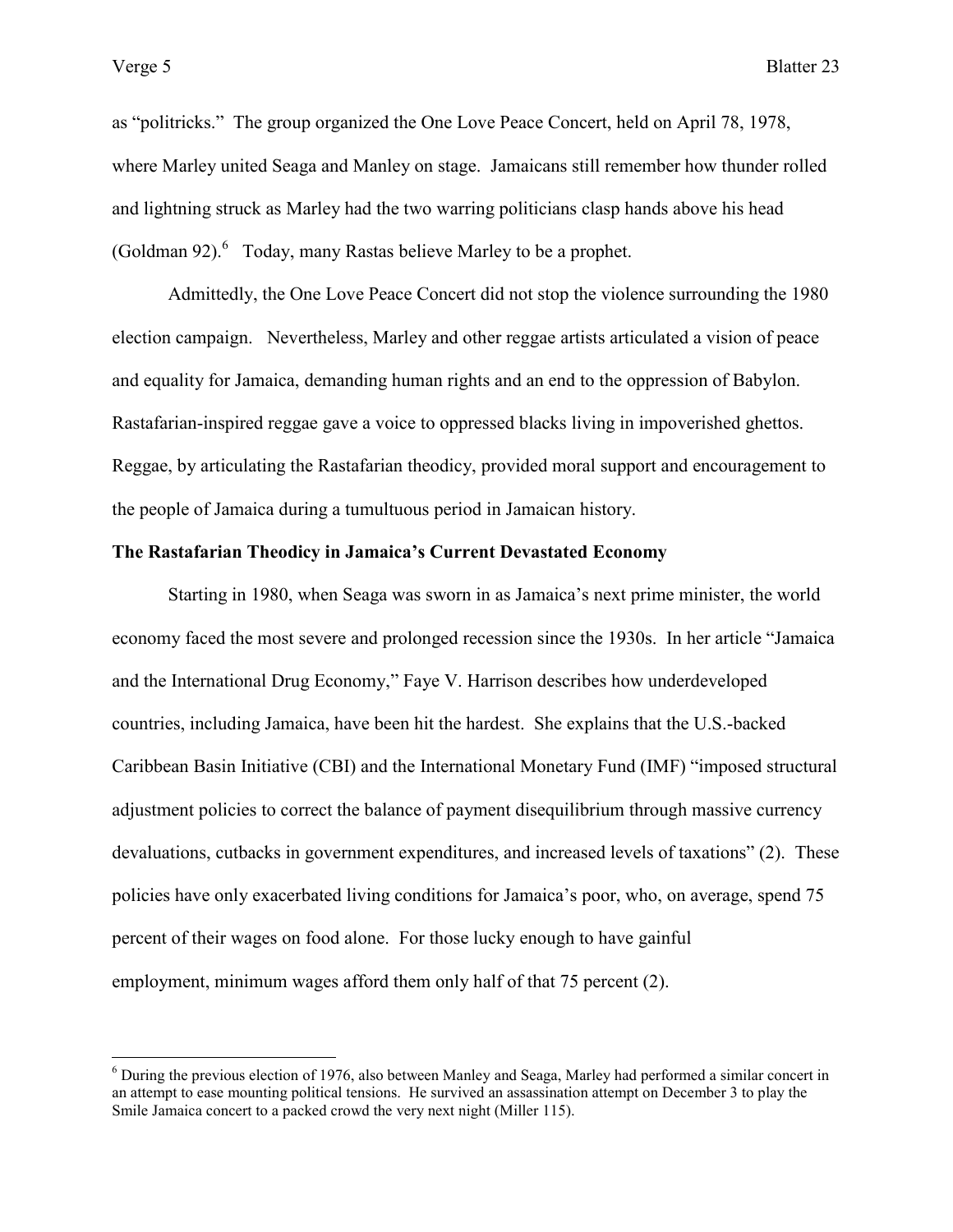With high rates of unemployment, the drug trade has proved more lucrative and stable than legitimate exports of sugar, bananas and bauxite alumina ("Trouble in Paradise" par. 7). Harrison explains that the drug trade provides a marginal subsistence for those who would otherwise go unemployed. Jamaica has played a prominent role in the marijuana trade since the 1960s. When Prime Minister Seaga agreed to the CBI, he acquiesced to U.S. pressure to reduce marijuana as a major crop; however, the initiative failed to offer other legal economic alternatives (Harrison 5). As a result of the declining marijuana trade, Jamaica turned to trafficking cocaine (which was allegedly introduced to the island by Seaga during the 1980 election campaign). Because it is highly addictive, the trade in cocaine is notoriously more dangerous than the trade in marijuana.

Today, the guns given to the street gangs by politicians in the 1980 campaign are outside of government control and are used with drug trafficking (6). The result has been a nightmare. Today, Jamaica has one of the world's highest murder rates, alongside South Africa and Colombia, as "young gangs high on crack cocaine and armed with M-16s and AK-47s fight to kill (Biswas par. 22). Between 1999 and 2001, there were more than 2,760 murders in Jamaica, which translates to a homicide rate of around forty murders per 100,000 citizens (Clarke 420). Many schools are being closed down because of the rising gang violence; in Kingston, the number of students attending school has dropped forty percent (Biswas par. 20).

If reggae music is a reflection of the Rastafarian faith, then the Rastafarian faith suffered amidst the declining economy and increasing violence of the 1980s. In the mid 1980s and through the early '90s, Jamaican music saw a decline in Rastafarian-inspired protest music and an increase in slack music, or songs featuring lyrics of graphic sexuality, gangster life, gunplay, and violence. Price explains, "the themes in Jamaican popular music during the 1980s were the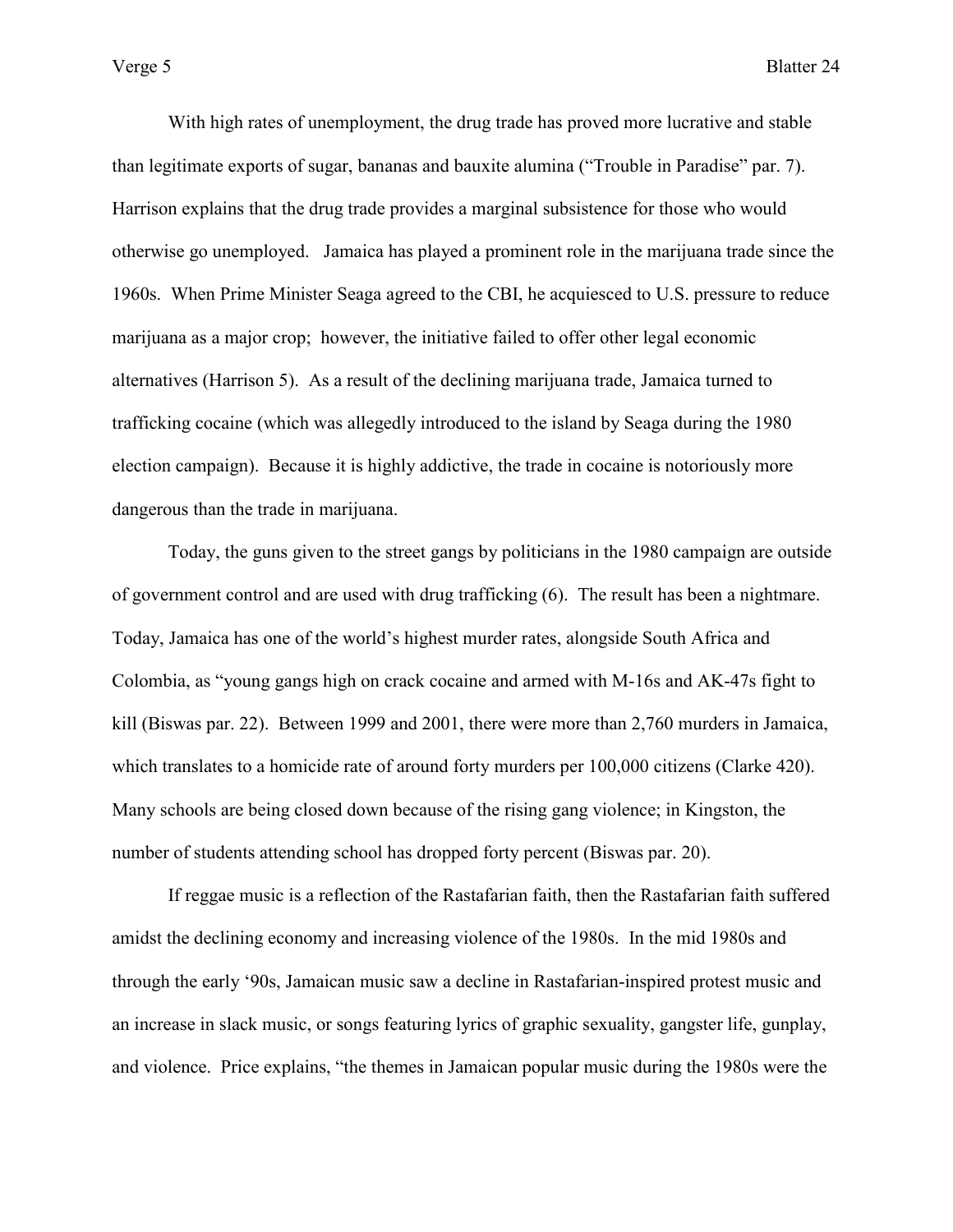antithesis of a critique of capitalism, inequality, and poverty. Instead these artists were concerned with money—making lots of it" (24). This led the Jamaican Police Commissioner to outlaw gun lyrics in 1994, claiming these lyrics were creating an atmosphere of violence and undermining the authority of the police (Wexler par. 5). Thus, even though more people than ever were aware of the Rastafarian theodicy, few grasped the intricacies of the ideology and identity. The 1980s were a period of refocusing for the Rastafarian movement. The numbers of true believers declined, reducing the Rastafarian ranks to the faithful (21).

However, in 1994, Rastafarian reggae star Buju Banton released the song "Murderer," which boasted anti-gun lyrics. Like Garvey, Banton roots his argument in specific biblical imagery. Banton directly addresses murderers, singing, "Murderer!/Blood is on your shoulders." He continues, "Yes, you can hide from man but not your conscience/You eat the bread of sorrow drink the wine of violence/Allow yourself to be conquered by the serpent/why did you disobey the first commandment?" (See Appendix A). "Murderer" hit number one on the reggae charts in Kingston, New York, and London and sparked a change in reggae from slackness back to the conscious music so popular in the 1960s and '70s (Wexler par. 12). The resurgence of a Rastainfluenced music scene reflects a spiritual reawakening in Jamaica during a time of great trial. Carlene J. Edie, Associate Professor of Political Science at the University of Massachusetts, Amherst explains that, as a result of the CBI's devastating structural adjustment program, "`Many [Jamaican] people are seeking religious options now, because the political parties seem to have failed everybody'" (par. 7). A return to protest music by prominent artists like Capelton, Sizzla, and Bob Marley's sons Damian and Ziggy Marley reflect the reawakening of the Rastafarian movement in Jamaica.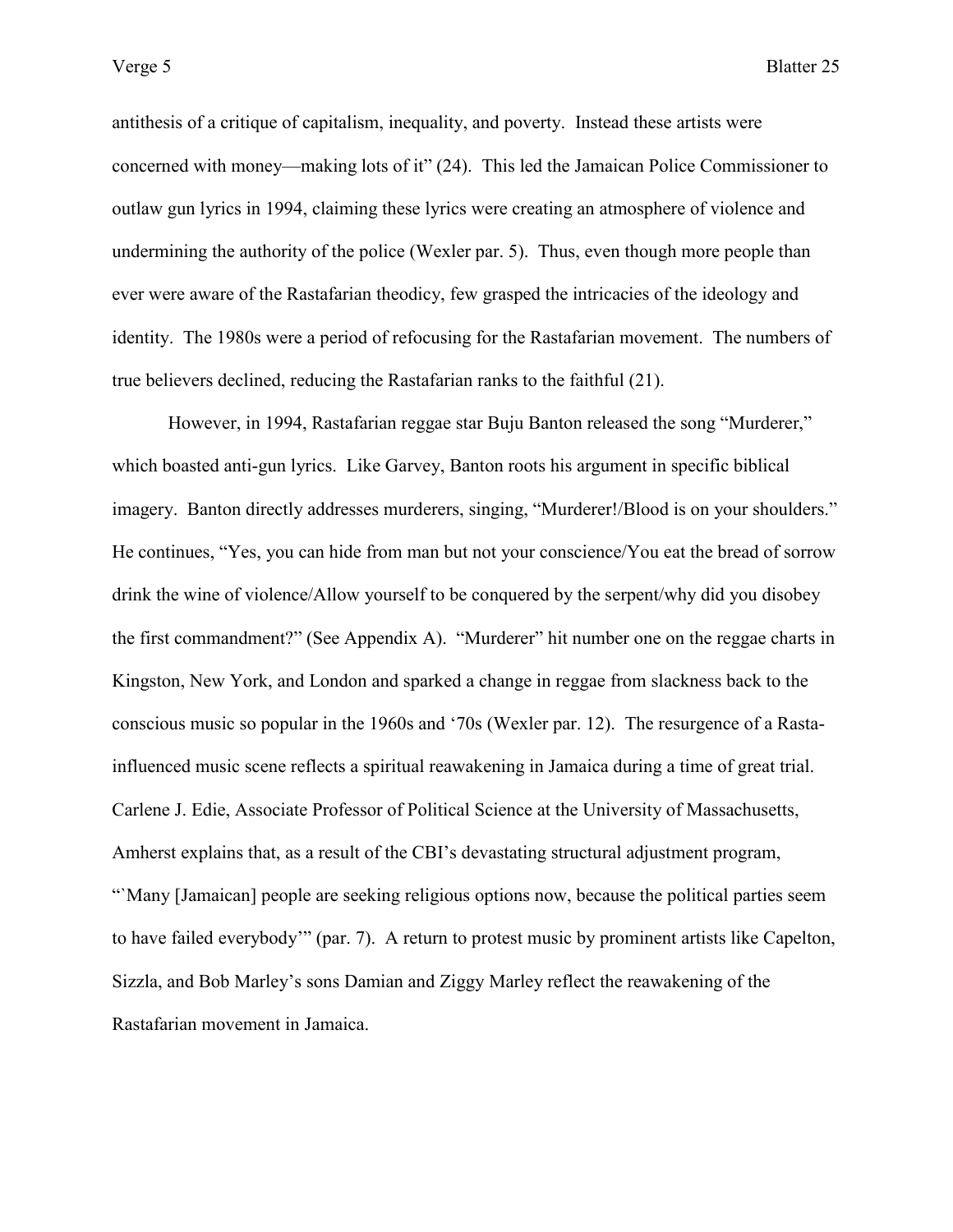Verge 5 Blatter 26

In the song "Back to My Roots," Steel Pulse attributes the decline in protest music to an ingestion of Babylon values. They explain, "We took that commercial road/ Searching for some fame and gold/And gained the whole wide world/And almost lost our souls./ Some say we should have lead the way/Take it over from Bob Marley/Got brainwashed by the system yeah/What a heavy price we paid." Steel Pulse, speaking both for themselves and for reggae artists in general, promising the people that reggae will return to singing songs protest music: "So here's my promise to everyone/I'll serve the sufferers from this day on" (See Appendix A). The song is the reggae artists' apology to the people for having neglected the Rastafarian message during a time when it was needed most. The song reflects the fact that reggae is a way to spread the Rastafarian message and, in doing so, is a vehicle of social change.

### **The Rastafarian Theodicy: A Source of Empowerment or an Opiate?**

The Rastafarians have created a theodicy for black Jamaicans who remain shackled in ghettos suffering from poverty, unemployment, and devastating violence. The Rastafarian theodicy has identified the Babylonian system as the cause of continued oppression. Yet rather than maintaining the social order, the Rastafarian theodicy directly opposes it and poses an alternative vision for society. The effectiveness of the Rastafarian theodicy in creating social change is debatable. Some would argue that the theodicy is simply a coping mechanism that has not created liberation. Nevertheless, the problems facing Jamaica are much larger than any religious theodicy can change: the Jamaican economy is devastated by U.S.-backed IMF's structural adjustment program, and this has created a domino effect of rising unemployment, poverty rates, and violent crime. Indeed, the Rastafarian theodicy has provided strength for the disenfranchised and articulated a vision for peace. Thus, at a microcosmic reality, the Rastafarian theodicy is contesting a macrocosmic reality.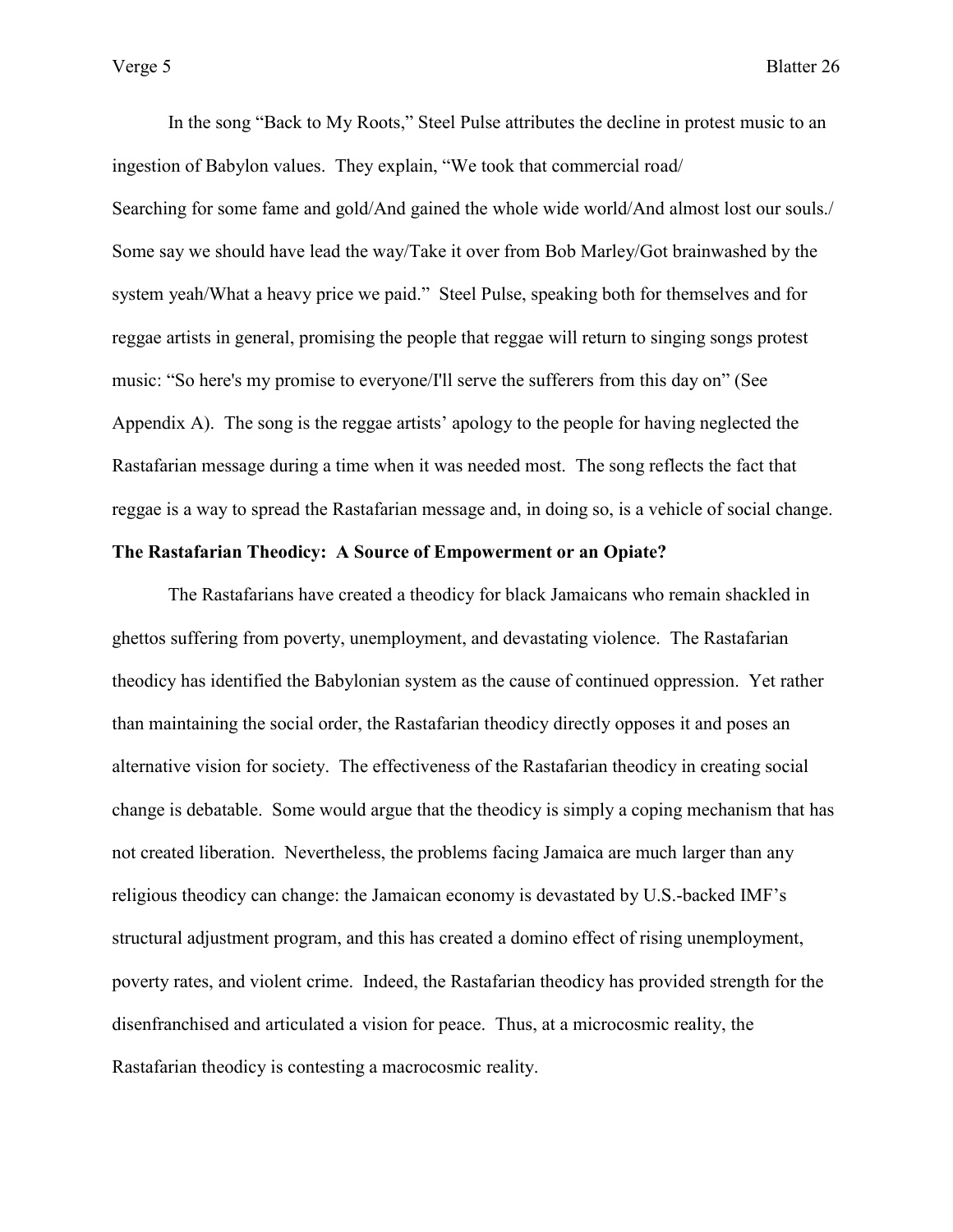## Appendix A

# **1. "Not King James Version" by Steel Pulse**

(Chorus) A dis ya version A no King James version Cause out of Africa Came the Garden of Eden

Hidden from me I was never told Ancient prophets black and gold Like Daniel, King David and Abraham Israel were all black men I don't wanna lose you

Japhet tried his best to erase The godly parts we played I says he came and took And never mention in his book... so

## Chorus

In Esau's chapter of history So little mention of you and me We rulers of kingdoms and dynasties Explored this Earth for centuries I don't wanna lose ya Phoenicians, Egyptians and the Moors Built civilisation, that's for sure Creators of the alphabet While the West illiterate..yeh

Chorus

African heritage I don't wanna lose ya Oh, no

Slavery came and took its toll In the name of John Bull Dog Said we turned our backs on God Lost the powers that we had Now our backs against the wall Ask ourselves about the fall Rise rise rise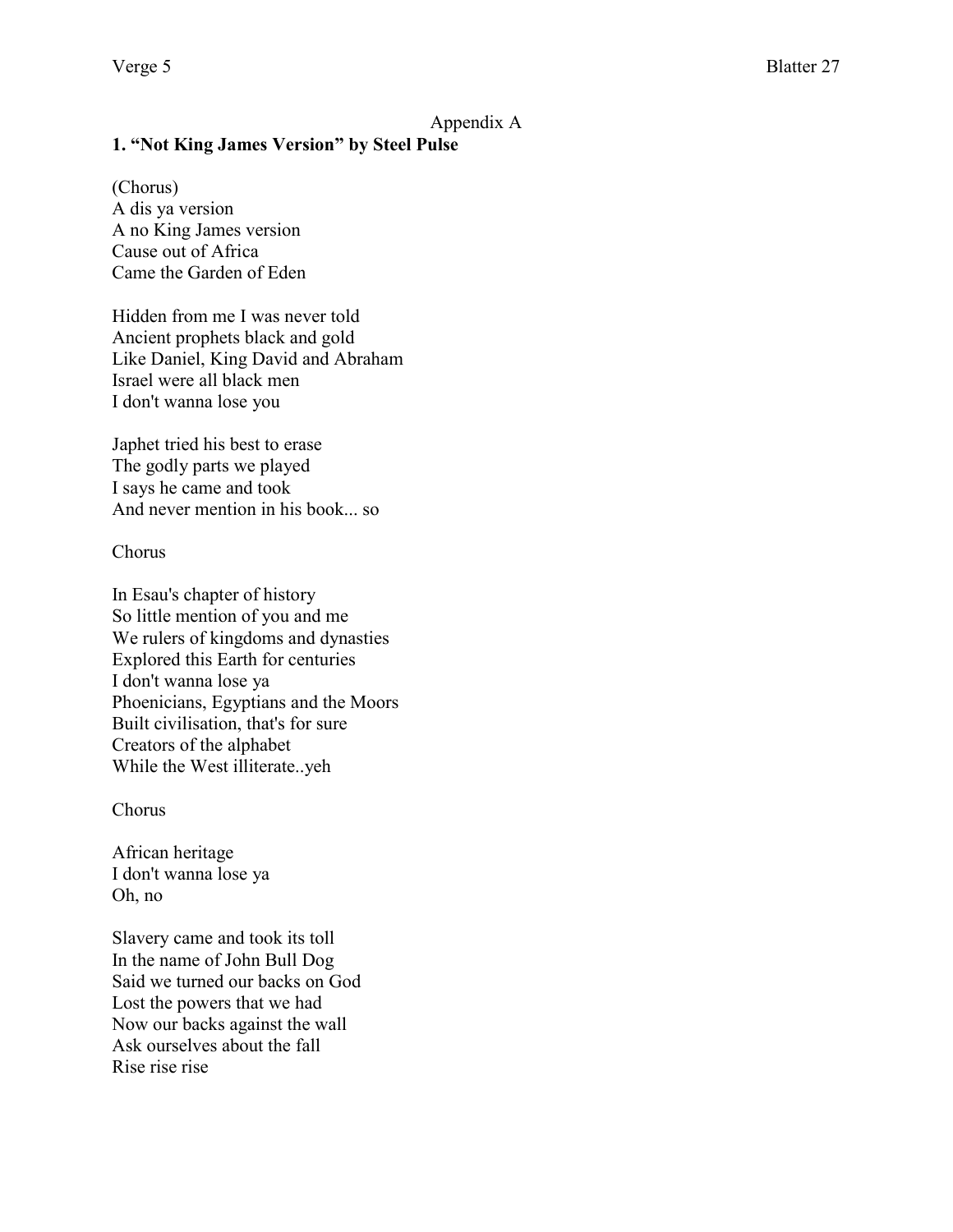Hold on to your culture Chorus

## **2. "Slavery Days" by Burning Spear**

Do you remember the days of slav'ry? Do you remember the days of slav'ry ? Do you remember the days of slav'ry ?

And how they beat us And how they worked us so hard And how they used us Till they refuse us Do you remember the days of slav'ry?

Mm, And a big fat bull Mm, We usually pull it ev'rywhere Mm, We must pull it Mm, With shackles around our necks, Mm, And I can see it all no more Do you remember the days of slav'ry?

Some of us survive, Show ing them that we are still a live Do you remember the days of slav'ry? History can recall, History can recall History can recall the days of slav'ry Oh slav'ry day

## **3. "Slave Master" by Gregory Isaacs**

No competition, I make you my decision, yeah

Everytime I hear the music and I make a dip, a dip Slave master comes around and spank I with his whip, the whip But if I don't get my desire Then I'll set the plantations in fire My temperature is getting much higher Got to get what I require

'Cause everytime we do the work sometimes we are hurt, oh yeah Boss never do a thing but hold on to his girth But if I don't get my desire Then I'll set the plantations in fire My temperature is getting much higher Got to get what I require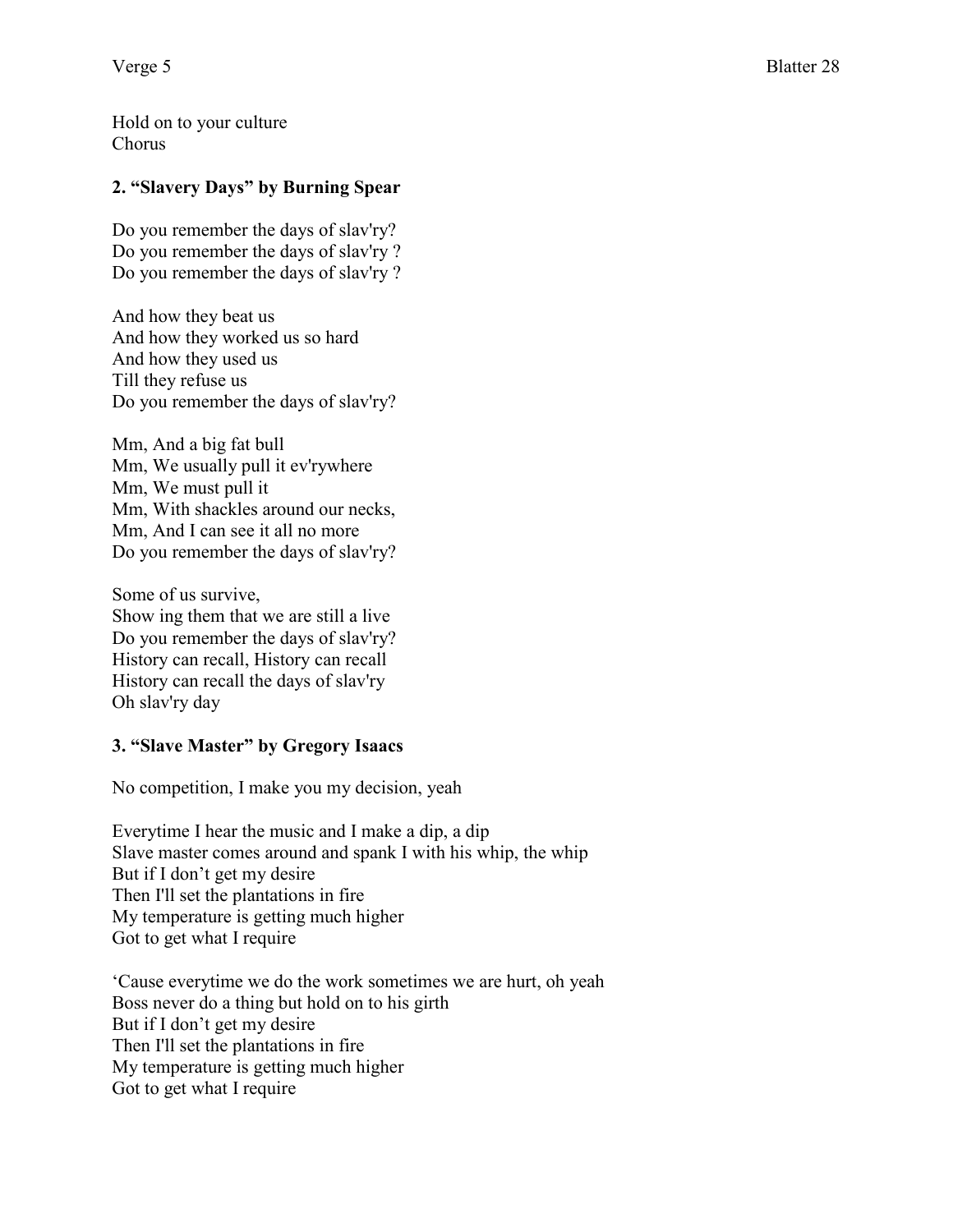Everytime I hear the music and I move my hip, my hip Slave master comes around and spank I with his whip, a whip Slave master, I'm the shepherd you're my pastor Say you rock ?? so long we make the work And if I don't get my desire Then I'll set the station on fire My temperature is getting much higher Got to get what I require

But if I don't get my desire Then I set the stations in fire My temperature is getting much higher Got to get what I require

## **4. "African" by Peter Tosh**

Don't care where you come from As long as you're a black man You're an African (CHORUS) No mind your nationality You have got the identity of an African

'Cause if you come from Clarendon And if you come from Portland And if you come from Westmoreland You're an African

Chorus

'Cause if you come Trinidad And if you come from Nassau And if you come from Cuba You're an African

**CHORUS** No mind your complexion There is no rejection You're an African

'Cause if your plexion High, high, high If your complexion low, low, low And if your plexion in between You're an African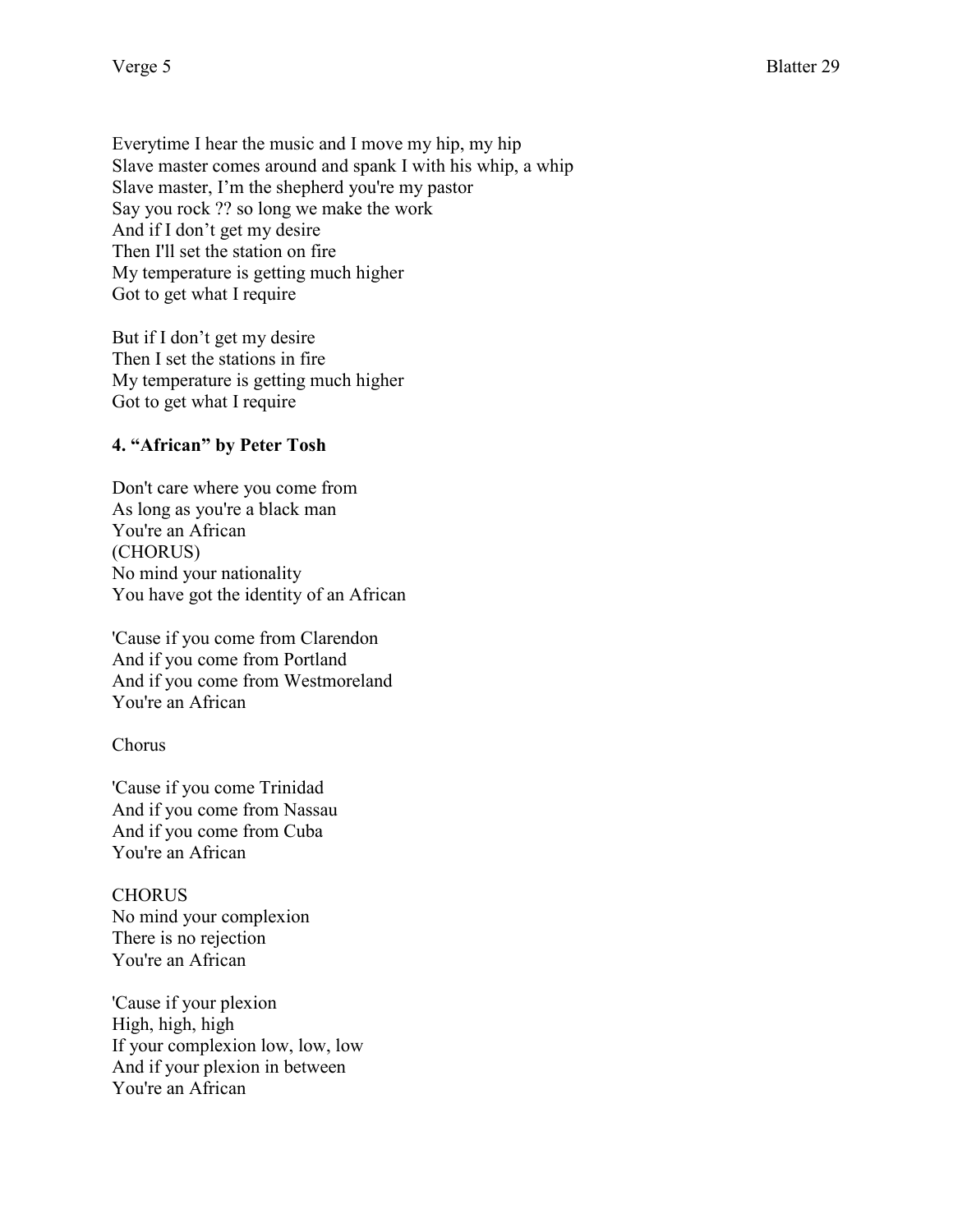**CHORUS** No mind denomination That is only segregation You're an African

'Cause if you go to the Catholic And if you go to the Methodist And if you go to the Church of Gods You're an African

**CHORUS** No mind your nationality You have got the identity of an African

'Cause if you come from Brixton And if you come from Weesday And if you come from Wingstead And if you come from France ...Brooklyn ...Queens ...Manhattan ...Canada ...Miami ...Switzerland ...Germany ...Russia ...Taiwan here

# **5. "Marcus Garvey" by Burning Spear**

Marcus Garvey's words come to pass Marcus Garvey's words come to pass

Can't get no food to eat, Can't get no money to spend, wo-oo-oo Can't get no food to eat, Can't get no money to spend, wo-oo-oo

Come little one and let me do what I can do for you And you and you alone Come, little, one, wo-oo-oo Let me do what I can do for you and you alone

Hw who knows the right thing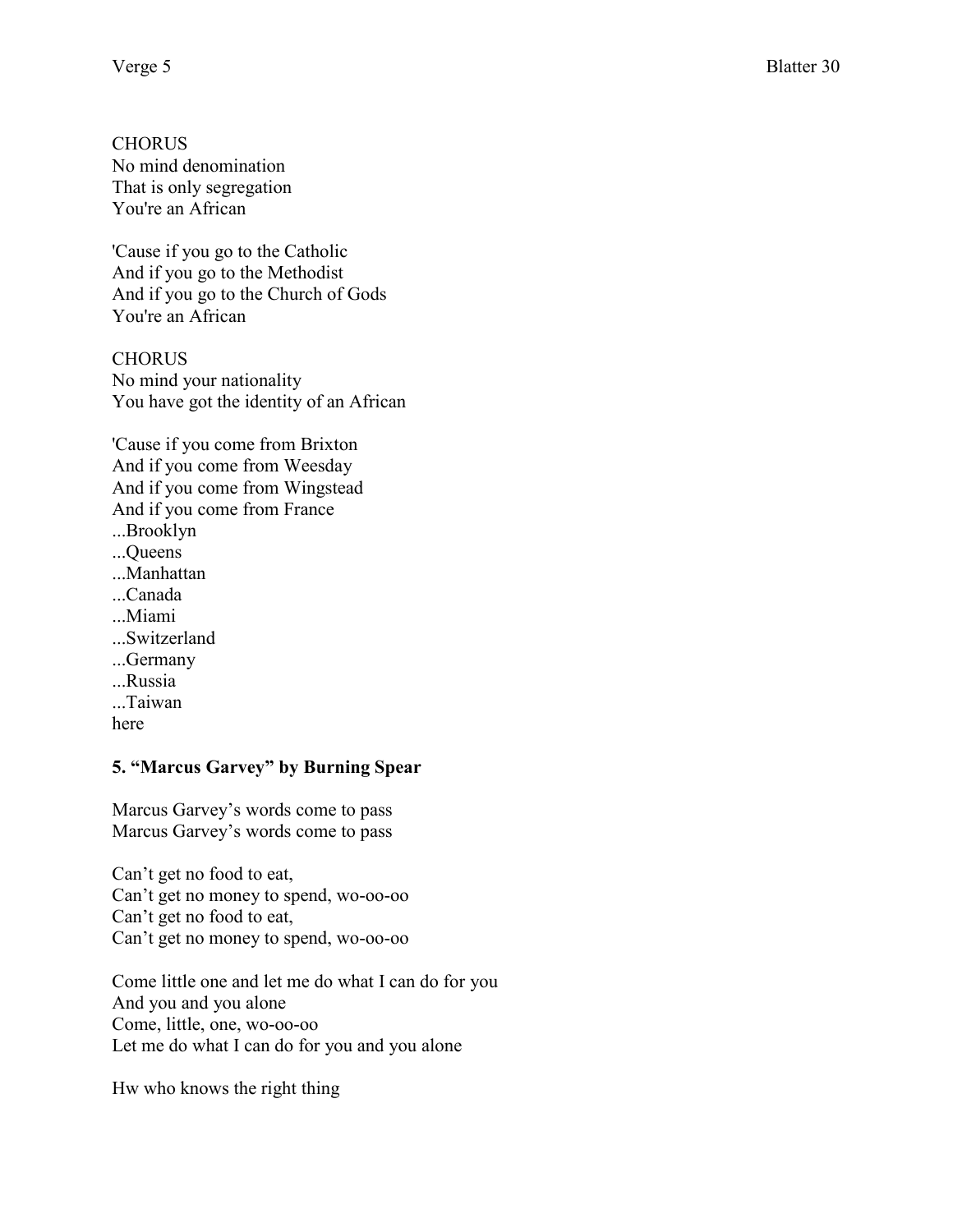And do it not Shall be spanked with many stripes Weeping and wailing and moaning You've got yourself to blame, I tell you. Do right do right do right do right do right, Tell you to do right, wo-oo-oo Beg you to do right, wo-oo-oo

Where is Bagawire, he's nowhere to be found He can't be found First betrayer who gave away Marcus Garvey Son of Satan, First prophesy, Catch them, Garvey old Catch them, Garvey, catch them woo-oo-oo Hold them Marcus, hold them, woo-oo-oo Marcus Garvey, Marcus woo-oo-oo

### **6. "No White God" by Sizzla**

Don't seduce to reduce mi knowledge, Because I will always break those barriers and break down bondage Oh Lord God Almighty grand me all privilege You see I have overcome all the wicked, Them and them false things

(Chorus) I have no white god Don't teach me anything wrong Could the white god save me from white man oppression? I have no white god it's just a Black Messiah, If a white god ah bless you him no bless Sizz

I want what is rightfully mine So me nah stay mute Your system is designed to distract me from the truth But it will come to pass unknown not to the youths In the process of time we will know the truth You give me white god to praise in slavery The doctrine follow on in the black community The black Messiah you try to shield with fantasy, But we nah guh mek you destroy the love with luxury That's why, Have to go through I have no place in Babylon As I go they make mi victim to their unjust action oh God I won't be conquered in this region oh yes I have to stand and go strong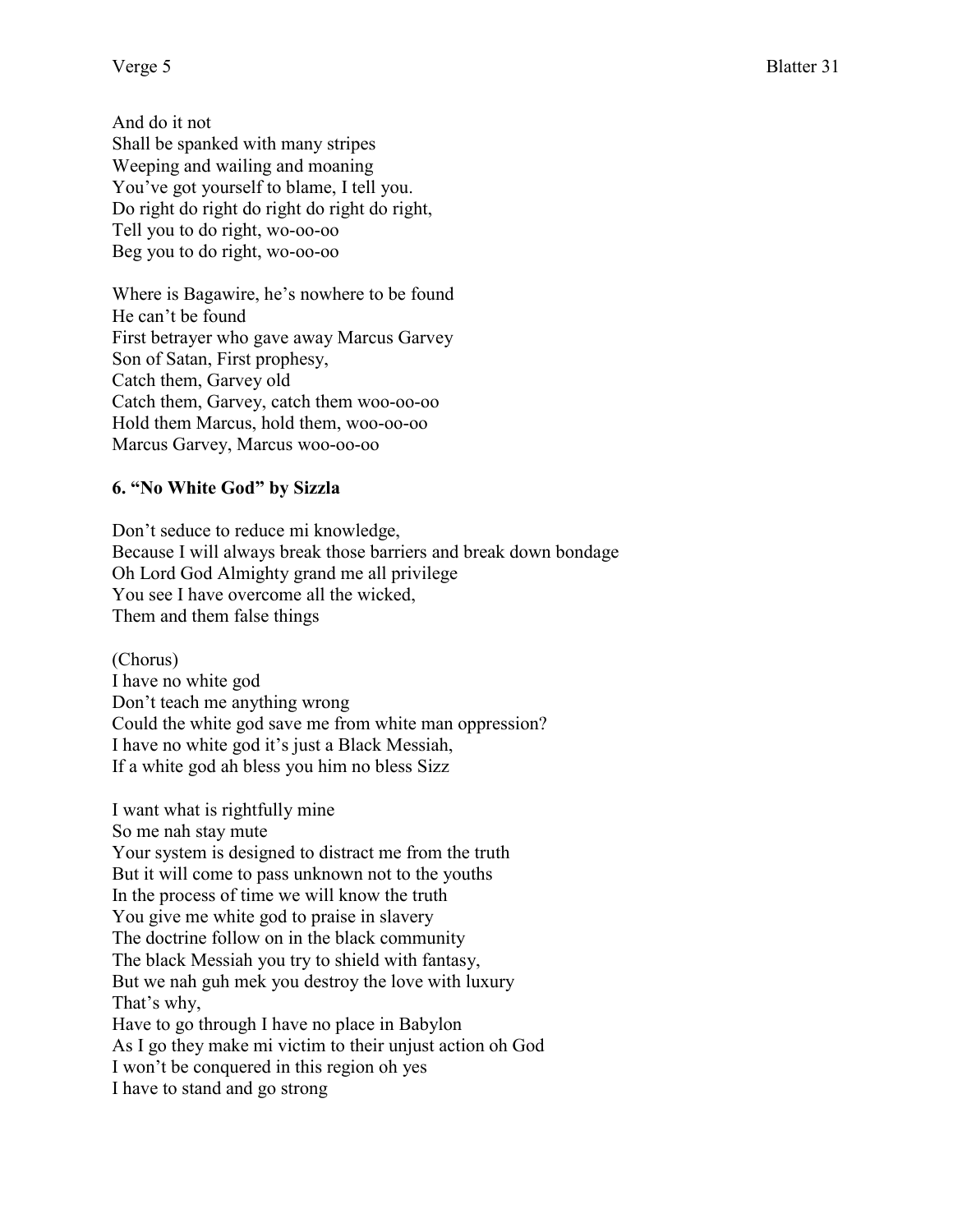## Chorus

Ooh mi face con thought with anger cause that no right How could all things good and valuable must be white? What about the black that did the most in life? You and you white supremacy want treat me as you You change the version of the Bible, who you a trick? Memba all who do evil won't go unpunished Bear your iniquity you have no wisdom nor wit All evilous people shall sink in a a

Chorus  $(x2)$ 

Cause when I and I ah trod its like Moses with the rod With one strong backative Almighty Father God He's the only second party that Sizzla have Fi fuide mi through the darkness weh the heathen dodge There wasn't any doubt but a voice yah made it shout, Behold! Jah Jah youth complete the route

Chorus

# **7. "Move out a Babylon, Rastaman" by Johnny Clarke**

(Chorus) Move out a Babylon, Rastaman And leave all the wicked men Only righteous men shall prosper In the kingdom of Jah the Almighty

# **8**. **"Jah Live" by Bob Marley**

(Chorus) Jah live, children, ye-ah! Jah - Jah live, children, yeah! Jah live, children, ye-ah! Jah - Jah live, children, yeah!

The truth is an offence, But not a sin. Is he who laugh last, Children, is he who win. Is a foolish dog Bark at a flying bird.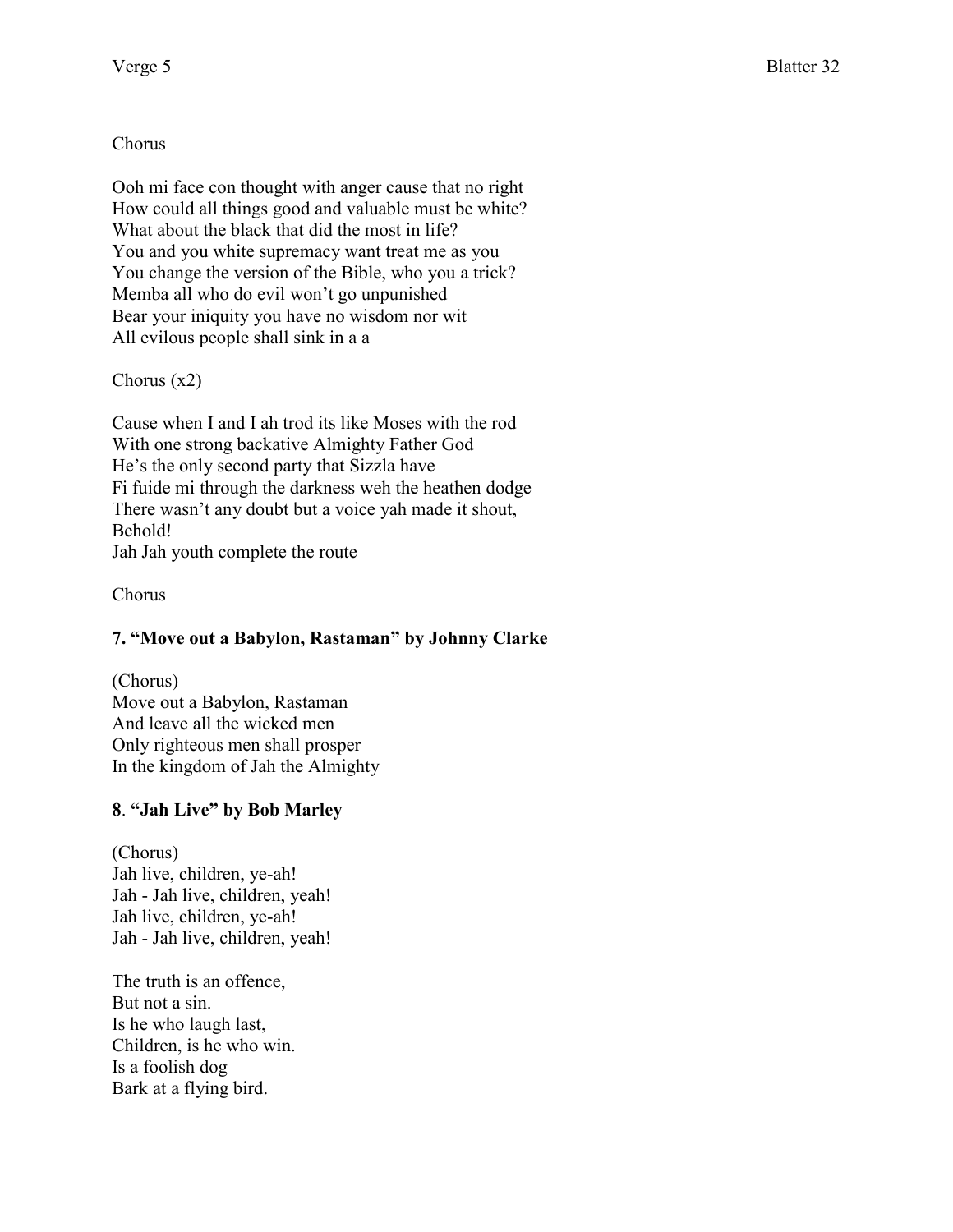One sheep a-must learn, children, To respect the shepherd.

Chorus

Fools say in their heart, "Rasta, your god is dead!" But I'n'I know: Jah - Jah Dread; It shall be Dreader Dread.

Chorus

Let Jah arise Now that the enemies are scattered! Let Jah arise: The enemies - the enemies are scattered.

Chorus

## **9. "Bush Doctor" by Peter Tosh**

Warning! Warning! The Surgeon General warns Cigarette smoking is dangerous, dangerous Hazard to your health Does that mean anything to you

To legalize marijuana Right here in Jamaica I'm say it cure glaucoma I man a de Bush Doctor

So there'll be No more smokin and feelin tense When I see them a come I don't have to jump no fence

Legalize marijuana Down here in Jamaica Only cure for asthma I man a de Minister(of the Herb)

So there'll be no more Police brutality No more disrespect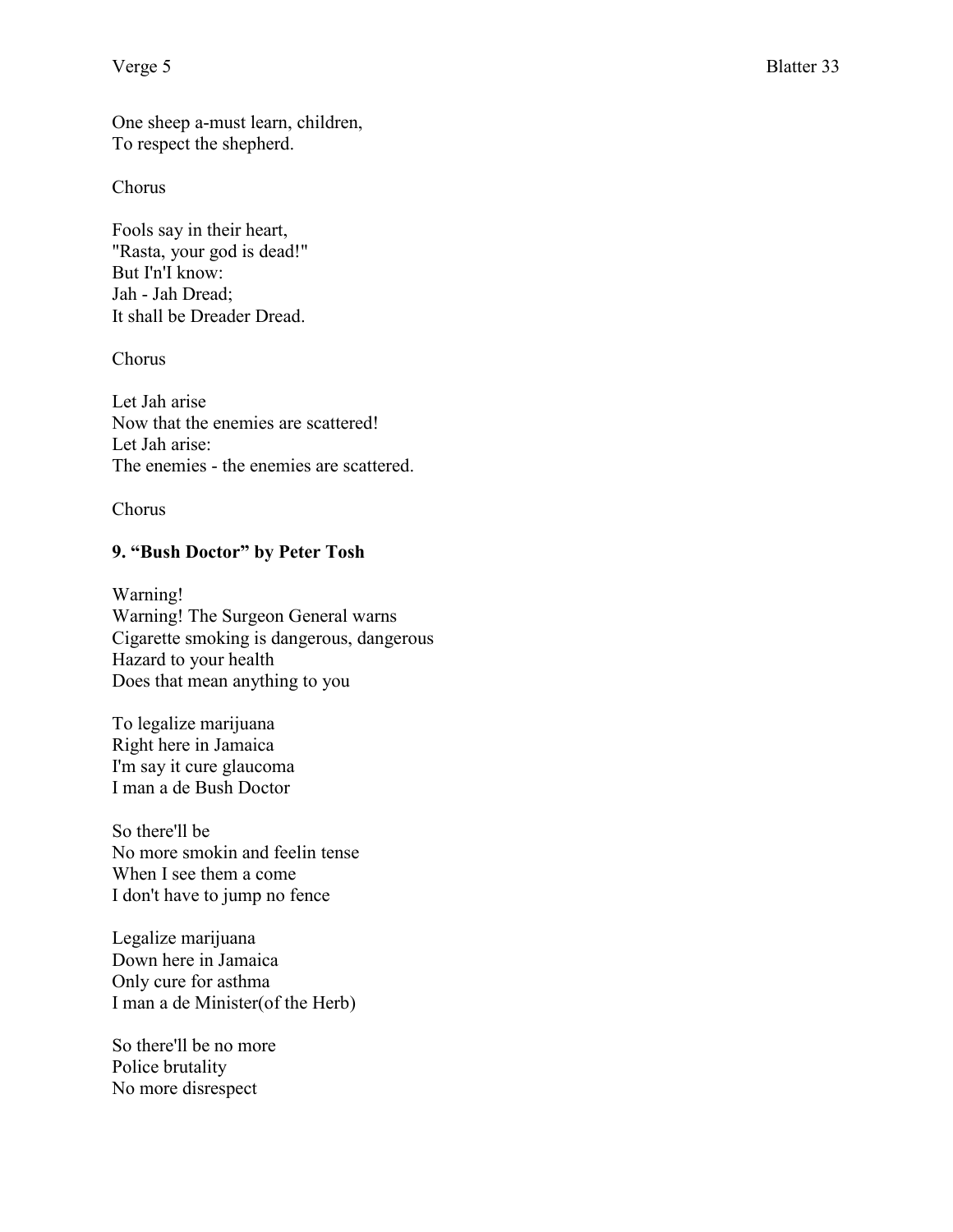## For humanity

Legalize marijuana Down here in Jamaica It can build up your failing economy Eliminate the slavish mentality

There'll be no more Illegal humiliation And no more police Interrogation

Legalize marijuana Down here in sweet Jamaica Only cure for glaucoma I man a de Bush Doctor

So there be No more need to smoke and hide When you know you're takin Illegal ride

Legalize marijuana Down here in Jamaica It the only cure for glaucoma I man a de Minister

## **10. "Rally Round the Flag" by Steel Pulse**

(Chorus) Rally round the flag Rally round the red Gold black and green

Marcus say sir Marcus say Red for the blood That flowed like the river Marcus say sir Marcus say Green for the land Africa Marcus say Yellow for the gold That they stole Marcus say Black for the people It was looted from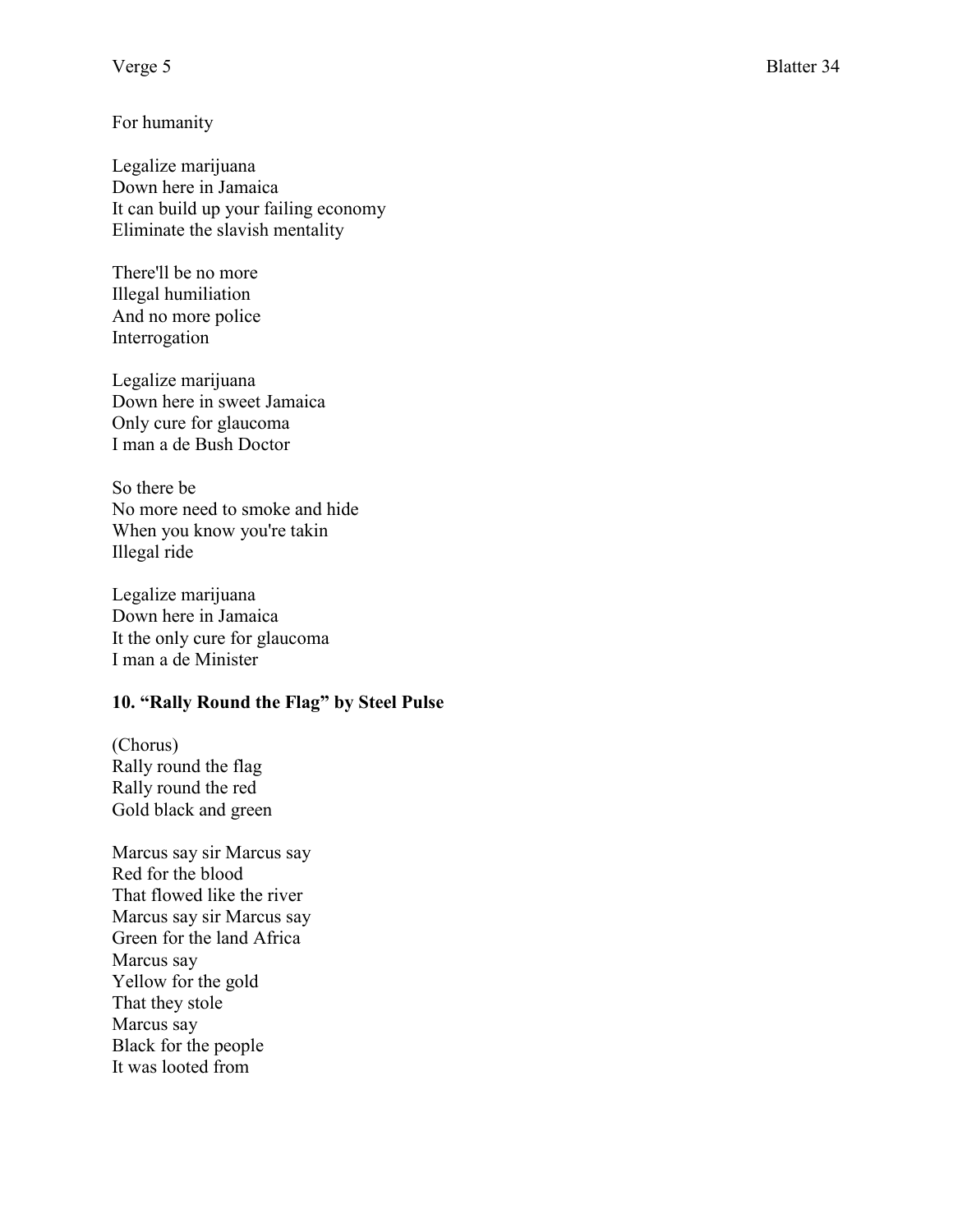They took us away captivity captivity Required from us a song Right now man say repatriate repatriate I and I patience have now long time gone Father's mothers sons daughters every one Four hundred million strong Ethiopia stretch forth her hand Closer to God we Africans Closer to God we can In our hearts is Mount Zion Now you know seek the Lion How can we sing in a strange land Don't want to sing in a strange land no Liberation true democracy One God one aim one destiny

## Chorus

Rally round the flag Remember when we used to dress like kings Conqueror of land conqueror of seas Civilization far moved from caves Oppressor man live deh I curse that day The day they made us slaves I say

How can we sing in a strange land Don't want to sing in a strange land Liberation true democracy One God one aim one destiny

Chorus

Rally round the flag Red gold black and green A bright shining star--Africa Catch star liner right now--Africa A history no more a mystery--Africa Respect and authority--Africa Climb ye the heights of humanity Rally come rally rally come rally

# **11. "War" by Bob Marley**

Until the philosophy which hold one race superior And another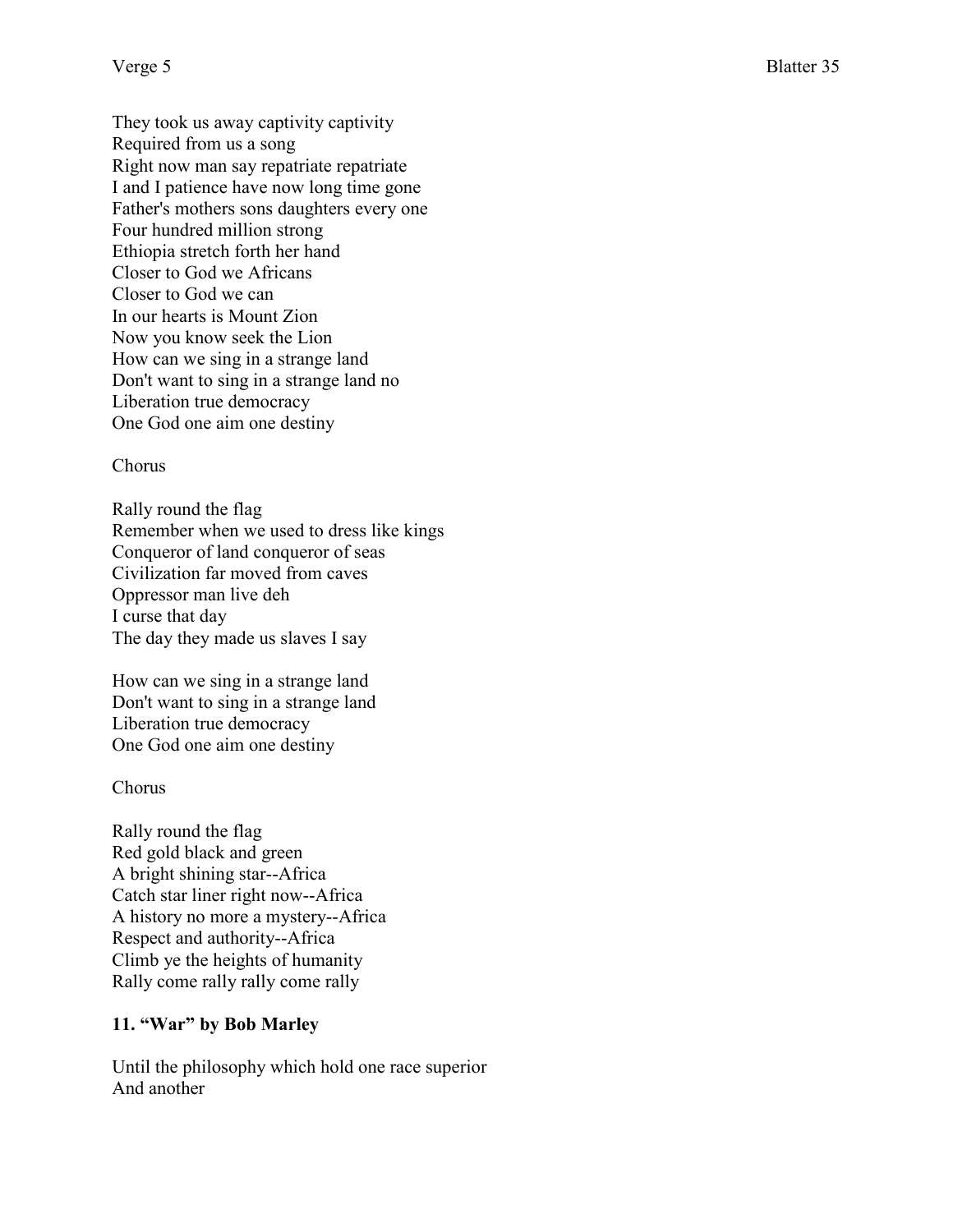Inferior Is finally And permanently Discredited And abandoned - Everywhere is war - Me say war.

That until there no longer First class and second class citizens of any nation Until the colour of a man's skin Is of no more significance than the colour of his eyes - Me say war.

That until the basic human rights Are equally guaranteed to all, Without regard to race - Dis a war.

That until that day The dream of lasting peace, World citizenship Rule of international morality Will remain in but a fleeting illusion to be pursued, But never attained - Now everywhere is war - war.

And until the ignoble and unhappy regimes that hold our brothers in Angola, In Mozambique, South Africa Sub-human bondage Have been toppled, Utterly destroyed - Well, everywhere is war - Me say war.

War in the east, War in the west, War up north, War down south - War - war - Rumours of war. And until that day, The African continent Will not know peace,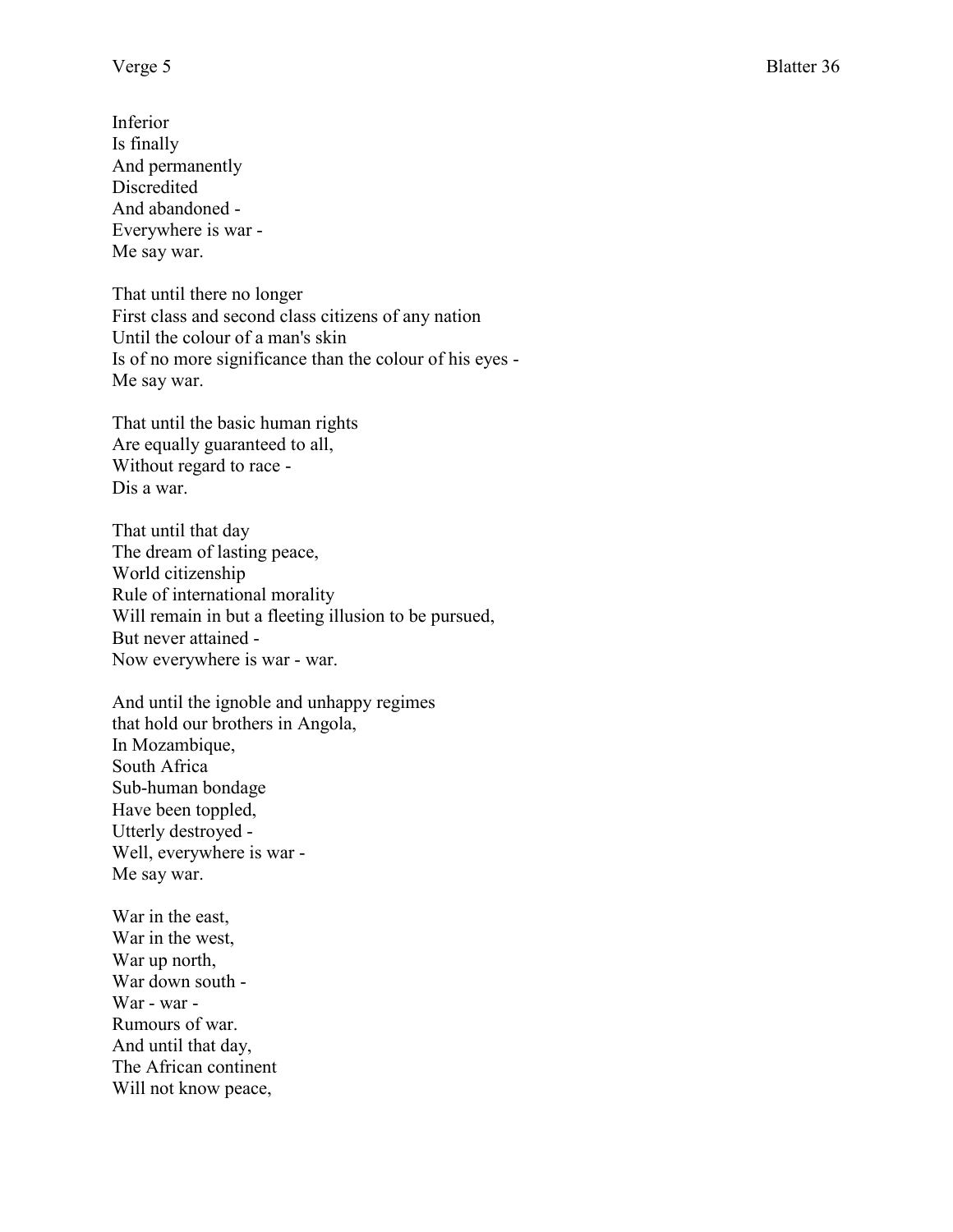We Africans will fight - we find it necessary - And we know we shall win As we are confident In the victory

Of good over evil - Good over evil, yeah! Good over evil - Good over evil, yeah! Good over evil - Good over evil, yeah!

## **12. "Police and Thieves" by Junior Murvin**

(Chorus) Police and thieves in the streets Oh yeah! Scaring the nation with their guns and ammunition (Repeat)

# **13. "How Do You Feel?" by Anthony B**

It's the question To the big man sitting up on their chair What are you doing for the poor across a people that livin down here Is a question

(Chorus) How do you feel? To see the suffering in the streets Kids go into bed hungry With no food to eat How do you feel? Violence and crime are increased Jamaica is a one love country But still there's no peace

Nah see dung anthon papa When mi look pon mi son and mi daughta Nah they are outside a beg wata Dem mi a victim mi a go ??? Life serious a no time fi di laughta Anthony b di who babylon afta One tile like we inna pasta Is a question to all slave masta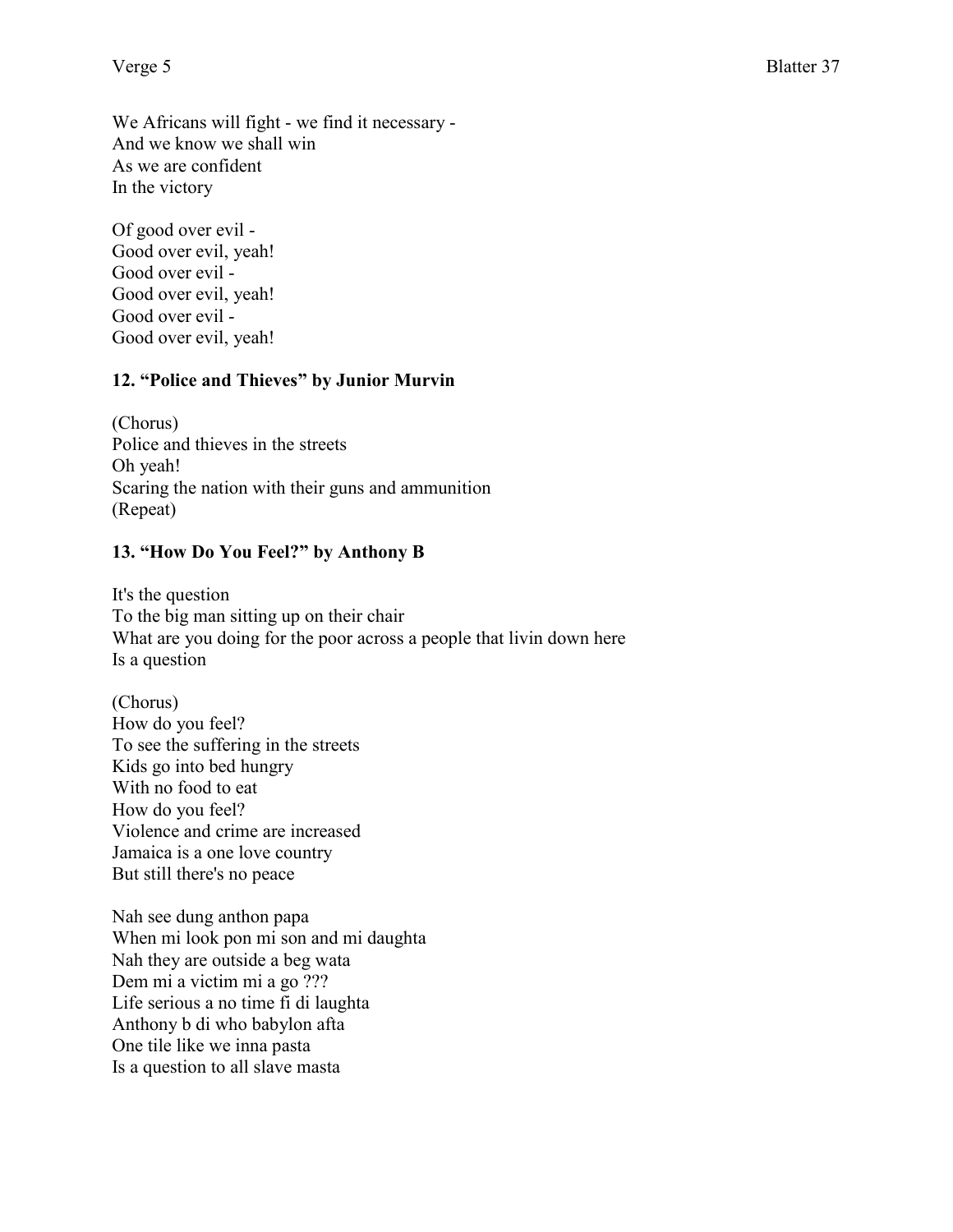# Chorus

Crime rate too high And dem waan think get low But still dem pass di ghetto youth like dem dem nuh know Why so much innocent blood a float He come to your window gunman through your door Where is the better politician Not even ??? council and mi see fi this division Every time the leaders go round That send mi hear the world opposition

Chorus  $(x2)$ 

Babylon raze still dem raze deh And a too you relax My time are siddung inna yuh bed Di youth dem dung inna di ghetto with di led Yuh cyaan stop di violence from escalate And yuh cyaan trick di ghetto youth like ??? How much more a mi black sista yah go rape And then yuh put up di yellow tape

Chorus

# **14. "Congress Man" by Groundation**

(Chorus) Congress man Let us stop exploiting our children To all the gangsta man I beg you stop harassing our women too

You seal yourself behind dem walls Thinking nothing could ever get to you You don't even care about the children Lootin' and shootin' dem brothers and sisters down Meanwhile our country is bombing Somewhere in the middle of Afghanistan And they don't even care about the people Who suffering and dying inna Oakland Well that's not I plan

# Chorus

You hide yourself behind your dollar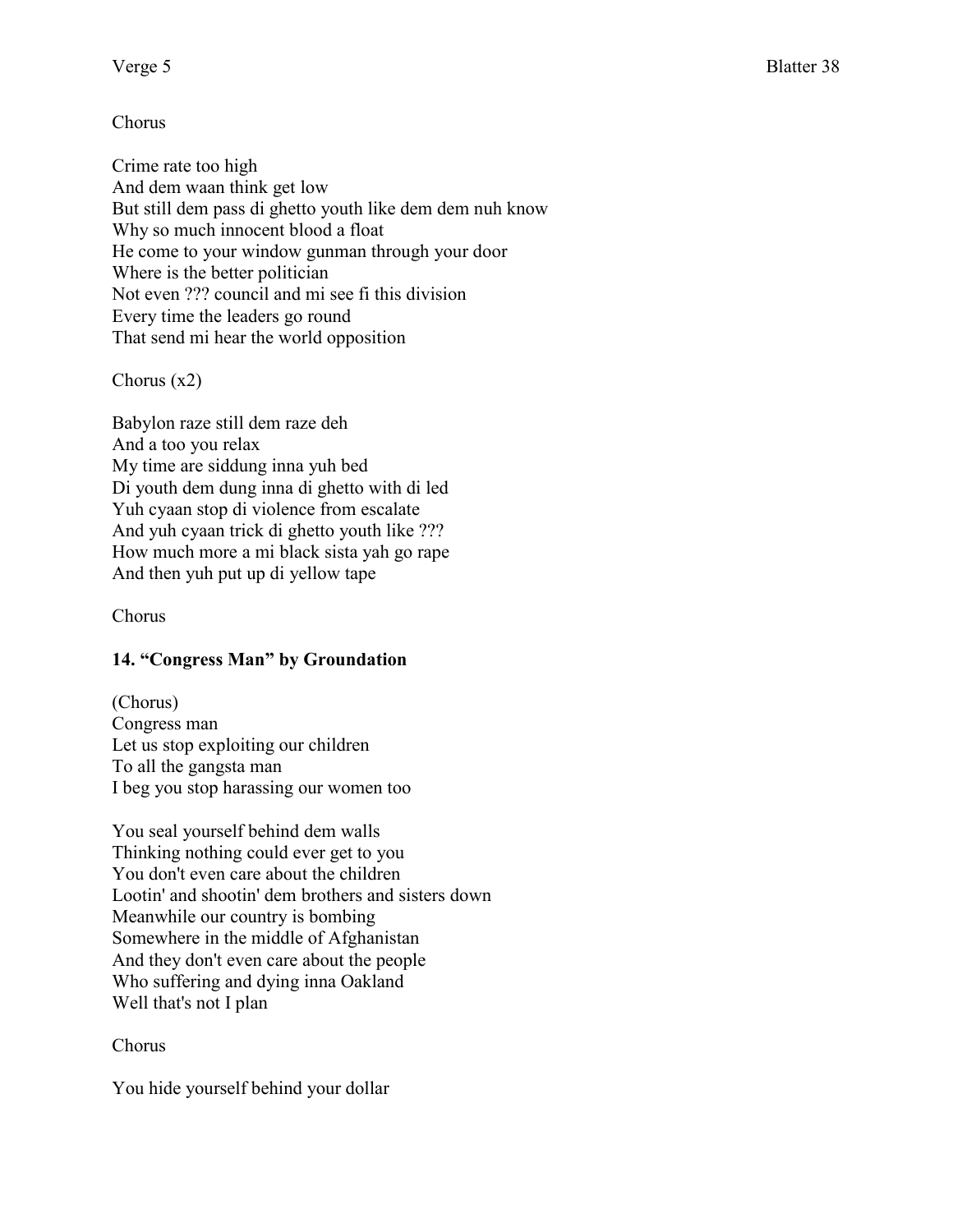Which one day crumbles down to the ground? You don't seem to care about the youth man As you glorifying the murderer you know Today we're living in illusion Between reality and what is on MTV You don't even listen to the prophet saying "Half the story has not yet been told"

## Chorus

As the world goes down in flames No the youth men are not to blame To all evil workers underneath the sun Your time is done; your time is done  $(x 2)$ Your time is done, your time is done

# **15. "Murderer" by Buju Banton**

(Chorus) Murderer ! Blood is on your shoulders Kill I today you cannot kill I tomorrow Murder ! Your insides must be hollow How does it feel to take the life of another

# Repeat Chorus

Yes, you can hide from man but not your conscience You eat the bread of sorrow drink the wine of violence Allow yourself to be conquered by the serpent Why did you disobey the first commandment Walk through the valley I feel no pestilence God is my witness and he is my evidence Lift up mine eyes from whence cometh help You coulda never escape this judgement

# Chorus

I tell you, all men are created equal But behind the trigger it's a different sequel Some are murdering people to collect medals Stop committing dirty acts for the high officials You could wash your hands until you can't wash them any more It is like an epidemic and you won't find a cure Upper class you could be rich, middle class whether you are poor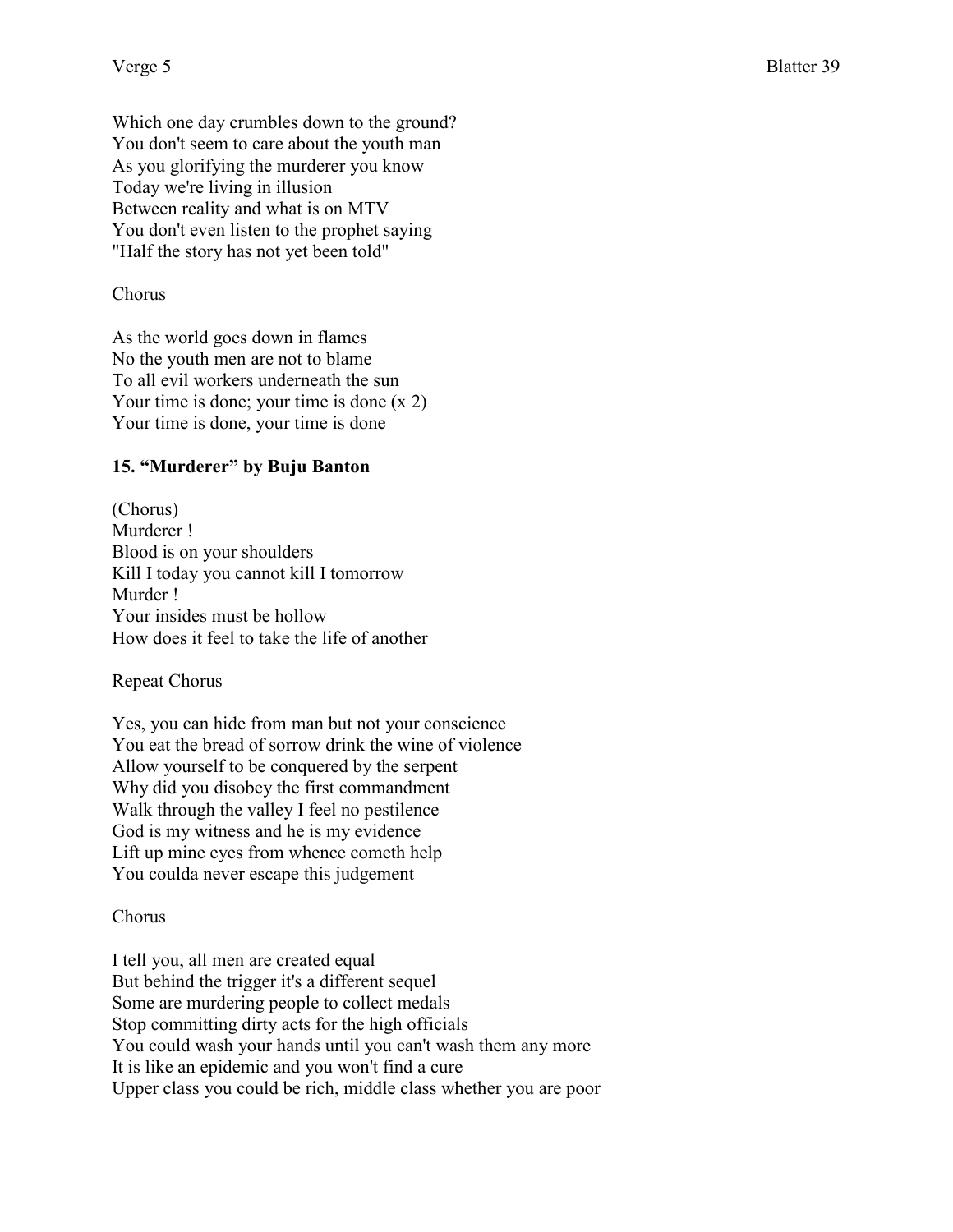Only the righteous won't feel insecure Have you ever thought about your skill getting bored

## Chorus

Drinking sulphur bitters won't bitter like your end Only God can help you, no family or friend Don't let the curse be upon your children's children Abdenigo, Shadreck, Meshek, Daniel in the Eden Jonah in the whale's belly, but he was never condemned Job with the leprosy, and he still reached heaven He will do for you everything He has done for them.

Chorus

## **16. "Back to My Roots" by Steel Pulse**

Woe Na Na Na Hey Yeh Yeh Oh Yeh This is to whom it may concern Raggamuffin rastaman return Says we all got a lesson to learn This is the reason that

I'm back to my roots Back to my roots I'm back to my roots

We took that commercial road Searching for some fame and gold And gained the whole wide world And almost lost our souls

Some say we should have lead the way Take it over from Bob Marley Got brainwashed by the system yeah What a heavy price we paid

It's time to go back The way we was Reggae Raggamuffin rub-a-dub Back to my roots Back to my roots Back to my roots There ain't no turning back We pon de culture track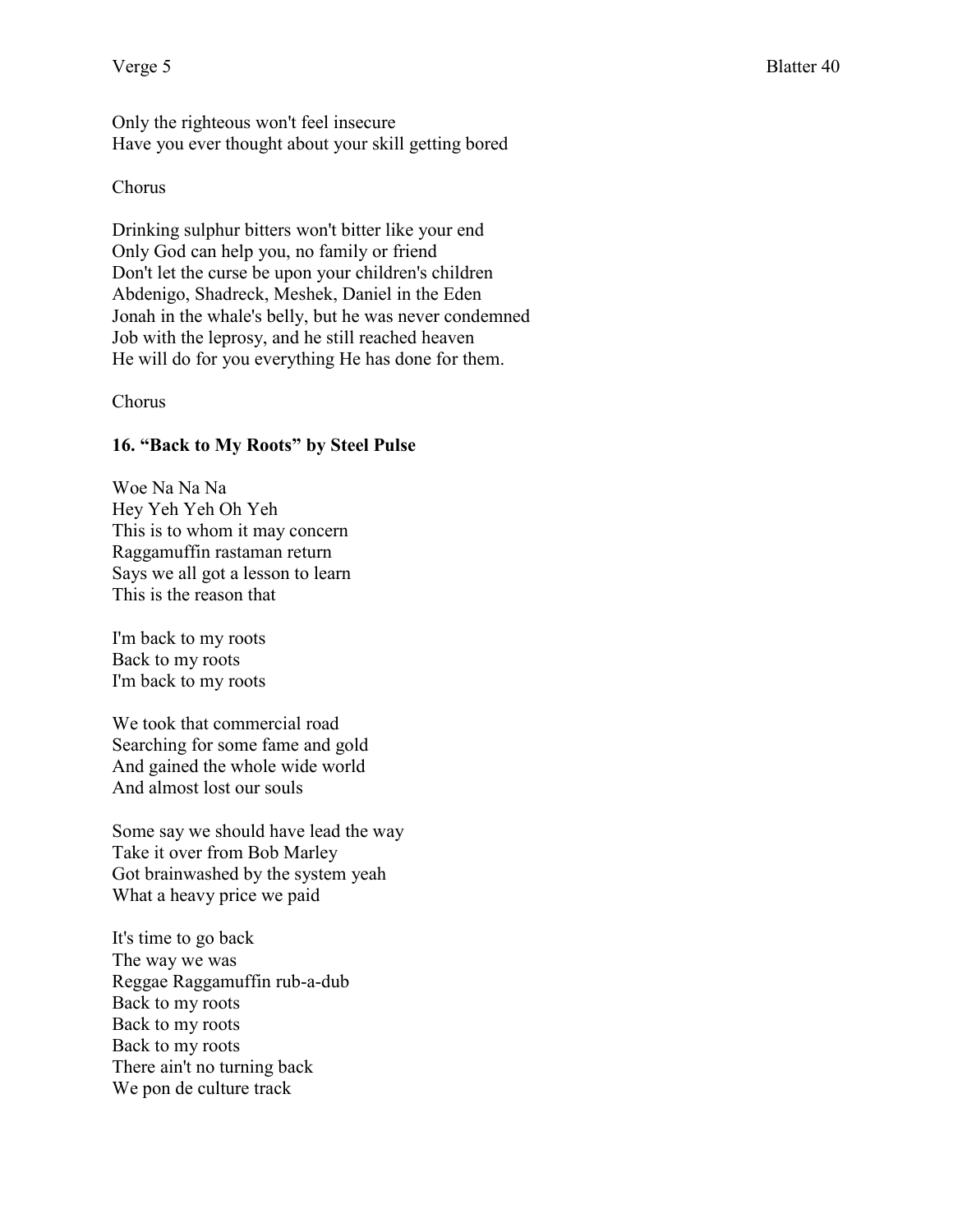Whatever happened to the pulse so hard They use to take a militant stance Now all we're hearing is a song and a dance

Well we tried all the pop and jive To keep the band and the music alive So here's my promise to everyone I'll serve the sufferers from this day on

It's time to go back to the way we was Reggae Raggamuffin rub-a-dub

Back to my roots Back to my roots

It's time to go back to the way we was Reggae Raggamuffin rub-a-dub

Back to my roots Back to my roots

This is to whom it may concern Raggamuffin rastaman return Says we all got a lesson to learn Help I and I mek babylon burn yah! Back to my roots There ain't no turning back We pon de culture track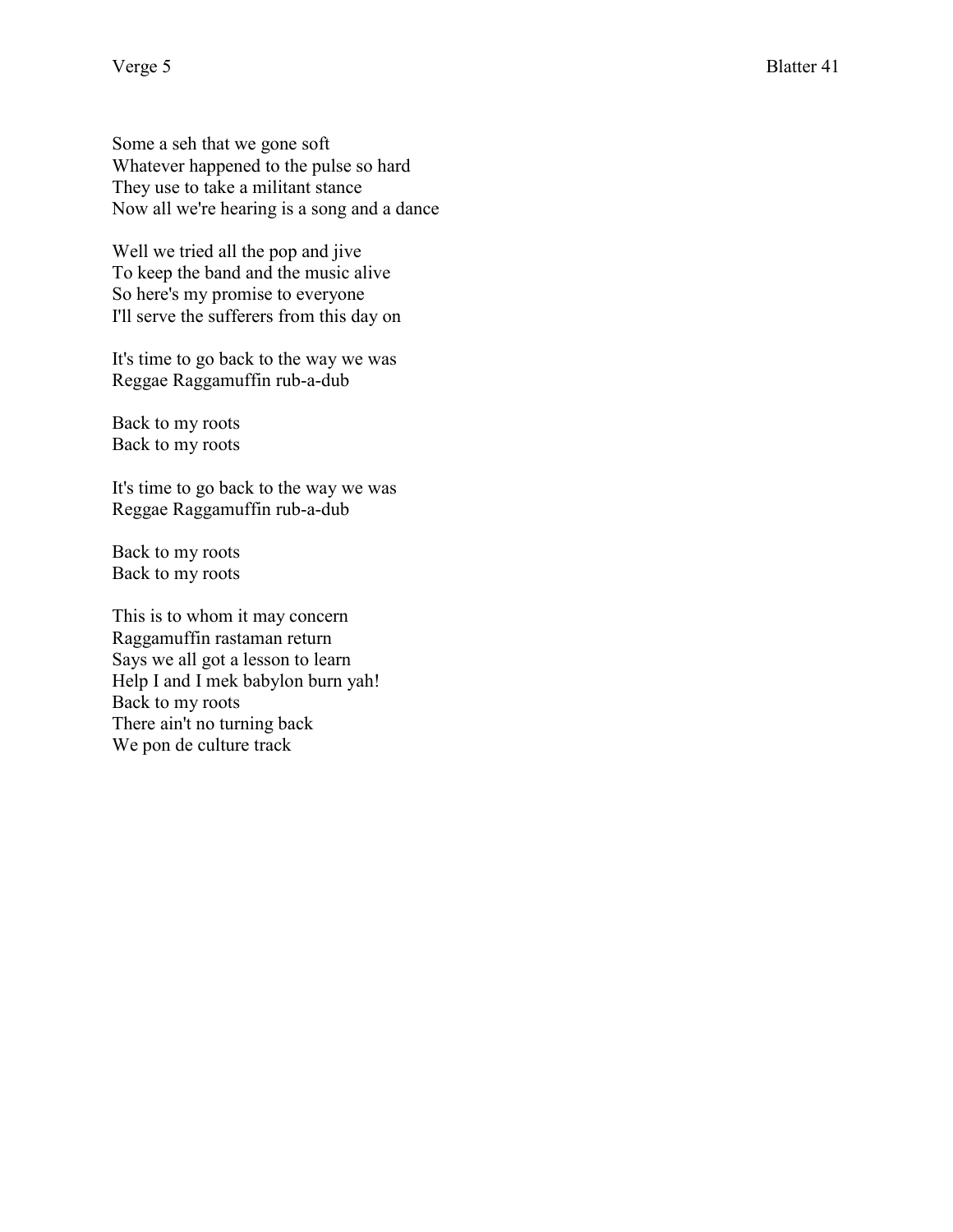### Works Cited

- B, Anthony. "How Do You Feel?" The Biggest Reggae One-Drop Anthems. Greensleves, 2006.
- Banton, Buju. "Murderer." Til Shiloh. Island, 2002.
- Barrett, Leonard E. The Rastafarians. Boston: Beacon Press, 1988.
- Berger, Peter L. The Sacred Canopy. New York: Random House, 1967
- Biswas, Soutik. "Jamaica Struggles to Fight Crime." BBC News. 16 May 2007. BBC. 24 Sep 2007. <http://news.bbc.co.uk/2/hi/americas/6657203.stm>.

Burning Spear. "Marcus Garvey." Ultimate Collection. Hip-O Records, 2001.

--. "Slavery Days." Garvey's Ghost. Mango, 1990.

- Burt, Arthur. "Three Resistance Movements in Jamaica: The Maroons, Garveyism, and the Rastafarians." Journal of the Afro-American Historical and Genealogical Society 3.1 (1982): 33-30. WorldCat.
- Clarke, Colin. "Politics, Violence and Drugs in Kingston, Jamaica." Bulletin of Latin American Research 25.3 (2006): 420-440. Academic Search Premier (Ebsco). Julia Rogers Library, Goucher College. 19 October 2007 <http://www.ebsco.com>.

Clarke, Johnny. "Move out a Babylon, Rastaman." Golden Hits. Sonic Sounds, 1995.

Erskine, Noel Leo. "The Roots of Rebellion and Rasta Theology in Jamaica." Black Theology:

An International Journal 5.1 (2007): 104-125. Academic Search Premier (Ebsco).

Julia Rogers Library, Goucher College. 3 September 2007 <http://www.ebsco.com>.

Goldman, Vivien. "The Alchemist." Mojo Magazine July 2007: 81-93.

Groundation. "Congress Man." Youngtree. Pid, 2007.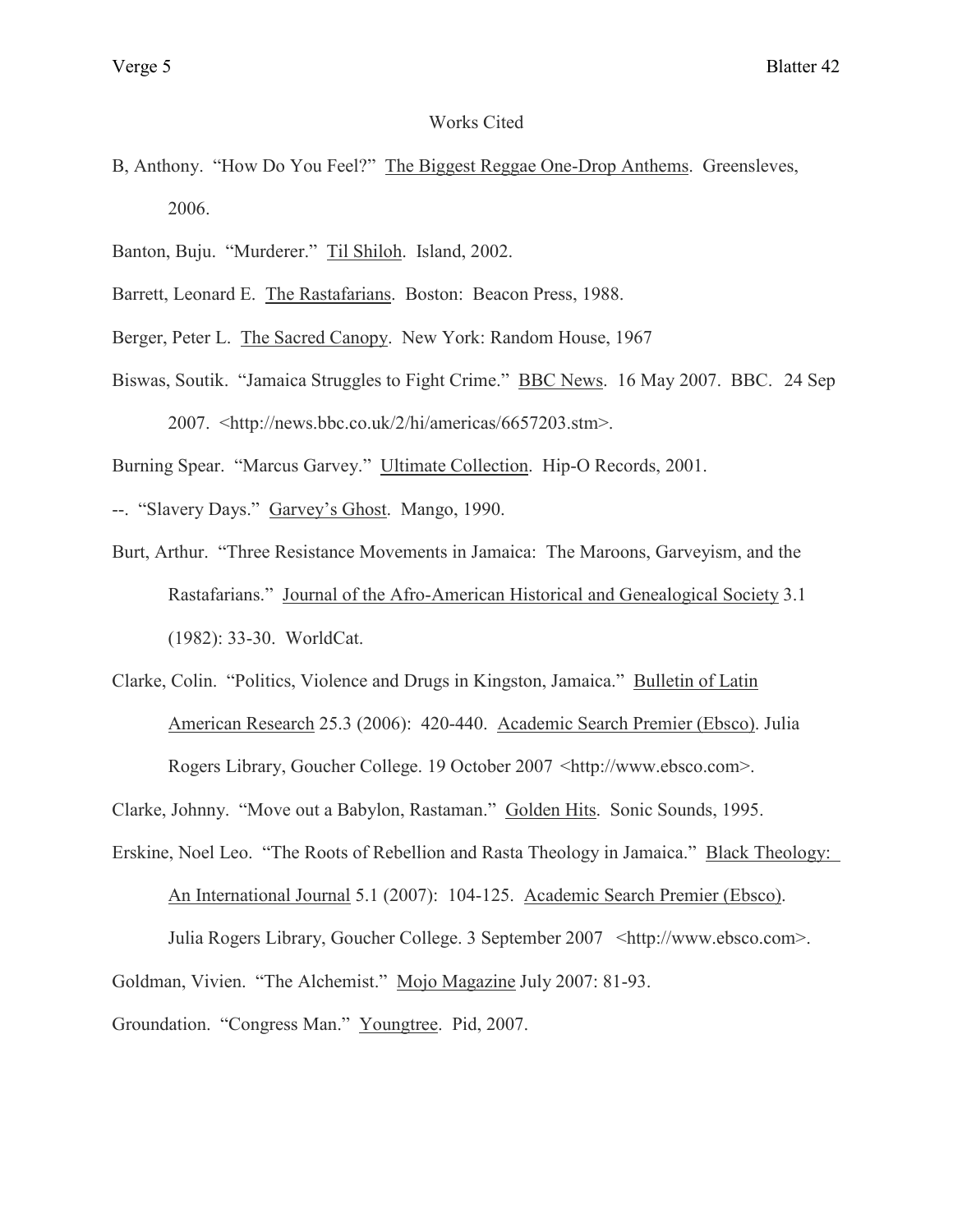- Haber, George. "Marijuana at Work." Sciences 15.7 (1975): 18-21. Academic Search Premier (Ebsco). Julia Rogers Library, Goucher College. 19 October 2007 <http://www.ebsco.com>.
- Harrison, Faye V. "Jamaica and the International Drug Economy." TransAfrica Forum 7.3 (49- 58). Academic Search Premier (Ebsco). Julia Rogers Library, Goucher College. 3 September 2007 <http://www.ebsco.com>.
- Isaacs, Gregory. "Slave Master." Slave Master. Pid, 2005.
- Marley, Bob. "Jah Live." Songs of Freedom. Island, 1992.
- --. "War. Rastaman Vibration. Island, 2001.
- Marty, Martin E. When Faiths Collide. Malden, MA: Blackwell, 2005.
- Miller, Marian A.L.. "The Rastafarian in Jamaican Political Culture: The Marginalization of a Change Agent." The Western Journal of Black Studies 17.2 (1993): 112- 117.

Murvin, Junior. "Police and Thieves." Police and Thieves. Island, 2003.

Price, Charles Reavis. "Social Change and the Development and Co-Optation of a Black

Antisystemic Identity: The Case of Rastafarians in Jamaica." Identity: An International

Journal of Theory and Research 3.1 (2003): 9-27. Academic Search Premier (Ebsco).

Julia Rogers Library, Goucher College. 3 September 2007 <http://www.ebsco.com>.

Sizzla. "No White God." The Story Unfolds. VP Records, 2002.

Steel Pulse. "Back to My Roots." The Ultimate Collection. Hip-O Records, 2000.

- --. "Not King James Version." Babylon the Bandit. Elektra, 1986.
- --. "Rally Round the Flag." True Democracy. Elektra, 1982.

Tillich, Paul. Dynamics of Faith. New York: Harper Collins, 1957.

Tosh, Peter. "African." The Best of Peter Tosh. Sony, 1999.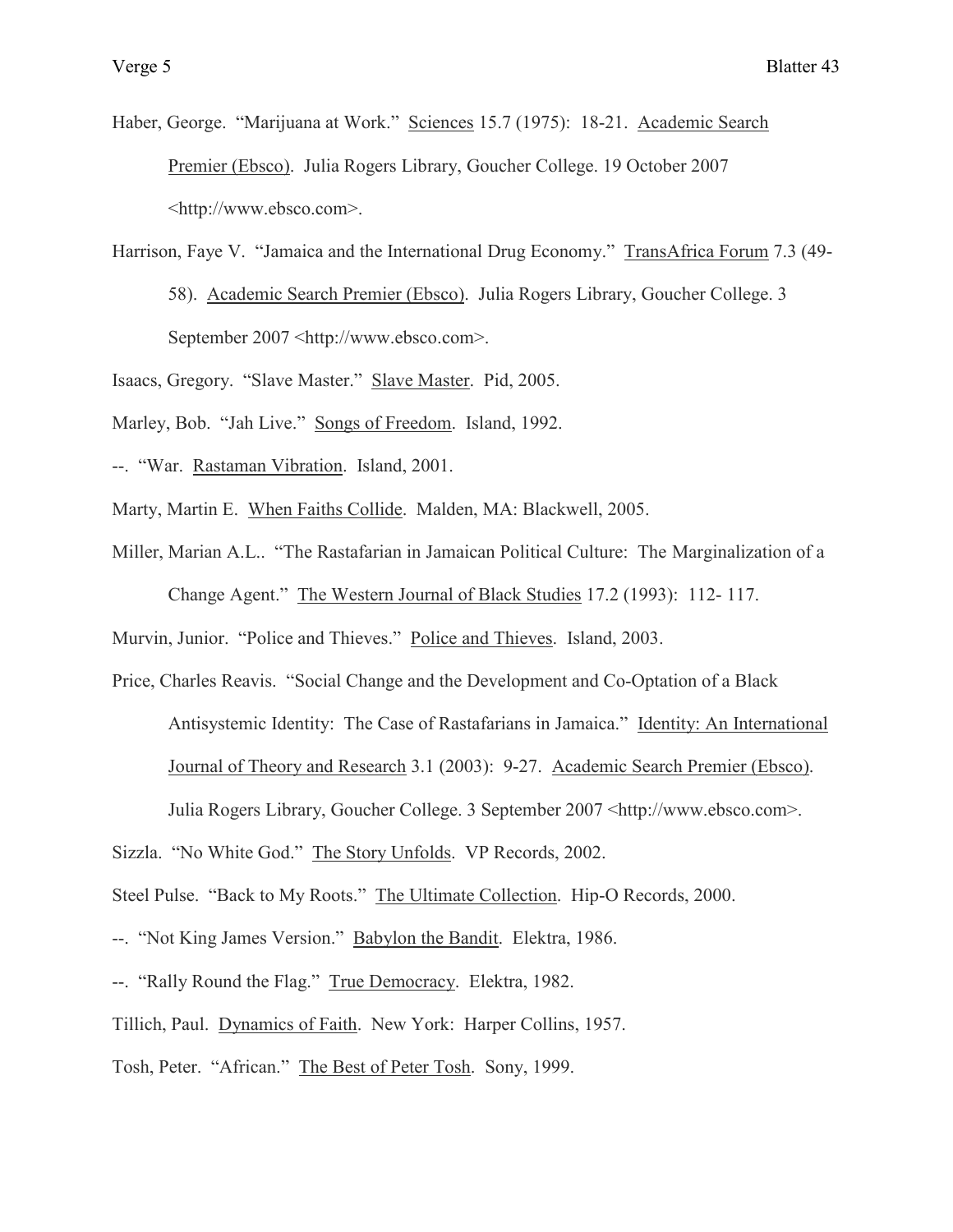- --. "Bush Doctor." The Best of Peter Tosh. Sony, 1999.
- "Trouble in Paradise." Economist 365.8300 (2002): 36-37. Academic Search Premier (Ebsco). Julia Rogers Library, Goucher College. 3 September 2007 <http://www.ebsco.com>.
- Wexler, Paul L. "Rastafarian Spirit Replacing Violence in Dancehall Lyrics." Billboard 106.47 (1004): 1-2. Academic Search Premier (Ebsco). Julia Rogers Library, Goucher College. 19 November 2007. <http://www.ebsco.com>.
- White, Carmen M. "Living in Zion: Rastafarian Repatriates in Ghana, West Africa." Journal of Black Studies 37.5 (2007): 677-709. Academic Search Premier (Ebsco). Julia Rogers Library, Goucher College. 3 September 2007 <http://www.ebsco.com>.

#### Works Consulted

Anderson, George M. "The Other Jamaica: On Pilgrimage with Food for the Poor." America 171.17 (1994): 10-14. Academic Search Premier (Ebsco). Julia Rogers Library, Goucher College. 19 October 2007 <http://www.ebsco.com>.

Barrow, Steve, and Peter Dalton. The Rough Guide to Reggae. New York: Penguin, 2004.

"Country Profile: Jamaica." BBC News. 12 Sep 2007. BBC. 24 Sep 2007.

<http://news.bbc.co.uk/2/hi/americas/country\_profiles/1190968.stm>.

Cronon, E. David. Black Moses: The Story of Marcus Garvey and the Universal Negro

Improvement Association. Madison, Wisconsin: U. of Wisconsin Press, 1969.

Davis, Stephen, and Peter Simon. Reggae International. New York: R&B, 1982.

Gonzalez, David. "'One Love' May Vanquish Kingston Gang Violence." The New York Times 27 October 1999. Academic Search Premier (Ebsco). Julia Rogers Library, Goucher College. 19 October 2007 <http://www.ebsco.com>.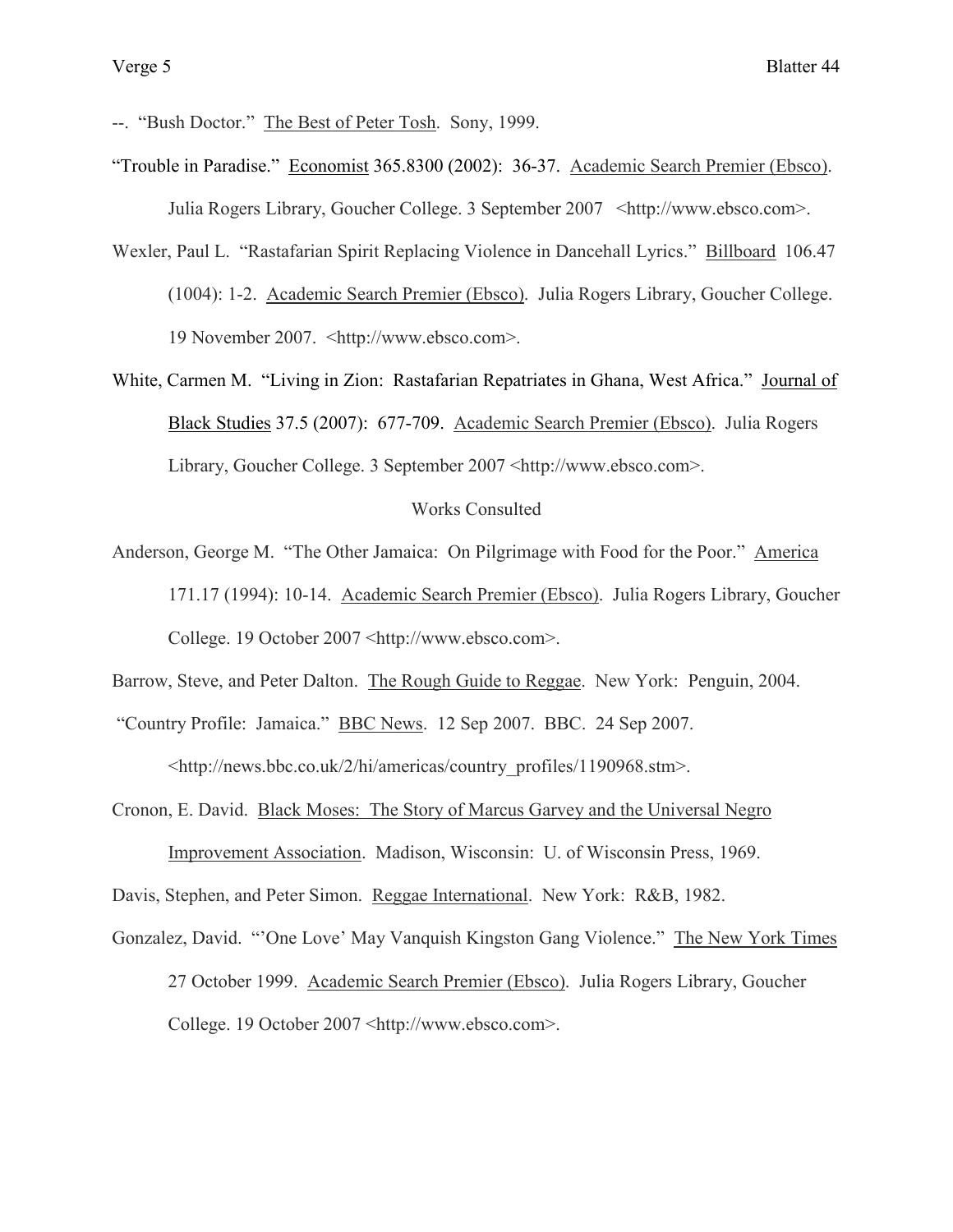- Gonzalez, David. "Panel Urges Legalization of Marijuana in Jamaica." The New York Times 30 September 2001. Academic Search Premier (Ebsco). Julia Rogers Library, Goucher College. 19 October 2007 <http://www.ebsco.com>.
- Honig, Benson. "Education and Self-Employment in Jamaica." Comparative Education Review 40.2 (1996): 177-193. Academic Search Premier (Ebsco). Julia Rogers Library, Goucher College. 19 October 2007 <http://www.ebsco.com>.
- King, Stephen and Richard J. Jensen. "Bob Marley's 'Redemption Song': The Rhetoric of Reggae and Rastafari." Journal of Popular Culture 29.3 (1995): 17-36. Academic Search Premier (Ebsco). Julia Rogers Library, Goucher College. 19 October 2007 <http://www.ebsco.com>.
- Kirby, Jason. "No Man Is An Island." Canadian Business 76.10 (2003): 126-134. Academic Search Premier (Ebsco). Julia Rogers Library, Goucher College. 19 October 2007 <http://www.ebsco.com>.
- Llosa, Mario Vargas. "Trench Town Rock." American Scholar 71.3 (2002): 53-57. Academic Search Premier (Ebsco). Julia Rogers Library, Goucher College. 19 October 2007 <http://www.ebsco.com>.
- Misani. "Luciano Pays 'Homage to a King.'" The New York Amsterdam News 10-16 November 2005. Academic Search Premier (Ebsco). Julia Rogers Library, Goucher College. 3 September 2007 <http://www.ebsco.com>.
- --. "Rasta, Reggae, Jamaica, and Selassie." The New York Amsterdam News 10- 16 November 2005. Academic Search Premier (Ebsco). Julia Rogers Library, Goucher College. 3 September 2007 <http://www.ebsco.com>.